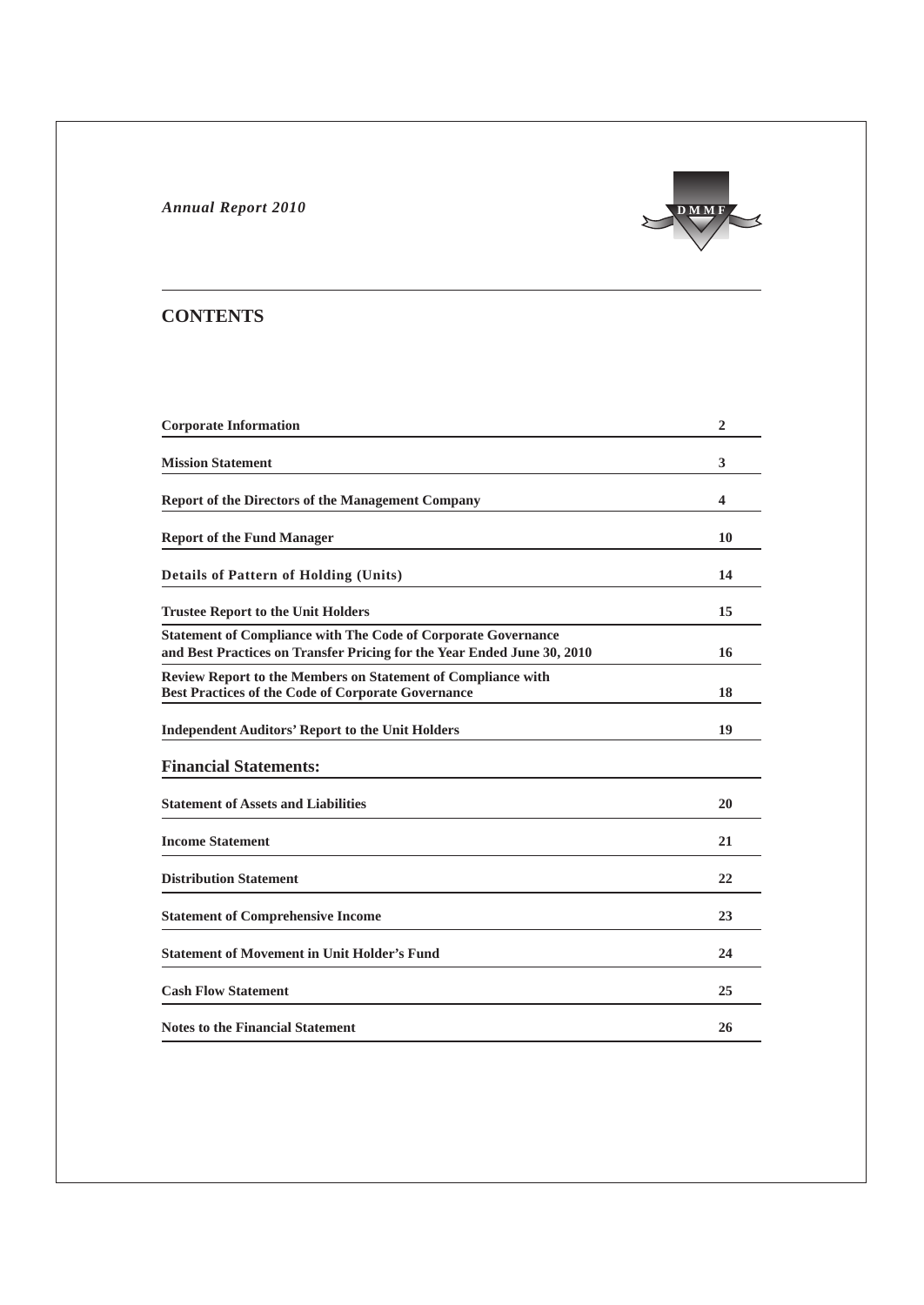

**DMMF** *Annual Report 2010*

# **CORPORATE INFORMATIONS**

| <b>Management Company</b>      | Dawood Capital Management Limited<br>1500-A Saima Trade Towers<br>I. I. Chundrigar Road, Karachi 74000<br>UAN: 111-DAWOOD (111-329-663)<br>PABX: (92-21) 3227-1874-88<br>Fax: (92-21) 3227-1912<br>E-mail: dcm@firstdawood.com<br>URL: www.edawood.com |                                                                                                        |                                                                                                        |
|--------------------------------|--------------------------------------------------------------------------------------------------------------------------------------------------------------------------------------------------------------------------------------------------------|--------------------------------------------------------------------------------------------------------|--------------------------------------------------------------------------------------------------------|
| <b>Board of Directors</b>      | Mr. Feroze Sayeed-Ud-Deane<br>Miss Tara Uzra Dawood<br>Mr. Masood A.S. Wahedna<br>Mr. Nazimuddin Feroz<br>AVM (Retd.) Zulfiqar Ahmed Shah<br>Syed Shabahat Hussain<br>Mr. Gul Nawaz                                                                    | Chairman<br><b>Chief Executive Officer</b><br>Director<br>Director<br>Director<br>Director<br>Director | (Nominee of BRRGM)<br>(Nominee of BoK)<br>(Nominee of BRRGM)<br>(Nominee of FDIBL)<br>(Nominee of NIT) |
| <b>Chief Financial Officer</b> | Mr. Muhammad Saleem Munshi                                                                                                                                                                                                                             |                                                                                                        |                                                                                                        |
| <b>Company Secretary</b>       | Mr. Tahir Mehmood                                                                                                                                                                                                                                      |                                                                                                        |                                                                                                        |
| <b>Audit Committee</b>         | AVM (Retd.) Zulfiquar Ahmed Shah<br>Mr. Masood A.S. Wahedna<br>Mr. Gul Nawaz                                                                                                                                                                           | Chairman<br>Member<br>Member                                                                           |                                                                                                        |
| <b>Trustee</b>                 | Bank AL Habib Limited<br>Mackinnons Building<br>I.I. Chundrigar Road, Karachi<br>Telephone: 92-21 3241-2421<br>Fax: 92-21 3241-9752                                                                                                                    |                                                                                                        |                                                                                                        |
| <b>Auditors</b>                | M. Yousuf Adil Saleem & Co.,<br><b>Chartered Accountants</b>                                                                                                                                                                                           |                                                                                                        |                                                                                                        |
| <b>Tax Advisor</b>             | <b>Mazhar Associates</b><br>A-1/E-3, Faiza Avenue Karachi.                                                                                                                                                                                             |                                                                                                        |                                                                                                        |
| Legal Advisor                  | Bawaney & Partners<br>404, 4th Floor, Beaumont Plaza 6-cl-10<br>Beaumont Road, Karachi 75530<br>Telephone: (021) 3565-7658/9, 3565-7674<br>Fax: (021) 3565-7673<br>E-mail: bawaney@cyber.net.pk                                                        |                                                                                                        |                                                                                                        |
| <b>Registrars</b>              | Gangjees Registrar Services (Pvt.) Limited<br>Room # 516, 5th. Floor, Clifton Centre<br>Kehkashan Clifton, Karachi                                                                                                                                     |                                                                                                        |                                                                                                        |
| <b>Distributors</b>            | Alfalah Securities (Pvt.) Ltd.<br>Atlas Capital Market (Pvt.) Ltd.<br>BMA Financial Services (Pvt.) Ltd.<br><b>IGI Investment Bank Ltd.</b>                                                                                                            |                                                                                                        |                                                                                                        |
| Banker:                        | Bank AL Habib Limited                                                                                                                                                                                                                                  |                                                                                                        |                                                                                                        |
| Rating                         | PACRA: 2-Star                                                                                                                                                                                                                                          |                                                                                                        |                                                                                                        |
| AMC                            | Rating PACRA : AM4+                                                                                                                                                                                                                                    |                                                                                                        |                                                                                                        |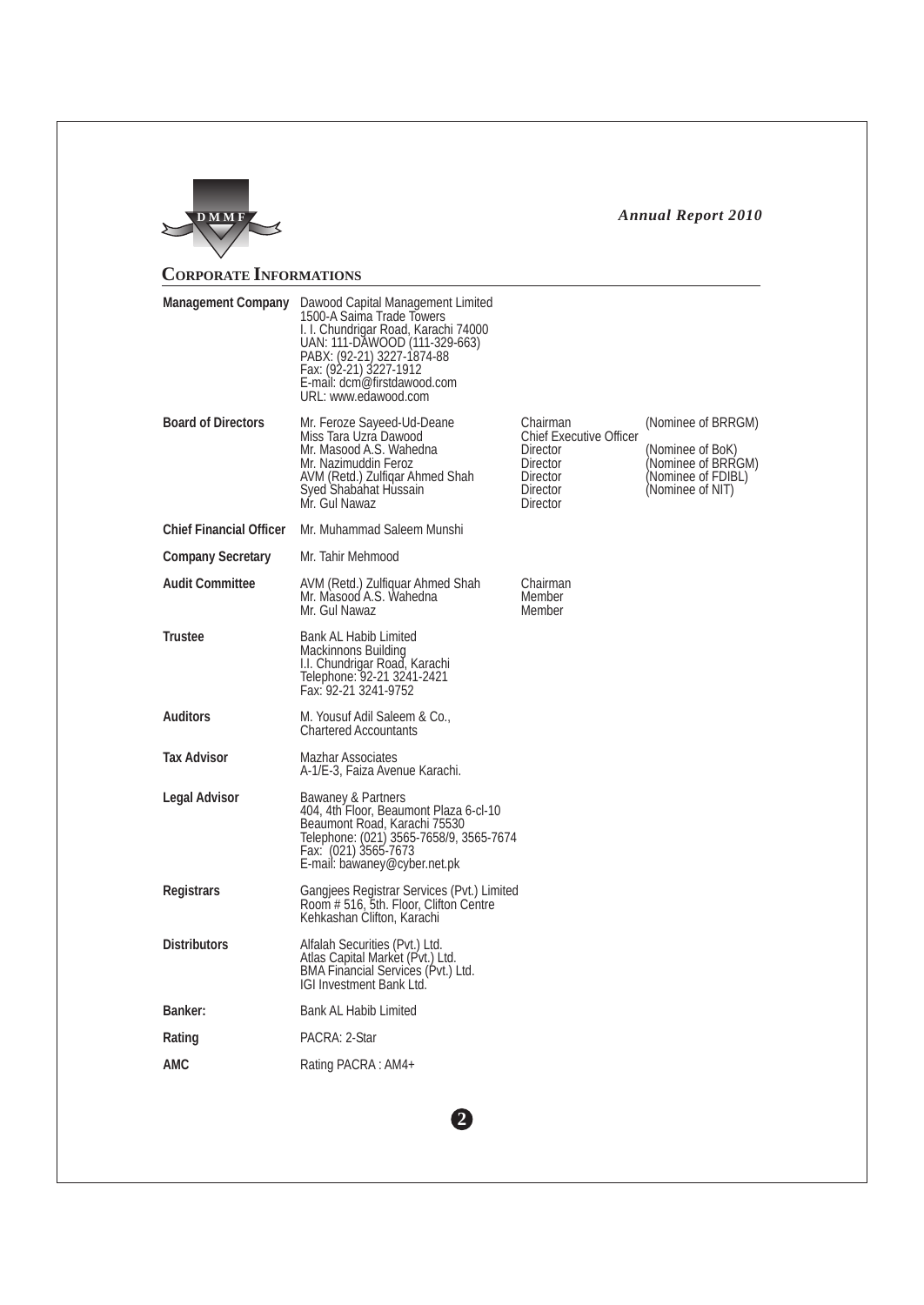

# *Mission Statement*

*To offer our certificate holders the best possible return by expertly diversifying the Fund's investment portfolio into minimal risk and high yielding instruments and at all time to be a good corporate citizen*

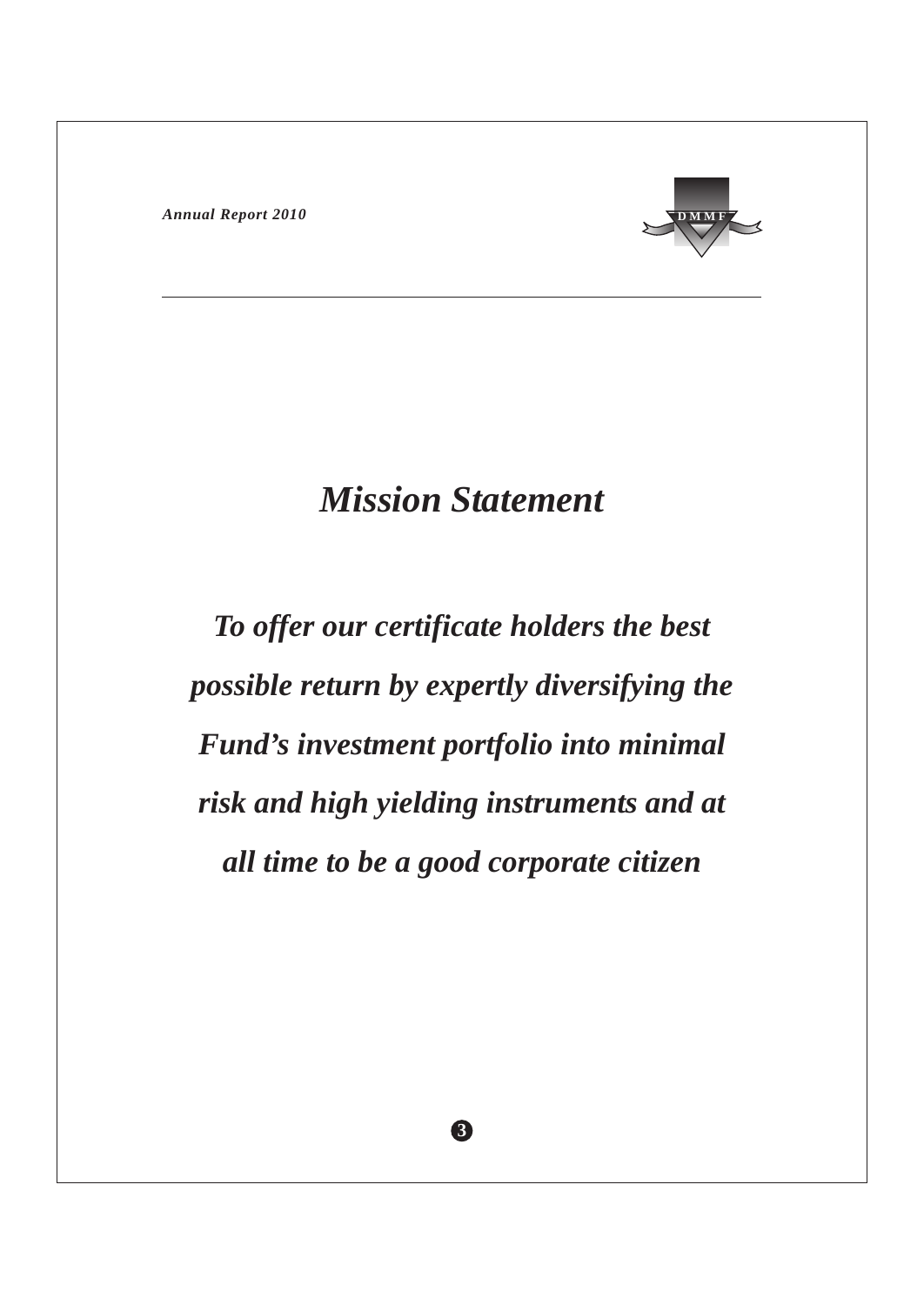

#### **REPORT OF THE DIRECTORS OF THE MANAGEMENT COMPANY**

The Board of Directors of Dawood Capital Management Ltd. ("DCM" or the "Company") the Management Company of Dawood Money Market Fund ("DMMF"/"the Fund"), are pleased to present the eighth annual report and the audited financial statements of the Fund for the year ended June 30, 2010.

#### **Fund Performance**

As at June 30, 2010, net assets were Rs. 384.10 million as compared to Rs. 873.34 million as at June 30, 2009. Total operating income for the year was Rs. 100.63 million as opposed to Rs. 182.99 million for the same period last year. Total expenses during the year reduced to Rs. 140.90 million as compared to Rs. 338.43 million in last year. The decrease in expenses was mainly due to reduction in impairment losses on debt securities and financial charges. Element of income was Rs. 115.70 million as opposed to a loss of Rs. 32.06 million last year. The net profit before distribution for the financial year 2009-10 was Rs. 75.498 million, as compared to the net loss of Rs. 187.497 million last year. The Net Asset Value per unit was Rs. 79.5382 as at June 30, 2010.



#### **Investment Strategy**

There was no investment activity observed during the year except trading in government securities and bank deposits due to higher risks on available instruments in the market. Few TFCs offloaded during the year. Only the exposure in the government securities and bank deposits during the illiquid market maintains a low risk threshold and yields consistent returns for the fund.

#### **Dividend**

Board of Directors of DCM in its meeting held of July 7, 2010 approved a bonus dividend of Rs. 9.70 per unit on NAV of June 30, 2010 of Rs. 74.6808. Which was 11.97% of the opening Ex-NAV of Rs. 81.0333. In respect of which Unit holders have already received 14.9275 units per 100 units held.

In lieu of incorporation of adjusting event as specified under the section of Events Occurring After the Balance Sheet Date, Board of Directors of DCM in its meeting held on October 4, 2010 has approved additional Bonus Dividend to unit holders of Rs. 4.40 per unit on Revised NAV of June 30, 2010 of Rs. 79.5382. Which

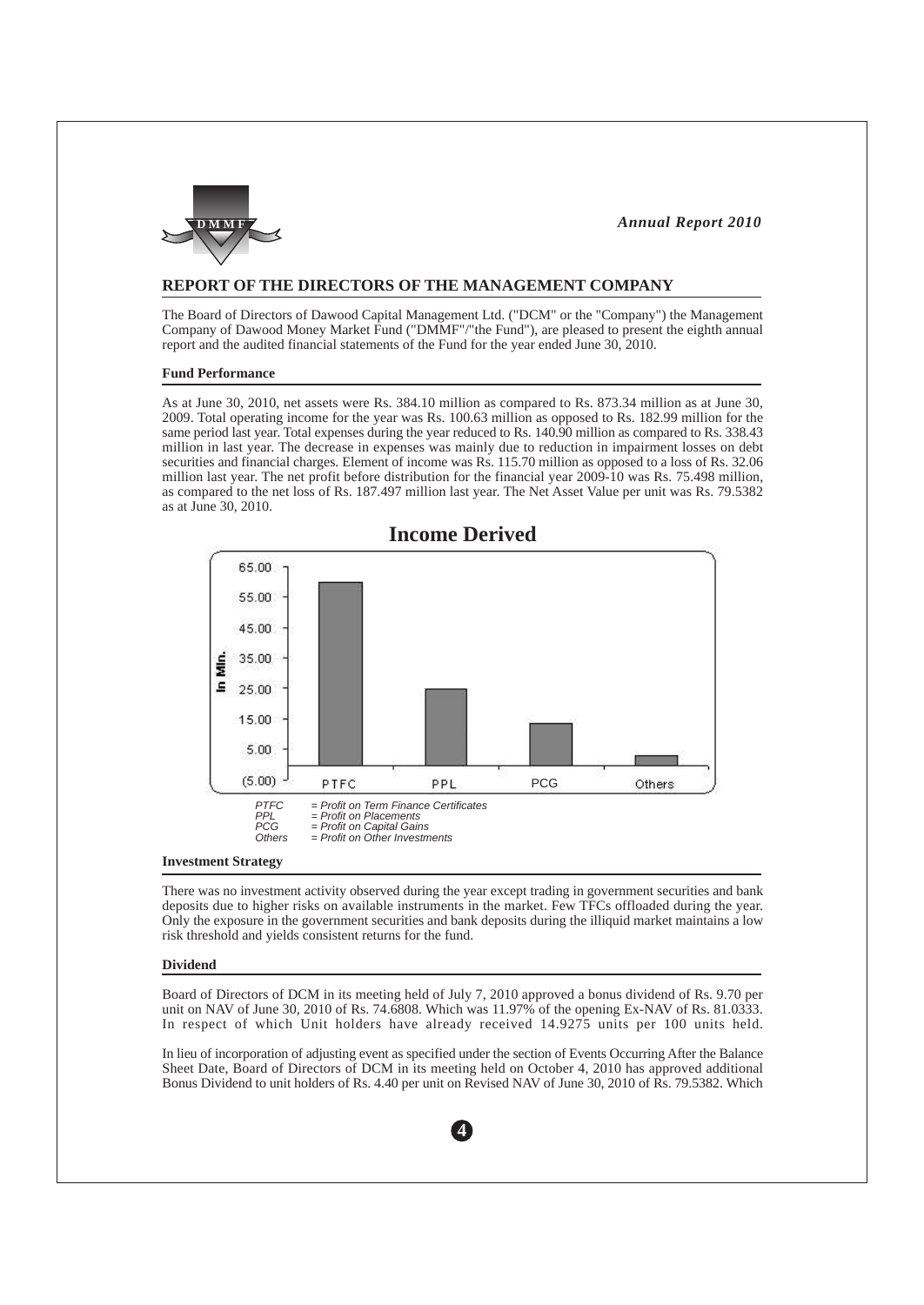

comes out to be 5.43% of the Opening Ex-NAV of Rs. 81.0333. Unit holders will get additional 6.6195 units per 100 units held.

The above entitlement will be paid to the unit holder whose names were appeared in the Register of Unit holders on June 30, 2010.

After incorporation of adjusting event the aggregate bonus dividend is Rs. 14.10 per unit on Revised NAV of June 30, 2010 of Rs. 79.5382. This comes out to be 17.40% of the opening Ex-NAV of Rs. 81.0333. Unit holders will be entitled to 21.5470 units per 100 units held.

#### **Sales and Redemption of units**

The Fund was launched on May 20, 2003 with a seed capital of Rs. 300 million as core investment with the conditions that these core units are not redeemable for a period of two years from the date of issue.

A total of 454,226 units were issued in the current year valued at Rs. 33.048 million (2009: 29,375,917 units worth Rs. 2.798 billion) and 6,402,626 units were redeemed, with a value of Rs. 512.12 million (2009: 53,839,532 units worth Rs. 5.277 billion). As on June 30, 2010, the total number of outstanding units was 4,829,179 valued as Rs. 384.104 million.

#### **Credit Rating**

The Pakistan Credit Rating Agency Limited (PACRA) has assigned a "2-Star" short-term rating to your fund.

#### **Economic Outlook**

#### *FY 2010 at a Glance*

The outgoing year witnessed the making of a global recovery. Leading indicators, and upgraded projections from the IMF, have so far pointed to a sharp rebound in the world economy. Pakistan has shown gradual recovery on the macroeconomic front in the FY10. However, the recovery is still fragile and the stabilization needs to be consolidated so that the gains over the past two difficult years are not lost.

The SBP took a cut in interest rate by 50bps to 12.50% in November 2009 after peaking in November 2008. SBP took this step in the consequence of declining CPI in the country thus resulted in overall decline in the interest rates till March 2010. Due to inflationary pressure in the following months coupled with rising twin deficits, SBP again raised the interest rate by 50bps in its July 2010 monetary policy.

Despite severe challenges, the economy showed resilience in the outgoing year. Growth in Gross Domestic Product (GDP) for 2009-10, on an inflation-adjusted basis, has been recorded at a provisional 4.1% as compares to the GDP growth of 1.2% in the previous year.

CPI Inflation has recorded a 12.3% YoY with food inflation of 12.5% and non food inflation at 12%. This inflationary pressure seems to continue due to prevailing Political, Law and Order and Economic conditions of the country.

#### **Debt Market Review**

Debt market remained under pressure throughout the FY10. Downgrading and downward valuation of major debt scripts at MUFAP coupled with defaults of major investee companies led towards negative market sentiments. Also the pressure selling of debt scripts by mutual funds to meet liquidity requirements joined the party. These issues hampered the secondary market led towards the shaky investors' confidence on the Mutual Fund industry.

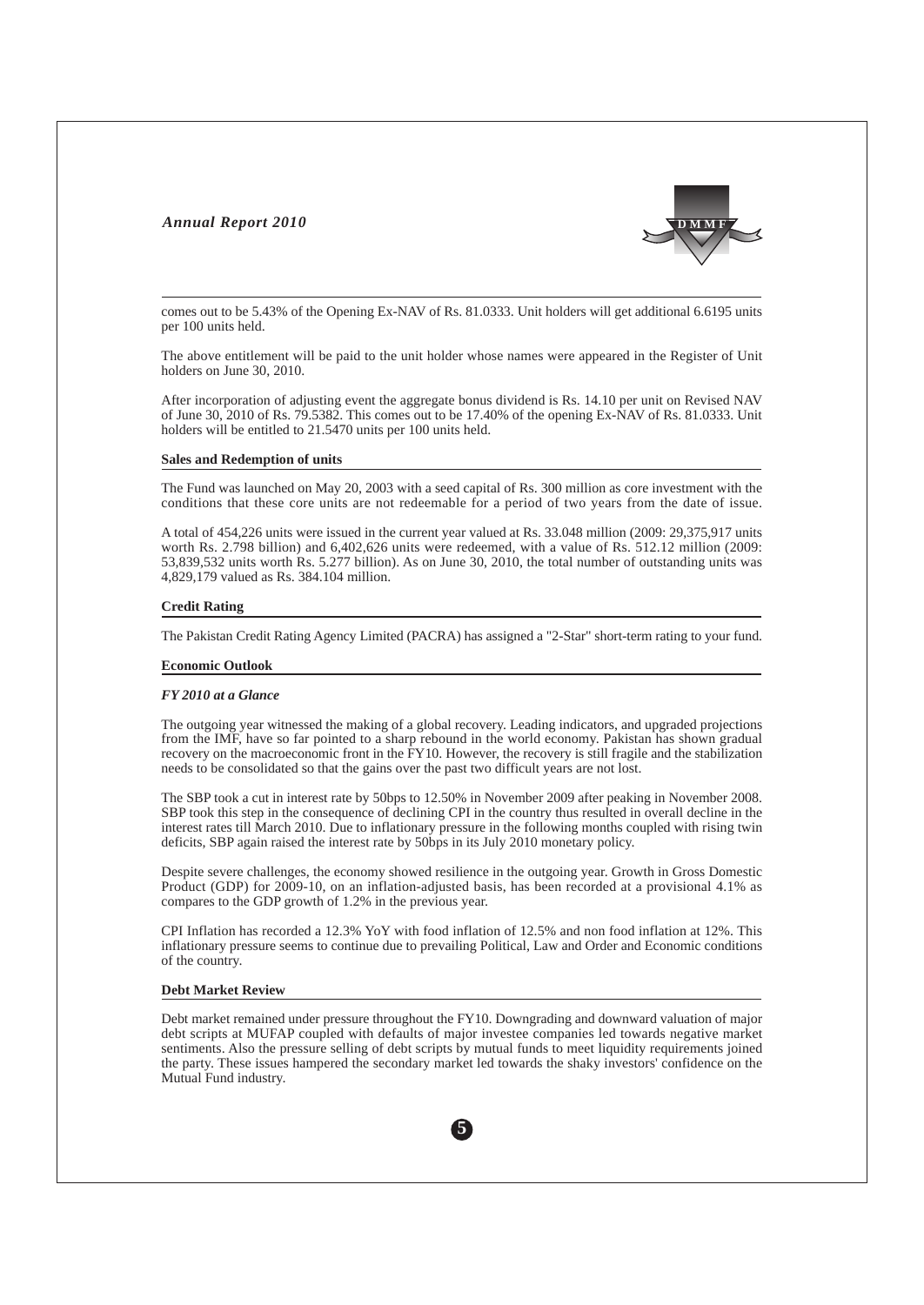

#### **New Developments**

Bond Automated Trading system (BATS) was introduced and trading was started at KSE BATS from November 2009, major participant are still of the opinion that still strong regulatory framework is required for the success of this system.

#### **Post Flood Impacts**

Heavy floods in Indus River caused nationwide damage to countries economy. The scale of the devastation caused by the floods is staggering. Nearly 20mn people have been displaced, making this one of the worst natural disasters in history. Nearly 1.25mn houses have been completely destroyed, leaving most of the affected households without shelter. Losses to the economy are estimated at close to USD 4bn (2% of GDP).

We now expect a significant slowdown in GDP growth in FY11 (ends June 2011) and lower our growth forecast to 2.5%; this would follow growth of 4.1% in FY10. We also now expect FY11 inflation to jump sharply to 15%, depending on the extent of the damage and the measures taken by the government to reconstruct and rebuild the affected areas.

#### **Compliance with the Best Practices of the Code of Corporate Governance**

The statement is being presented to comply with the "Code of Corporate Governance" (Code) contained in the listing regulations of the Karachi Stock Exchange for the purpose of establishing a framework of good governance, whereby a listed Fund is managed in compliance with the best practices of Code. The directors of the Management Company hereby confirm the following as required by clause (xix) of the Code:

- r The Financial statements of the Fund, prepared by the management of the Company present fairly its state of affairs, the result of its operations, cash flows and changes in equity.
- r The Management Company has maintained proper books of accounts of the Fund.
- r Appropriate accounting policies have been consistently applied in preparation of financial statements and accounting estimates are based on reasonable and prudent judgment.
- r International Accounting Standards, as applicable in Pakistan, have been followed in preparation of the financial statements, and departure (if any) has been adequately disclosed.
- r The system of internal control is sound in design and has been effectively implemented and monitored.
- r There are no significant doubts upon the Fund's ability to continue as a going concern.
- r There has been no trading during the year in the units of the Fund carried out by the Directors, Chief Executive Officer, Company Secretary and their spouses and their minor children except as disclosed below:

| Trades By               | Investment<br>(No. of Units) | Redemption<br>(No. of Units) |
|-------------------------|------------------------------|------------------------------|
| Chief Executive Officer | 32.769                       | 31.134                       |
| <b>Directors</b>        | 3.639                        | 3.730                        |
| Officer                 | 4.128                        | 6.524                        |

r There has been no material departure from the best practices of corporate governance as detailed in the listing regulations.

r There are no statutory payment on account of taxes, duties, levies and charges outstanding.

**6**

r There has been no departure from the best practices of transfer pricing.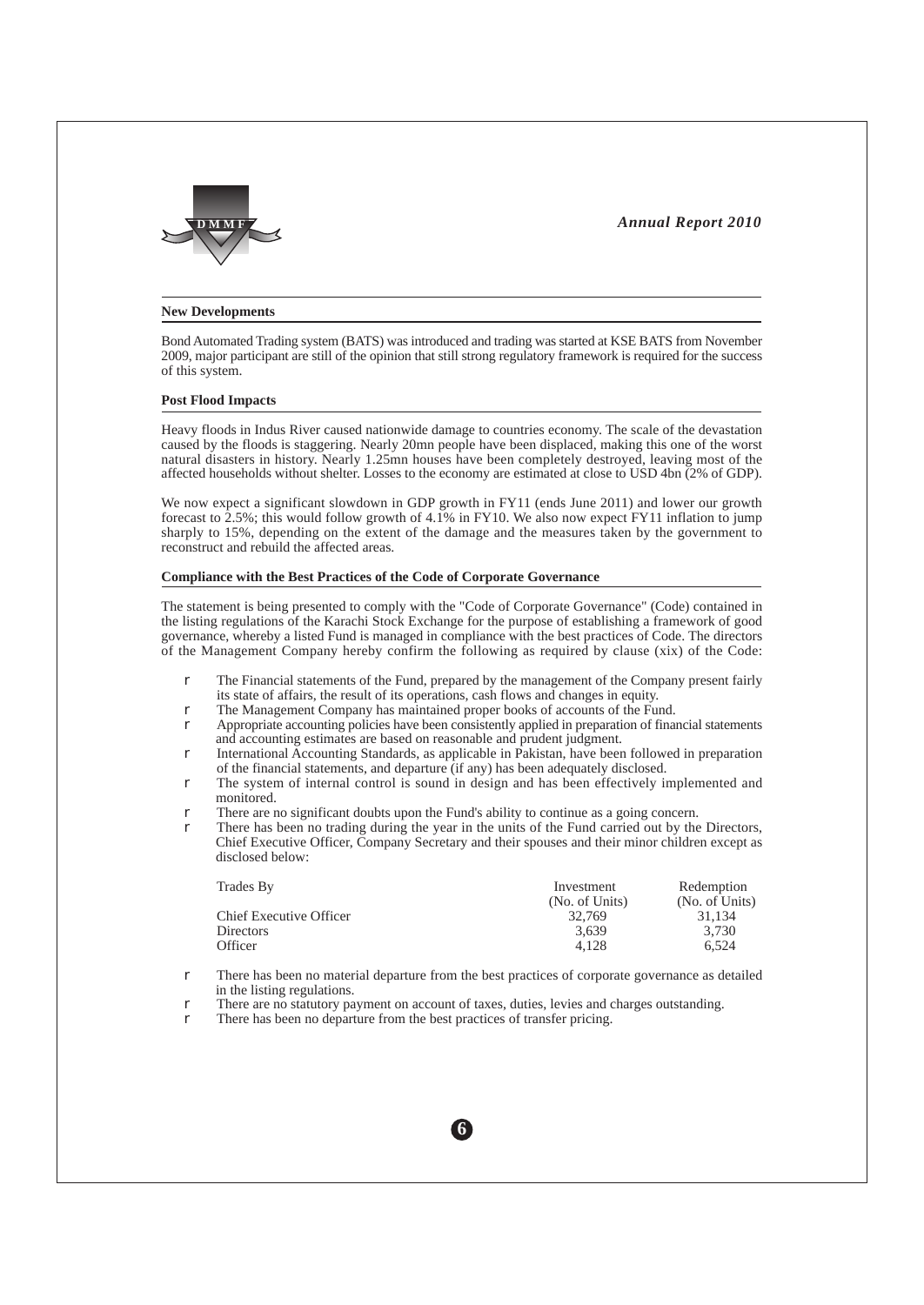

#### **Changes in Directors**

During the year election of directors has been conducted in Extraordinary General Meeting dated March 22, 2010 and reappointment of CEO has been made with no variations in terms and conditions.

Currently, the Company has Seven Directors on its Board.

#### **Board of Directors Meetings**

During the year 2009-10 five (5) meetings of the Board of Directors of the management company were held, the requisite details are as under:

| S. No | <b>Name</b>                | <b>Designation</b> | Entitlement<br>to Attend<br><b>Meeting</b> | <b>Leave of</b><br><b>Absences</b> |
|-------|----------------------------|--------------------|--------------------------------------------|------------------------------------|
| 1.    | Mr. Feroze Sayeed-ud-Deane | Chairman           | 5                                          |                                    |
| 2.    | Ms. Tara Uzra Dawood       | Chief Executive    | 5                                          | $\mathfrak{2}$                     |
| 3.    | AVM (Retd.) Zulfiqar Shah  | Director           | 5                                          |                                    |
| 4.    | Mr. Iftikhar Hussain       | Director           | 5                                          |                                    |
| 5.    | Syed Shabahat Husssain     | Director           | $\mathbf{2}$                               | -                                  |
| 6.    | Mr. Nazimuddin Feroz       | Director           | 5                                          | 3                                  |

#### **Audit Committee**

The Board of Directors of the Management Company in compliance with the Code of Corporate Governance has constituted an Audit Committee with specific terms of reference comprising the following three members including the Chairman, who is an independent non-executive director.

AVM (Retd.) Zulfiqar Ahmed Shah Chairman Mr. Gul Nawaz Mr. Masood A.S. Wahedna Member

The Audit Committee reviewed the quarterly, half-yearly and annual financial statements before submission to the Board and their publication. The Audit Committee had detailed discussions with the external auditors. The Audit Committee also reviewed internal audit findings and held separate meetings with internal and external auditor as required under the Code of Corporate Governance.

#### **Auditors**

The present Auditor, Deloitte M. Yousuf Adil Saleem & Co, Chartered Accountants are due for retirement and being eligible, offer themselves for re-appointment. As required under the Code of Corporate Governance, the Audit Committee of Management Company has recommended the appointment of Deloitte M. Yousuf Adil Saleem & Co, Chartered Accountants as auditors for the year ending June 30, 2011.

#### **Risk Management**

Risk taking is an integral part of any business and is rooted in the philosophy of risk versus reward, that is, the higher the risk the greater the reward. Our fundamental objective is to maximize unit holder's value, but this must be carried out in a clearly articulated risk tolerance framework.

DMMF is exposed to a variety of risks including credit, liquidity, Interest rate, market risk and operational risk.

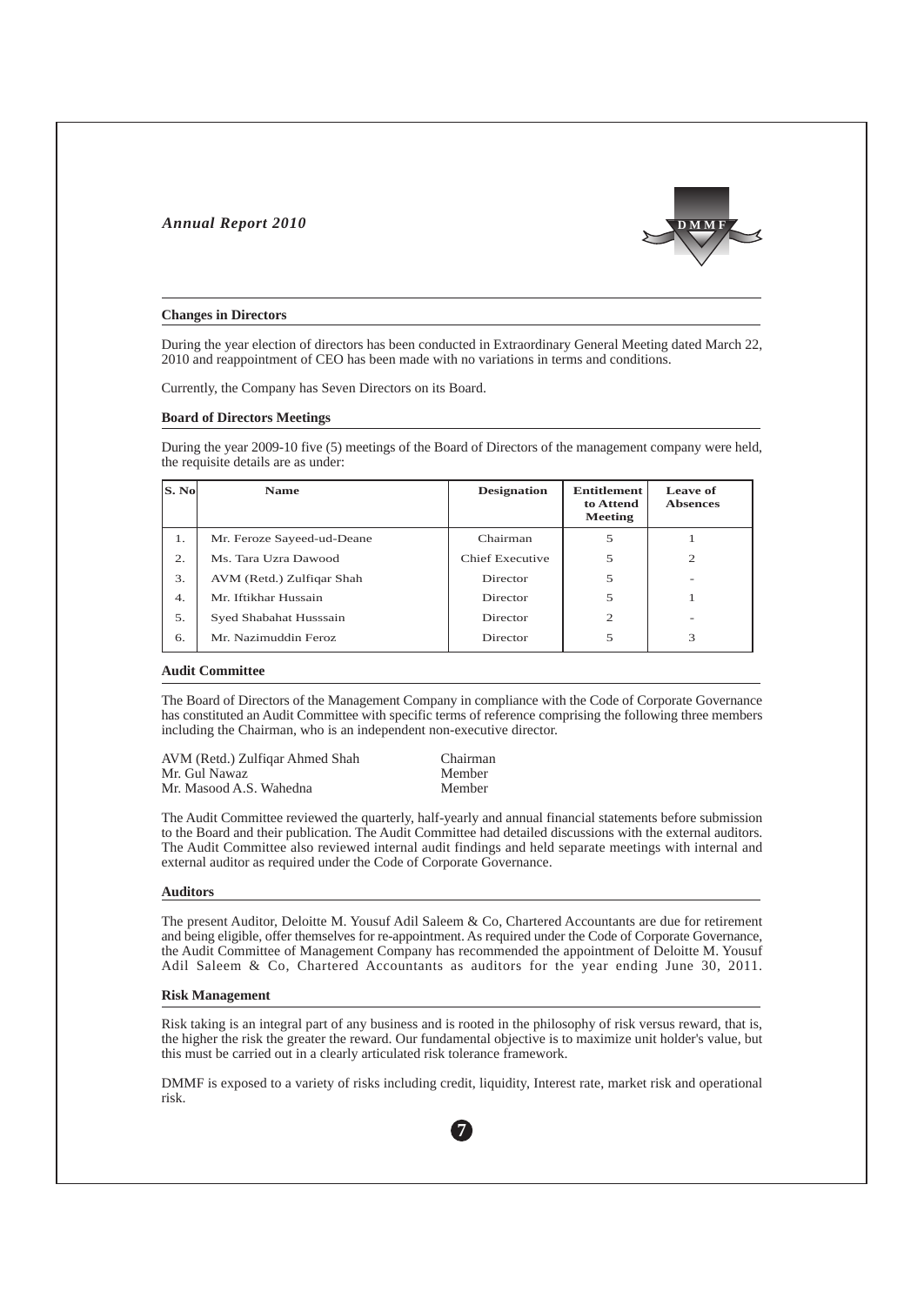

**DMMF** *Annual Report 2010*

Our risk management policies and procedures ensure that risks are effectively identified, evaluated, monitored and managed. Risk management is a dynamic function and management must continuously monitor its internal risk procedures and practices in order to reduce earnings variability.

The Board has formed the following committees to manage the various types of risks the Fund is exposed to:

- Board's Audit Committee
- \* Investment Committee

#### **Statement of Ethics and Business Practices**

The Board of Directors of the Management Company has adopted a statement of ethics and business practices. All employees are informed of this statement and are required to observe these rules of conduct in relation to business and regulations.

#### **Marketing Function/Role**

DMMF continues to be one of the most exciting and profitable Income Funds in Pakistan. It is also the most innovative fund in the industry with its DAWOODPERKS® loyalty program (which has grown to over 20 eminent partners). The DMMF family has now grown to include joint promotions with various enterprises including restaurants, art galleries, boutiques, salons and variety of other stores. A list of current partners and promotions is available on our website www.dawoodperks.com

DCM is still the most innovative AMC in the industry with its **DAWOOD SAVINGS FUNDS®** including **BABYFUND®** (children's trust fund), **LADIESFUND®** and **SHAADIFUND®** to meet all investors' needs.

Please make full use of our **"CUSTOMER-CENTRIC"** approach and don't hesitate to contact us at our two toll free numbers **(0800-FUNDS)** or our **UAN (111-DAWOOD).**

In addition to the above stated marketing, further publicity is derived from interviews, newspaper articles and participation in industry events.

#### **Information Technology**

The IT department has been an integral department of the organization. A cutting-edge computerized environment and efficient utilization of information technology has been the hallmark of your company's policy.

The company continuously invests in technology to improve internal decision-making operational efficiencies and the quality of service to customers.

The IT function besides creating an efficient IT environment in the organization also keeps abreast with the latest trends in information technology. In addition, DCM continues to implement initiatives to reduce the usage of paper through the utilization of information technology as part of the company's long tenure objective to strive towards a paperless environment.

The Fund is also constantly upgrading its website, www.firstdawood.com/dcm which provides corporate product information.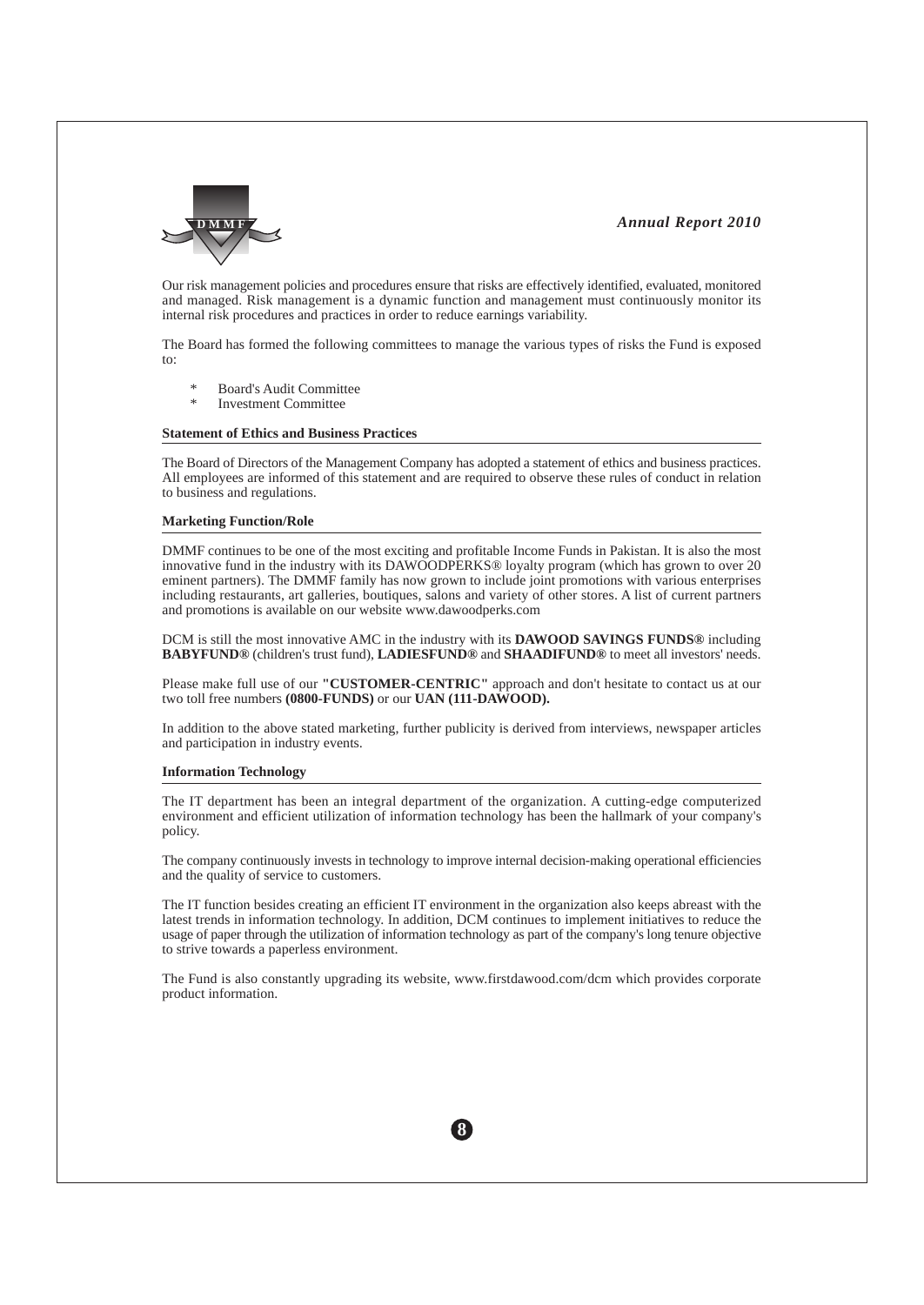

#### **Human Resource Training and Development**

DCM's employees are its greatest asset. Hence, several significant initiatives have been taken during the year to improve upon the hiring including retention and work environment-related issues, grooming of skills to match with the changing business needs, induction of qualified and experienced professionals. Training and Human Resource Development continues to be of prime importance in 2010-11.

#### **Events Occurring After the Balance Sheet Date**

As per the directive of SECP dated July 7, 2010 and in the light of Legal Opinion the Management of DCM has decided to incorporate the reversal of impairment and suspense income aggregating Rs. 23.94 Million of Kohat Cement Company Limited w.e.f. 28th June, 2010 the date when MUFAP reclassified Kohat Cement Company Limited as Performing. This resulted in increase of profit of Rs. 75.50 Million from Rs. 52.04 Million for the year ended June 30, 2010.

Due to the above treatment the NAV of 28th June, 2010 and onward will be revised accordingly.

#### **Transaction with Connected Persons/Related Parties**

Transactions between the Fund and its connected persons are carried out on an arm's length basis and the relevant terms of the transactions are determined in accordance with the "Comparable Uncontrolled Price Method". The Fund has fully complied with the best practices on transfer pricing as contained in the Listing Regulation of the Karachi Stock Exchange.

#### **Pattern of Certificate Holders as on June 30, 2010**

The pattern of certificate holders as on June 30, 2010 along with disclosure as required under the Code of Corporate Governance is annexed.

#### **Key Financial Highlights**

Key financial highlights are summarized and annexed to these financial statements.

#### **Acknowledgement**

We take the opportunity to thank our investor, business associates, leading banks and financial institutions for putting their trust with us and allowing us to cater to their financial needs. We also appreciate the guidance provided to the fund by the Management Company, the Trustee and the Securities and Exchange Commission of Pakistan. We truly appreciate and value the contribution of our staff who have worked tirelessly to bring quality and growth to the fund and to grow our investor base.

In closing, we reaffirm our commitment to our unit holders to further enhance the value of their investment in the Company.

For and on behalf of the Board,

Karachi Date: October 4, 2010 **Chairman**

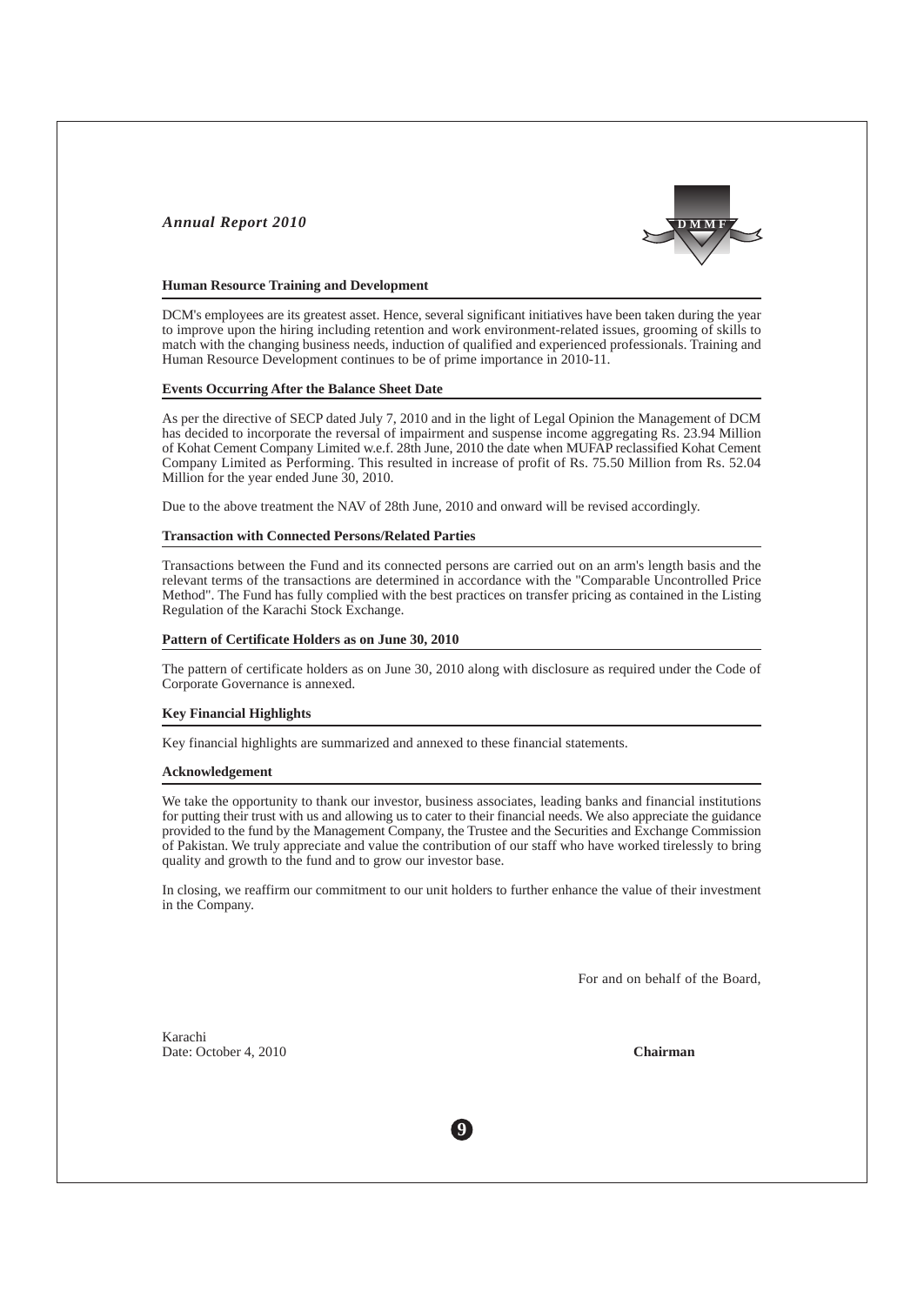

# **REPORT OF THE FUND MANAGER FOR THE YEAR ENDED 30 JUNE 2010**

#### **Fund Objective**

To preserve the investor's capital while providing a return greater than that offered by other investments of similar risk profile through investments in a portfolio of money market instruments.

#### **Fund Performance**

As at June 30, 2010, net assets were Rs. 384.10 million as compared to Rs. 873.34 million as at June 30, 2009. Total operating income for the year was Rs. 100.63 million as opposed to Rs. 182.99 million for the same period last year. Total expenses during the year reduced to Rs. 140.90 million as compared to Rs. 338.43 million in last year. The decrease in expenses was mainly due to reduction in impairment losses on debt securities and financial charges. Element of income was Rs. 115.70 million as opposed to a loss of Rs. 32.06 million last year. The net profit before distribution for the financial year 2009-10 was Rs. 75.498 million, as compared to the net loss of Rs. 187.497 million last year. The Net Asset Value per unit was Rs. 79.5382 as at June 30, 2010.



# **Income Derived**

Fund remained under pressure throughout the year due to lack of liquidity in the capital markets resulting in lower sales volumes leading to the reduced fund size. The fund also took provisions against non-performing and defaulting debt scripts in Jan-Mar 2010 in the best interest of unit holders which is also the major cause of reduced fund size.

At the close of the FY2010, DMMF posted a negative return of 1.85% as compared to 12.44% return of benchmark (Average 1 Month KIBOR). The major reasons were downward revaluation of debt securities, provisions on defaulted scripts and illiquid capital markets.

However, during the last quarter from April to June 2010, fund shown a tremendous recovery and posted a healthy quarterly return of 53.86% reducing the annualized loss on NAV to 1.85% to close the year. This was mainly due to the reversals of provisions and recovery made against the defaulting issuers making DMMF an attractive investment for those who want to make quick capital gains on their investments.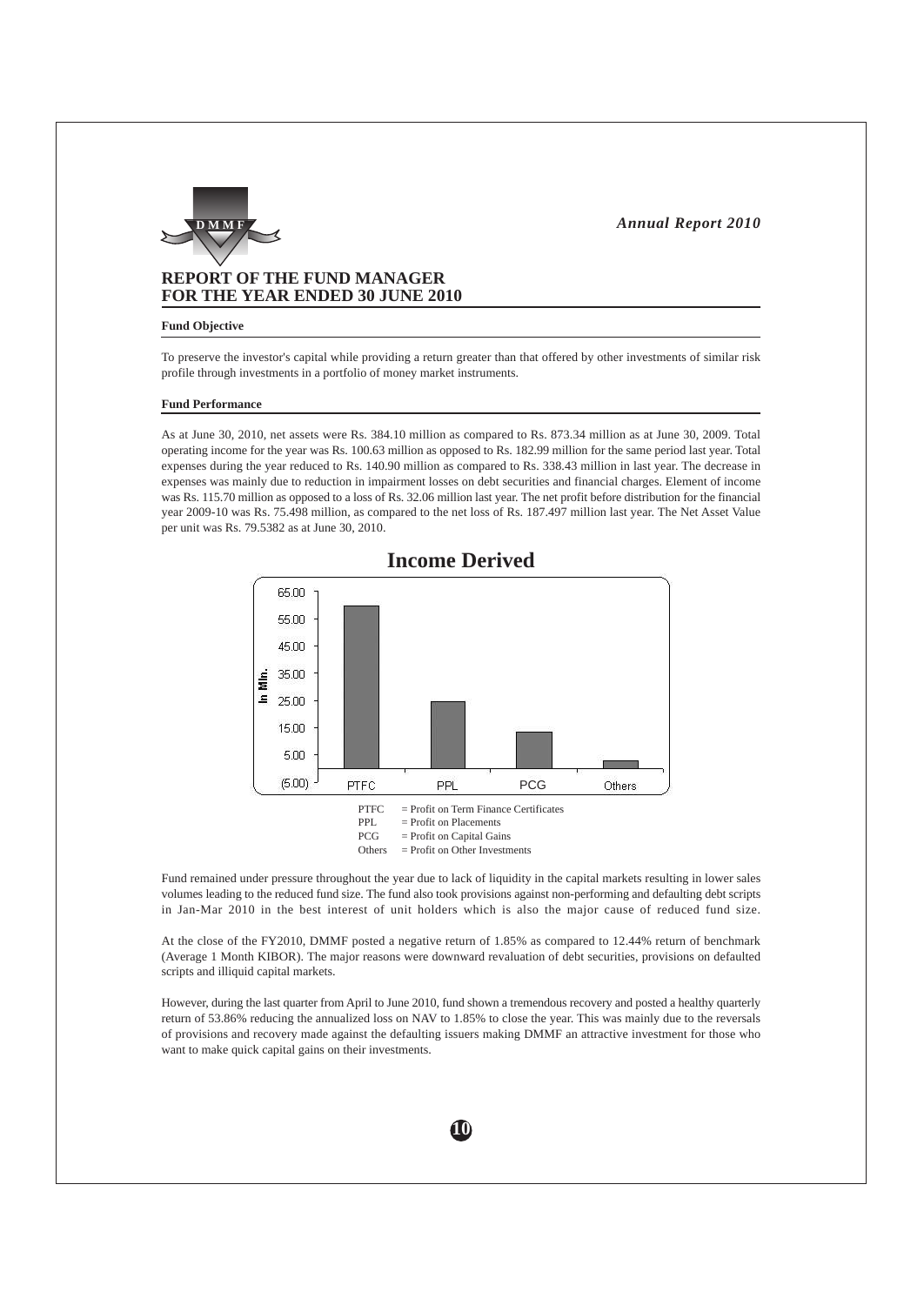

#### **Investment Strategy**

There was no investment activity observed during the year except trading in government securities and bank deposits due to higher risks on available instruments in the market. Only the exposure in the government securities and bank deposits during the illiquid market maintains a low risk threshold and yields consistent returns for the fund.

As earlier the major portion of DMMF was remained invested in the Debt Securities throughout the year. The main reason was the non-availability of the active secondary market for these instruments and illiquidity. Also the downward revaluation of these securities and defaults of few issuers were also the major cause of the damage to the secondary market.

Following are the asset allocation and credit allocation of the fund as at June 30, 2010.



However, DMMF survived through this critical phase by prudently optimizing its portfolio to meet the liquidity requirements throughout the year. The Fund consists of a diversified portfolio of investment grade securities. The investment strategy of DMMF is modeled on a conservative approach towards investments. The Fund's strategy emphasizes the safety of capital and aims to achieve the highest rate of return while maintaining a low risk threshold. Investors are provided the convenience of redeeming units or subscribing to DMMF at their discretion.

#### **Major Strategies and Policies Employed During the Year 2010**

On the basis of our objective of long term value investing, the Fund mostly adopted the same criteria as employed in last year's. Details of major strategies and policies employed are as under.

- \* Fund adopted the strategy to offload as much debt securities at better rates to increase the liquidity as well as to optimize the allocation. However, as earlier Fund maintained its exposure in debt securities having 71.59% in TFCs and Sukuks, 15.92% in COIs and 11.26% in bank balance at the end of the financial year June 30, 2010.
- Fund has prudently offloaded a major chunk of its non performing debt securities during the year at best available market rates to ensure more liquidity in the fund.
- The liquidity received was mainly invested in bank deposits and government securities which are the safest avenues to maintain consistency in returns while ensuring liquidity.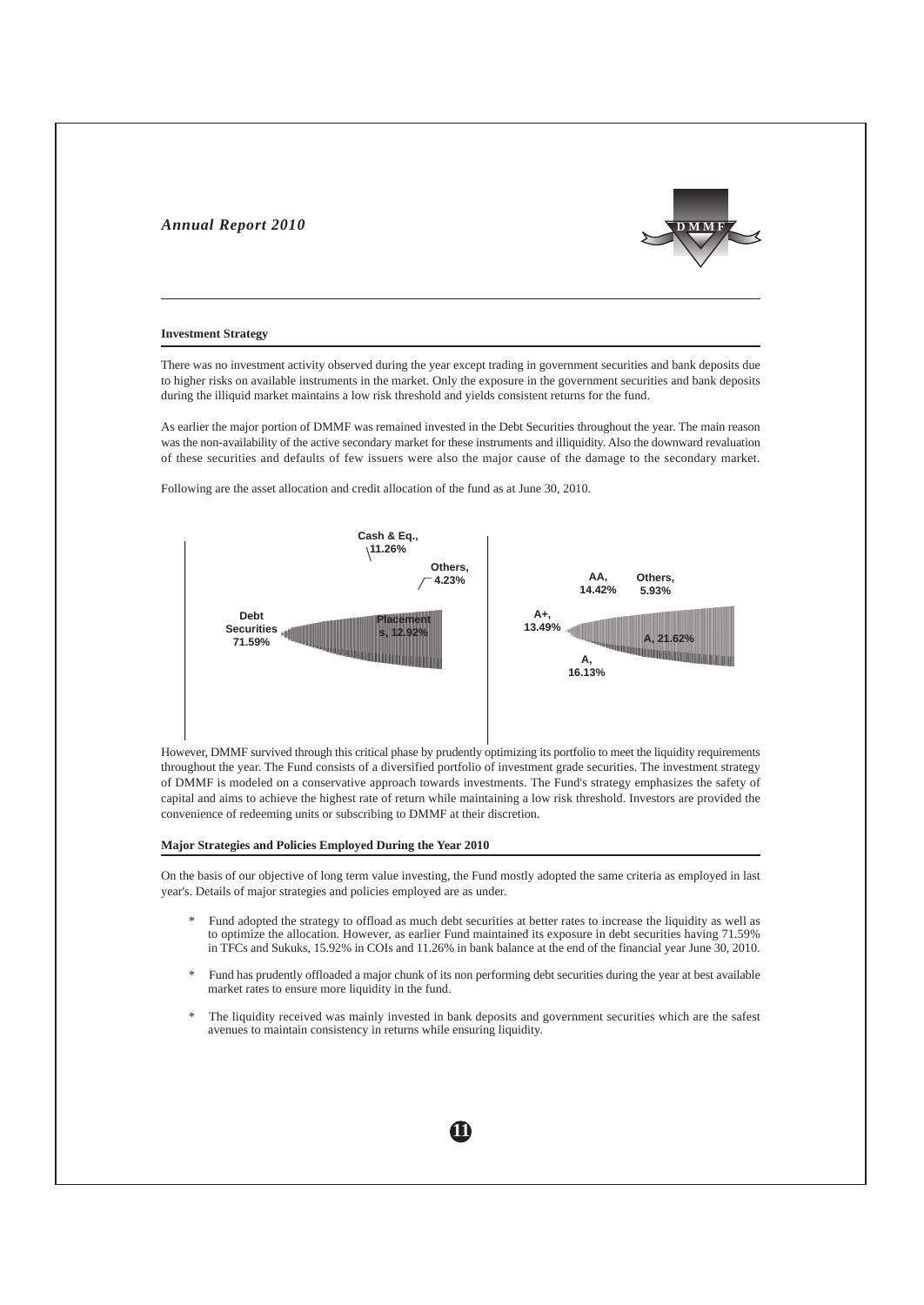

#### **FY 2010 AT A GLANCE**

#### **Outlook**

The outgoing year witnessed the making of a global recovery. Leading indicators, and upgraded projections from the IMF, have so far pointed to a sharp rebound in the world economy. Pakistan has shown gradual recovery on the macroeconomic front in the FY10. However, there is a big question mark on the sustainability of the recovery. Power shortages with internal political and deteriorating security situations witnessed a major cause of instability in the country. Added with the issue of circular debt coupled with high domestic borrowings by the government put a considerable hurdle in the revival of the Pakistan's economy.

Despite severe challenges, the economy showed resilience in the outgoing year. Growth in Gross Domestic Product (GDP) for 2009-10, on an inflation-adjusted basis, has been recorded at a provisional 4.1% as compared to the GDP growth of 1.2% in the previous year.

#### **Monetary Sector**

The SBP took a cut in interest rate by 50bps to 12.50% in November 2009 after peaking in November 2008. SBP took this step in the consequence of declining CPI in the country thus resulted in overall decline in the interest rates till March 2010. Due to inflationary pressure in the following months coupled with rising twin deficits, SBP again raised the interest rate by 50bps in its July 2010 monetary policy.

#### **Fiscal Sector**

The total tax collection for the period was approximately 1328 billion against the targeted figure of 1380 billion. Pakistan is currently witnessing a huge public debt with increasing public sector expenditure for infrastructure development and mainly due to the war on terror. Pakistan's fiscal deficit which was 5.8% of the GDP in FY2010 and government's greater reliance on central bank's borrowing remained the major concerns for international donor agencies. Government has imposed CGT effective from July 1, 2010 and planning for imposition of VAT from October 2010, are in connection to overcome the fiscal deficit.

#### **Inflation**

CPI Inflation has recorded a 12.3% YoY with food inflation of 12.5% and non-food inflation at 12%. This inflationary pressure seems to continue due to prevailing Political, Law and Order and economic conditions of the country.

#### **Debt Market Review**

Debt market remained under pressure throughout the FY10. Downgrading and downward valuation of major debt scripts at MUFAP coupled with defaults of major investee companies led towards negative market sentiments. Also the pressure selling of debt scripts by mutual funds to meet liquidity requirements joined the party. These issues hampered the secondary market led towards the shaky investors' confidence on the Mutual Fund industry.



Six month KIBOR witnessed a declining trend during FY2010 due to sufficient liquidity maintained by the banks. It was closed at 12.37% which is 39bps low from 12.76% as on 30 June 2009.

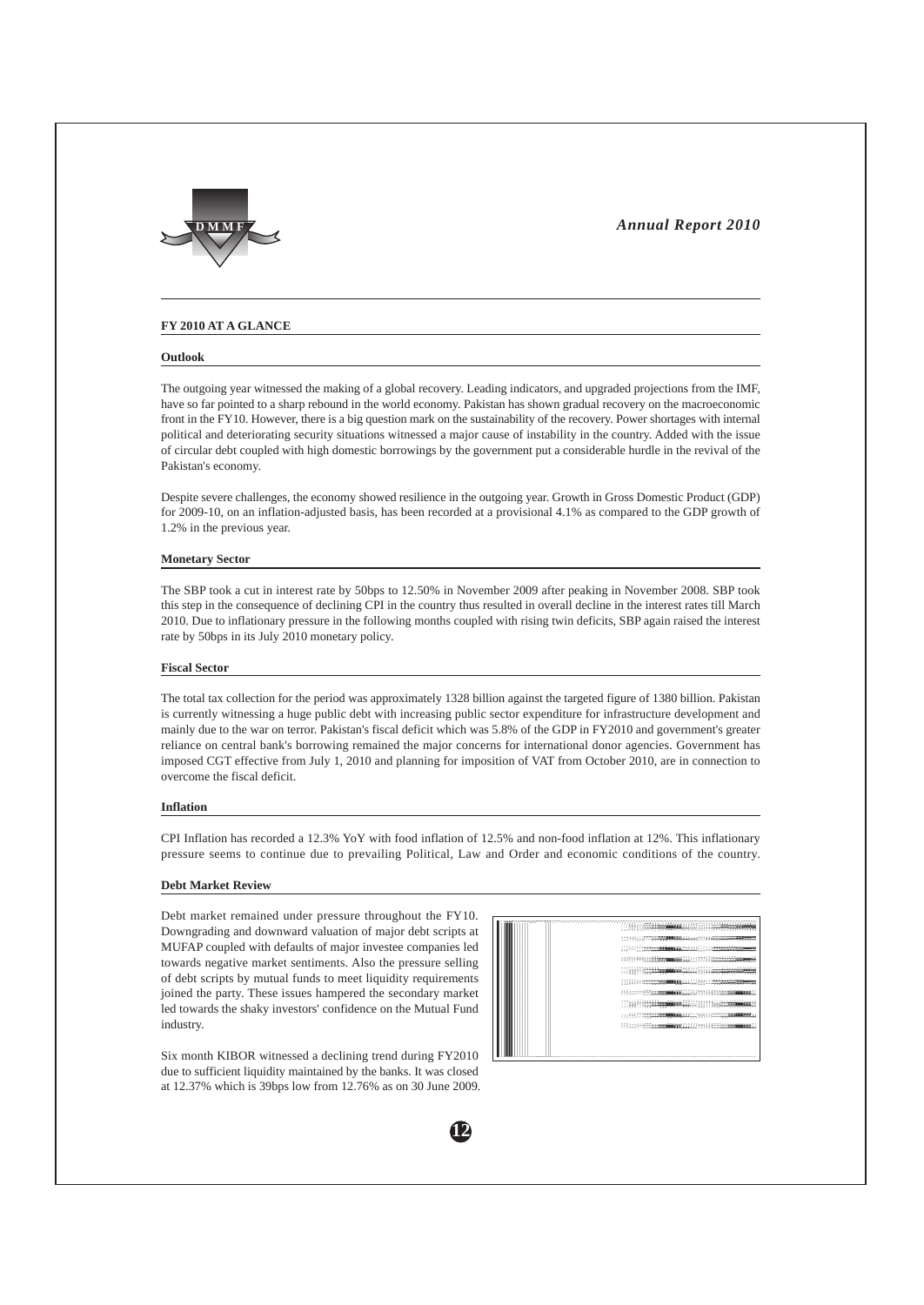

#### **New Developments**

Bond Automated Trading system (BATS) was introduced and trading was started at KSE BATS from November 2009, major participant are still of the opinion that still strong regulatory framework is required for the success of this system.

#### **Post Flood Effects**

Historic floods in the Indus River resulting from monsoon rains have caused widespread damage to the economy. The scale of the devastation caused by the floods is staggering. Nearly 20mn people have been displaced, making this one of the worst natural disasters in history. Nearly 1.25mn houses have been completely destroyed, leaving most of the affected households without shelter.

We now expect a significant slowdown in GDP growth in FY11 (ends June 2011) and lower our growth forecast to 2.5%; this would follow growth of 4.1% in FY10. We also now expect FY11 inflation to jump sharply to 15%, depending on the extent of the damage and the measures taken by the government to reconstruct and rebuild the affected areas.

#### **Challenges Ahead:**

Now it is the biggest challenge for the government and private sector to rebuild the entire infrastructure from scratch. The rebuilding and resettlement requires huge funds which will be fulfilled through foreign aid and more loans. It will increase the tax burdens on the rest causing inflation to rise sharply.

#### **Future Outlook**

The year is started unfortunately on a disastrous note of historic flood devastations across the country. We now expect a significant slowdown in GDP growth in FY11 (ends June 2011). We also now expect FY11 inflation to jump sharply to 15%, depending on the extent of the damage and the measures taken by the government to reconstruct and rebuild the affected areas.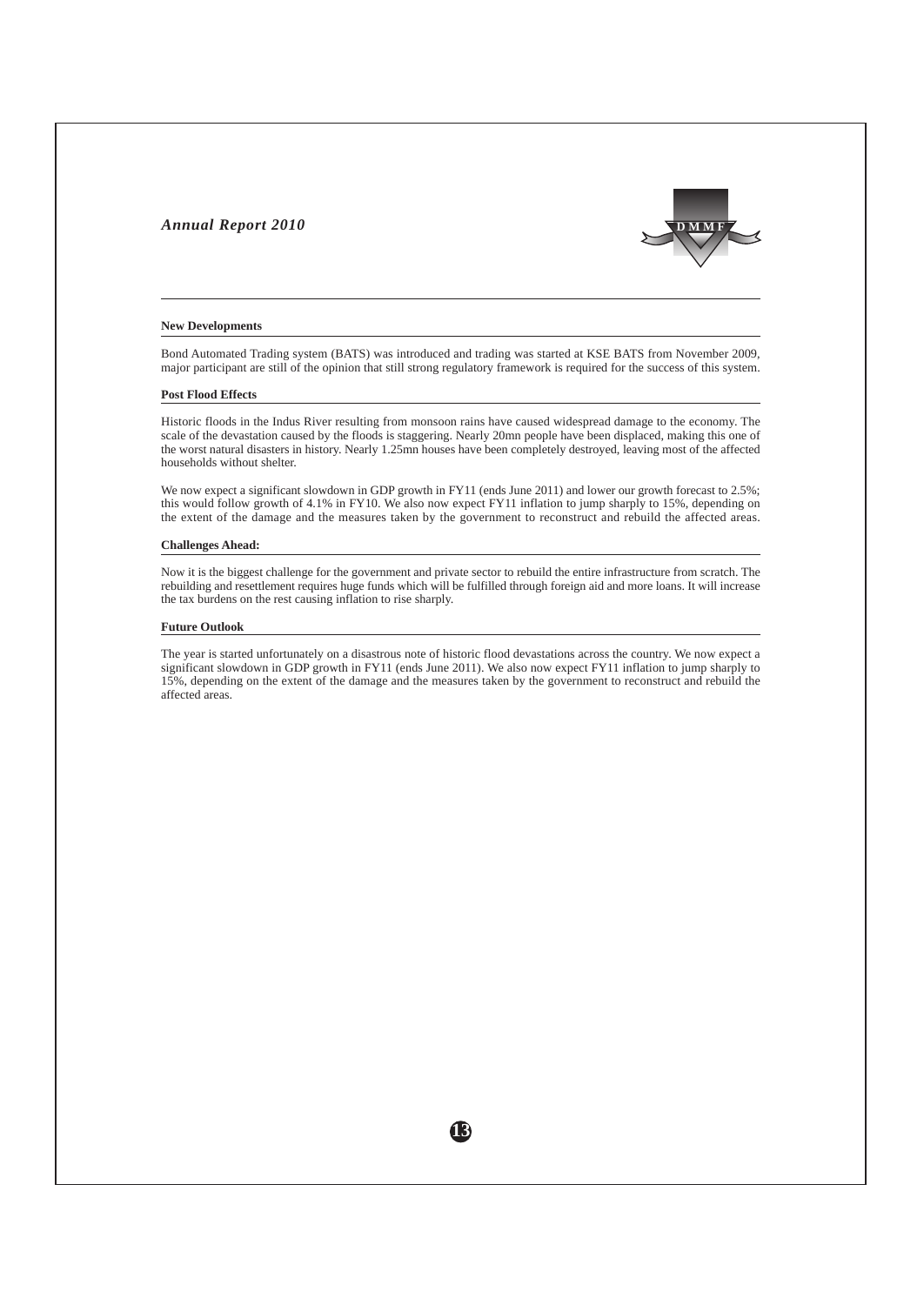

**DMMF** *Annual Report 2010*

# **Detail of Pattern of Holdings (Units) As at June 30, 2010**

| Catogory                              | No. of Unit Holders | Unit Held |
|---------------------------------------|---------------------|-----------|
| <b>Associated Companies</b>           |                     |           |
| Dawood Capital Management Ltd.        | 1                   | 144,883   |
| <b>BRR</b> Guardian Modaraba          |                     |           |
| FDI First Dawood Investment Bank Ltd. |                     |           |
| Chairman                              |                     |           |
| Mr. Feroze Saeed-ud-Deane             |                     |           |
| <b>Chief Executive</b>                |                     |           |
| Miss Tara Uzra Dawood                 | $\mathbf{1}$        | 73,663    |
| <b>Directors</b>                      |                     |           |
| Mr. Masood A.S. Wahedna               |                     |           |
| Mr. Nazimuddin Feroz                  |                     |           |
| AVM (Retd.) Zulfiqar Ahmed Shah       |                     |           |
| Syed Shabahat Hussain                 |                     |           |
| Mr. Gul Nawaz                         | 1                   | 123       |
| <b>Individuals</b>                    | 272                 | 445,728   |
| <b>Insurance Companies</b>            | $\overline{2}$      | 22,412    |
| <b>Banks DFIs</b>                     | $\overline{4}$      | 3,254,509 |
| <b>NBFCs</b>                          | 1                   | 7,994     |
| <b>Retirement Funds</b>               | 18                  | 638,145   |
| <b>Others</b>                         | 9                   | 241,722   |
|                                       | 309                 | 4,829,179 |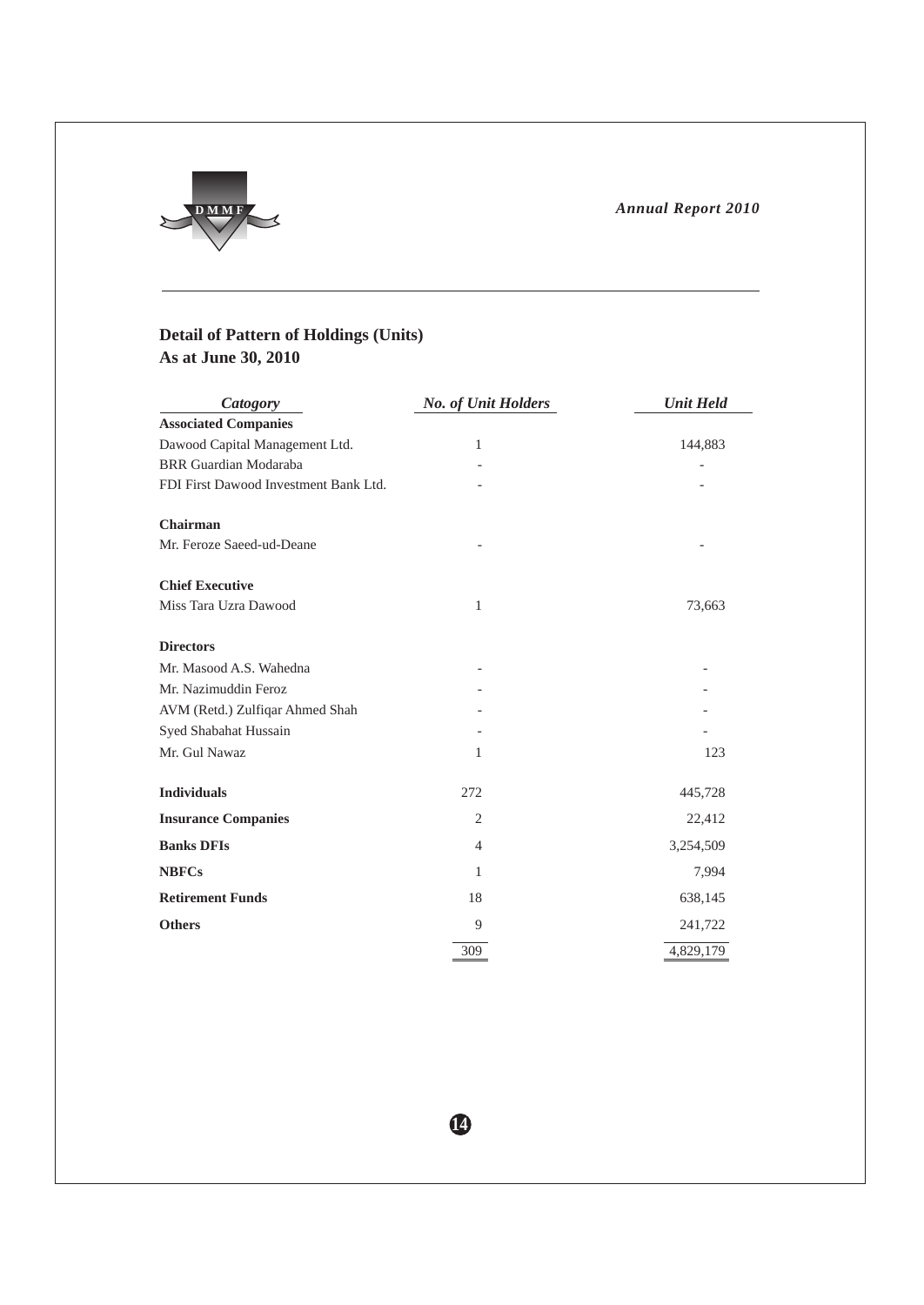

# **TRUSTEE REPORT TO THE UNITHOLDERS**

**Report of the Trustee Pursuant to Regulation 41(h) of the Non-Banking Finance Companies and Notified Entities Regulations, 2008.**

During the period July 1, 2009 to June 30, 2010, Dawood Capital Management Limited ("DCML"), the Management Company of Dawood Money Market Fund ("DMMF"), has in our opinion managed DMMF in accordance with the provisions of the constitutive documents of DMMF and Non-Banking Finance Companies and Notified Entities Regulations, 2008 ("Regulations") in all material respects, except for some non-compliant investments disclosed in the notes to the financial statements of DMMF for the year ended June 30, 2010, as required by SECP Circular No. 16 dated July 7, 2010.

**Bank AL Habib Limited**

 **Authorized Signatory Authorized Signatory**

Karachi: October 4, 2010

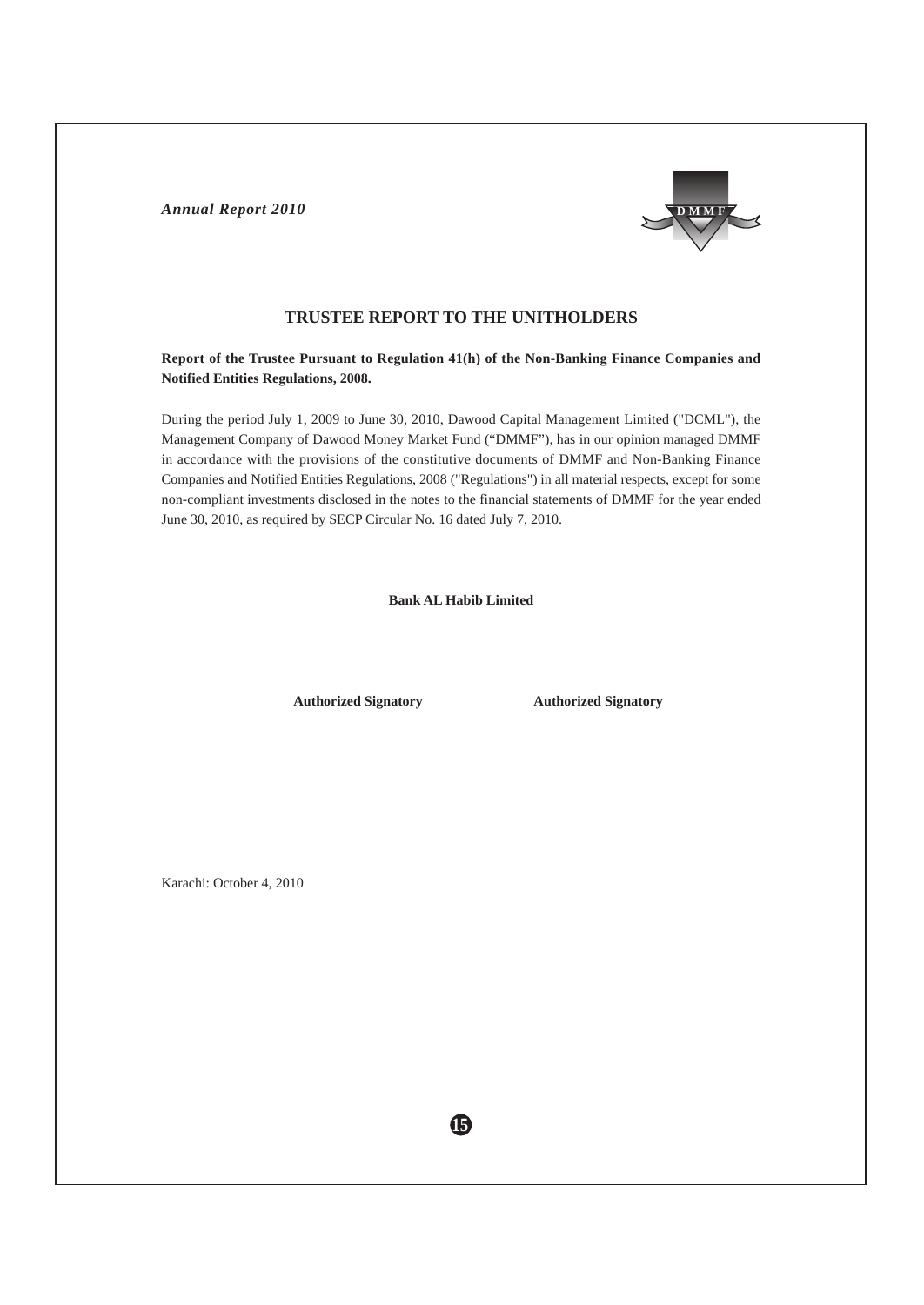**DMMF**

*Annual Report 2010*

#### **STATEMENT OF COMPLIANCE WITH THE CODE OF CORPORATE GOVERNANCE FOR THE YEAR ENDED JUNE 30, 2010**

This statement is being presented to comply with the Code of Corporate Governance contained in listing regulations of Karachi Stock Exchange for the purpose of establishing a framework of good governance, whereby a listed company is managed in compliance with the best practices of corporate governance.

Dawood Capital Management Limited (the Company), the management company of **Dawood Money Market Fund** (the Fund) has applied with the principles contained in the Code in the following manner: -

- 1. The Company encourages representation of independent non-executive directors on its Board of Directors. The Board has one executive director.
- 2. The directors have confirmed that none of them is serving as a director in more than ten listed companies, including this Company.
- 3. All the resident directors of the Company are registered as taxpayers and none of them has defaulted in payment of any loan to a banking company, a Development Financial Institution or a Non-banking Financial Institution. None of the directors of the Company is a member of any Stock Exchange.
- 4. Casual vacancies occurred in the Board on December 24, 2008 which was filled up on June 09, 2010. The delay was caused due to approvals on part of the Security and Exchange Commission of Pakistan
- 5. The Company has prepared a 'Statement of Ethics and Business Practices', which has been signed by all the directors and key employees of the Company.
- 6. The Board has developed a vision/mission statement and the overall corporate strategy of the Company and has also formulated significant policies for the Fund. A complete record of particulars of significant policies along with the dates on which they were approved or amended has been maintained.
- 7. All the powers of the Board have been duly exercised and decisions on material transactions, including appointment and determination of remuneration and terms and conditions of employment of CEO, have been taken by the Board.
- 8. The meetings of the Board were presided over by the Chairman. The Board met at-least once in every quarter during the year. Written notices of the Board meetings, along with agenda and working papers, were circulated at least seven days before the meetings. The minutes of the meetings were appropriately recorded and circulated.
- 9. The Company arranged an orientation courses for its directors during the year to apprise them of their roles and responsibilities.
- 10. No new appointment of CFO, Company Secretary or Head of Internal Audit has been made during the year.
- 11. The directors' report relating to the Fund for the year ended June 30, 2010 has been prepared in compliance with the requirements of the Code and fully describes the salient matters required to be disclosed.
- 12. The financial statements of the Fund were duly endorsed by the CEO and CFO before approval of the Board.
- 13. The directors, CEO and executives do not hold any interest in the units of the Fund other than those disclosed in the pattern of unit-holdings.
- 14. The Company has complied with all the corporate and financial reporting requirements of the Code with respect to the Fund.
- 15. The Board has formed an Audit Committee. At June 30, 2010, it comprises of two (2) members, both of whom are non-executive directors including the chairman of the committee. Mr. A.S Wahidna (a third member) has been appointed on July 06, 2010 to comply with the minimum requirement of 3 members.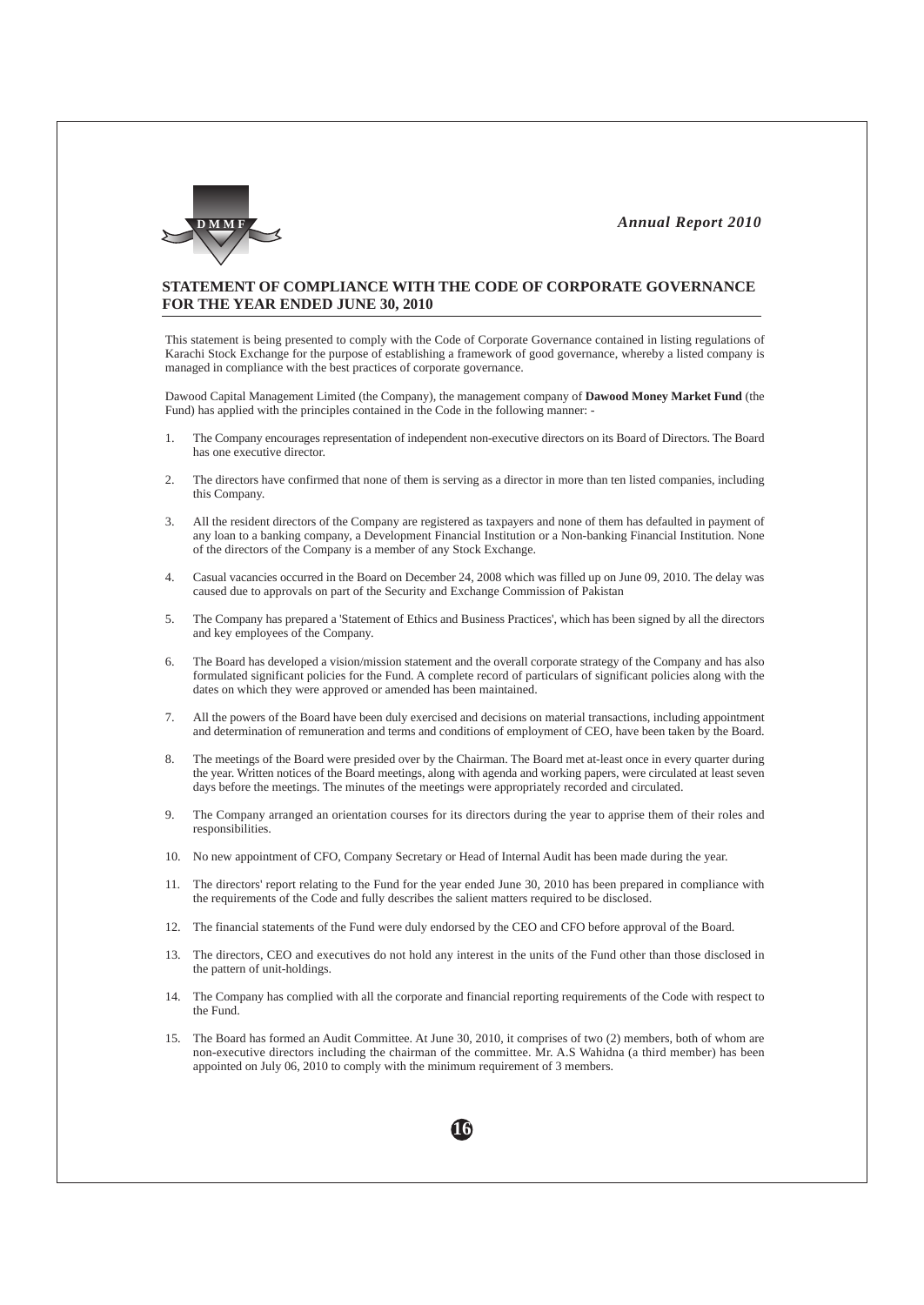

- 16. The meetings of the audit committee were held at least once every quarter prior to approval of interim and final results of the Fund as required by the Code. The terms of reference of the audit committee have been framed and approved by the Board of the Company and advised to the committee for compliance.
- 17. The Board has outsourced the internal audit function to a firm of Chartered Accountants who are considered suitably qualified and experienced for the purpose and are conversant with the policies and procedures of the Fund and their representatives are involved in the internal audit function on a full time basis.
- 18. The statutory auditors of the Fund have confirmed that they have been given a satisfactory rating under the Quality control review programme of the Institute of Chartered Accountants of Pakistan, that they or any of the partners of the firm, their spouses and minor children do not hold units of the Fund and that the firm and all its partners are in compliance with International Federation of Accountants (IFAC) guidelines on code of ethics as adopted by Institute of Chartered Accountants of Pakistan.
- 19. The statutory auditors or the persons associated with them have not been appointed to provide other services except in accordance with the Listing Regulations and the auditors have confirmed that they have observed IFAC guidelines in this regard.
- 20. The related party transactions have been placed before the Audit Committee and approved by the Board of Directors of the Company.
- 21. We confirm that all other material principles contained in the Code have been complied with.

**On Behalf of the Board of Directors Dawood Capital Management Limited**

**Karachi Date: October 04, 2010 Tara Uzra Dawood**

**Chief Executive Officer**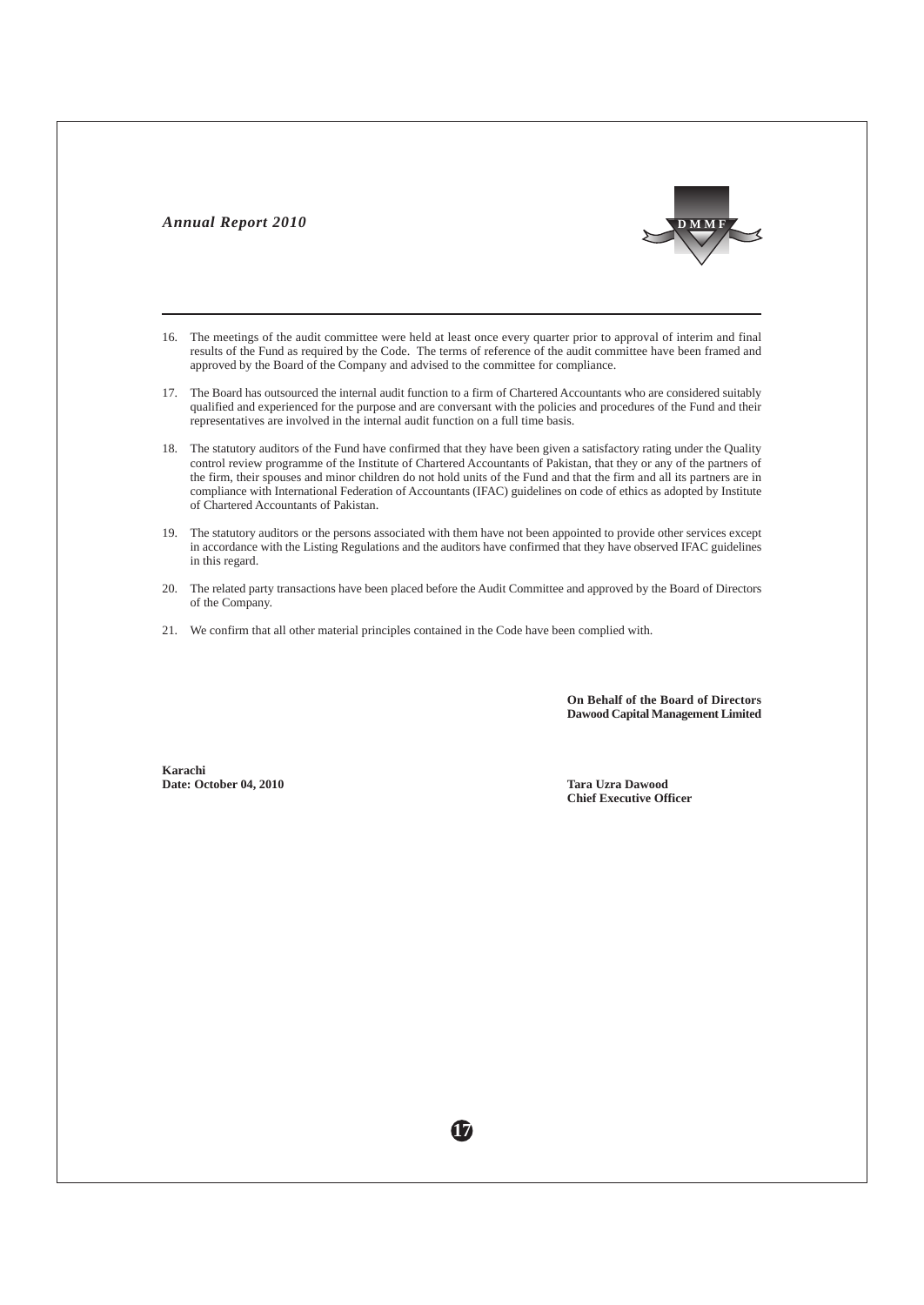

Deloitte.

**DMMF** *Annual Report 2010*

M. Yousuf Adil Saleem & Co. **Chartered Accountants** Cavish Court, A-35, Block 7 & 8 KCHSU, Sharea Faisal, Karachi-75350 Pakistan

UAN: +92 (0) 21 111-55-2626 Fax: +92 (0) 21-3454 1314 Web: www.deloitte.com

# **REVIEW REPORT TO THE MEMBERS ON STATEMENT OF COMPLIANCE WITH BEST PRACTICES OF THE CODE OF CORPORATE GOVERNANCE**

We have reviewed the statement of compliance with the best practices contained in the code of Corporate Governance prepared by the Board of Directors of **DAWOOD CAPITAL MANAGEMENT LIMITED** (the Management Company) of the **DAWOOD MONEY MARKET FUND** (the Fund) to comply with the Listing Regulations of the Karachi Stock Exchange, where the Fund is listed.

The responsibility for compliance with the Code of Corporate Governance is that of the Board of Directors of the Management Company of the Fund. Our responsibility is to review, to the extent where such compliance can be objectively verified, whether the Statement of Compliance reflects the status of the Fund's compliance with the provisions of the Code of Corporate Governance and report if it does not. A review is limited primarily to inquiries of the Management Company's personnel and review of various documents prepared by the Management Company to comply with the Code.

As part of our audit of financial statements we are required to obtain an understanding of the accounting and internal control systems sufficient to plan the audit and develop an effective audit approach. We have not carried out any special review of the internal control system to enable us to express an opinion as to whether the Board's statement on internal control covers all controls and the effectiveness of such internal controls.

The Code of Corporate Governance requires board of directors to approve related party transactions bifurcating between transactions carried out on terms equivalent to those that prevail in arm's length transactions and transactions which are not executed at arm's length price. In this connection we are only required and have ensured compliance of requirement to the extent of board of directors approving the related party transactions in the aforesaid manner. We have not carried out any procedures to enable us to express an opinion as to whether the related party transactions were carried out at arm's length price.

Based on our review, nothing has come to our attention which causes us to believe that the Statement of Compliance does not appropriately reflect the Fund's compliance, in all material respects, with the best practices contained in the Code of Corporate Governance, as applicable to the Company for the year ended June 30, 2010.

**October 4, 2010**

**M. Yousuf Adil Saleen & Co. Karachi Chartered Accountants**

> A member firm of **Deloitte Touche Tohmatsu**

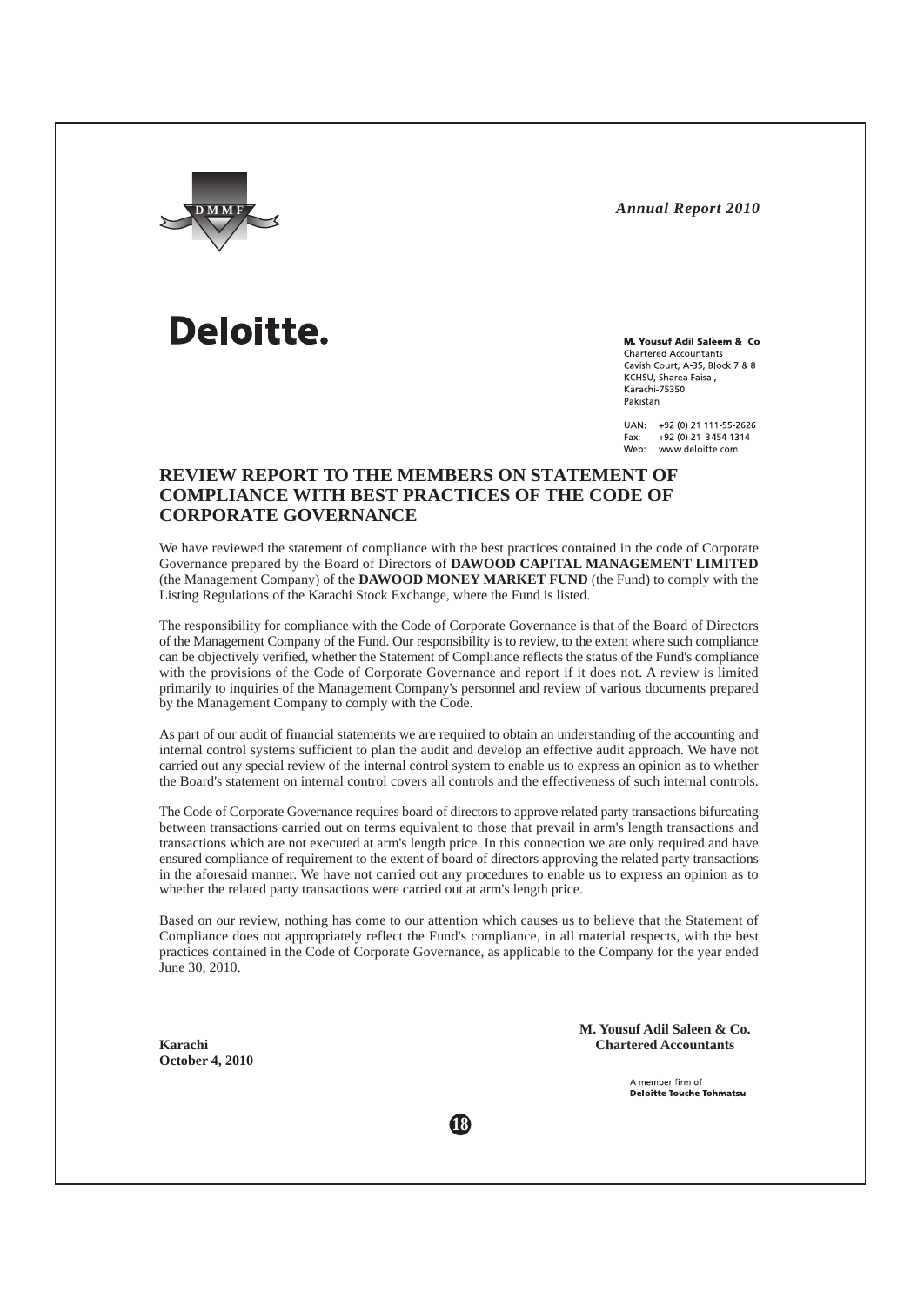

# Deloitte.

#### M. Yousuf Adil Saleem & Co

Chartered Accountants Cavish Court A-35 Block 7 & 8 KCHSU, Sharea Faisal, Karachi-75350 Pakistan

UAN: +92 (0) 21 111-55-2626 +92 (0) 21-3454 1314 Fax: Web: www.deloitte.com

# **INDEPENDENT AUDITORS' REPORT TO THE UNIT HOLDERS**

We have audited the accompanying financial statements of Dawood Money Market Fund (the Fund), which comprises the statement of assets and liabilities as at June 30, 2010, and the income statement, statement of comprehensive income, distribution statement, statement of movements in unit holder's fund, cash flow statement and a summary of significant accounting policies together with other explanatory notes.

#### **Management Company's Responsibility for the Financial Statement**

Management Company of the Fund is responsible for the preparation and fair presentation of these financial statements in accordance with the requirements of the Trust Deed, Non-Banking Finance Companies (Establishment and Regulation) Rules, 2003, the Non-Banking Finance Companies and Notified Entities Regulations, 2008 and approved accounting standards as applicable in Pakistan. This responsibility includes: designing, implementing and maintaining internal control relevant to the preparation and fair presentation of financial statements that are free from material misstatement, whether due to fraud or error; selecting and applying appropriate accounting policies; and making accounting estimates that are reasonable in the circumstances.

#### **Auditors' Responsibility**

Our responsibility is to express an opinion on these financial statements based on our audit. We conducted our audit in accordance with auditing standards as applicable in Pakistan. Those standards require that we comply with ethical requirements and plan and perform the audit to obtain reasonable assurance whether the financial statements are free from material misstatement.

An audit involves performing procedures to obtain audit evidence about the amounts and disclosures in the financial statements. The procedures selected depend on the auditor's judgment, including the assessment of the risks of material misstatement of the financial statements, whether due to fraud or error. In making those risk assessments, the auditor considers internal control relevant to the fund's preparation and fair presentation of the financial statements in order to design audit procedures that are appropriate in the circumstances, but not for the purpose of expressing an opinion on the effectiveness of the fund's internal control. An audit also includes evaluating the appropriateness of accounting policies used and the reasonableness of accounting estimates made by management, as well as evaluating the overall presentation of the financial statements. We believe that the audit evidence we have obtained is sufficient and appropriate to provide a basis for our audit opinion.

#### **Opinion**

In our opinion, the financial statements give a true and fair view of the state of the Fund's affairs as at June 30, 2010 and of its financial performance, cash flows and transactions for the year then ended in accordance with approved accounting standards as applicable in Pakistan.

#### **Other Matters**

In our opinion, the financial statements have been prepared in accordance with the relevant provisions of the Trust Deed and the Non-Banking Finance Companies and Notified Entities Regulations, 2008 and Non-Banking Finance Companies (Establishment and Regulation) Rules, 2003.

**October 4, 2010**

**M. Yousuf Adil Saleem & Co. Karachi: Chartered Accountants**

> A member firm of **Deloitte Touche Tohmatsu**

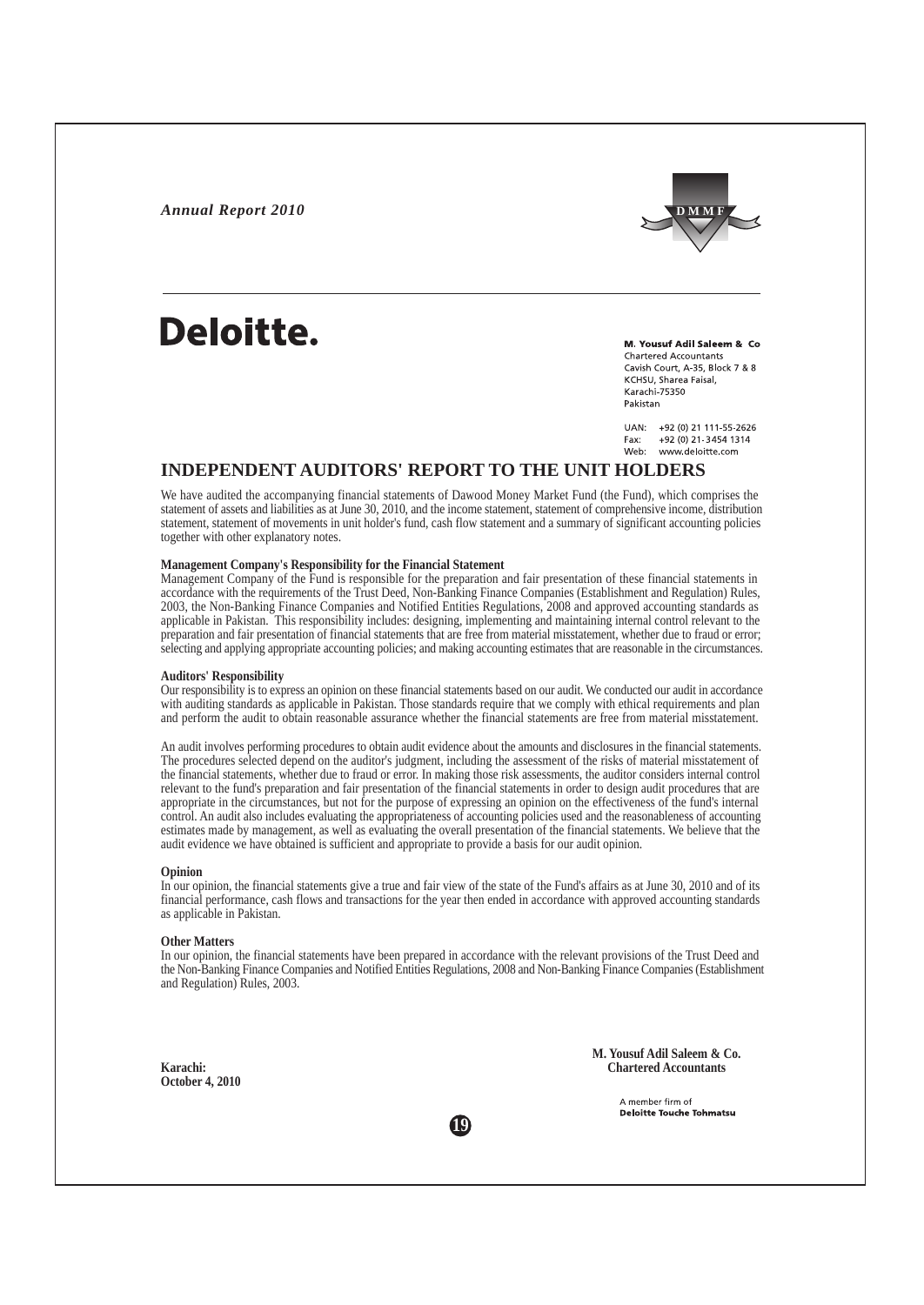

# **2010 2009 Note Rupees Rupees Assets** Investments 5 **327,064,662** 853,125,316 Bank Balance 6 **43,584,085** Advance and Profit Receivables 7 **16,385,707** 36,879,771 Assets **387,034,454** 890,005,087 **Liabilities** Short-Term Finance **-** 715,197 Remuneration Payable to Management Company 8 **293,429** Remuneration Payable to Trustee 9 **178,698** 590,414 Annual Fee Payable to Securities and Exchange **Commission of Pakistan 10 1437,687** 1,337,347 Payable to Unit Holders Against Redemption **24,902** 12,630,743 Accrued and Other Liabilities 11 **1,995,515** 1,388,969 Total Liabilities **2,930,231** 16,662,670 **NET ASSETS 384,104,223** 873,342,417 **UNIT HOLDERS FUND (as per statement attached) 384,104,223** 873,342,417 (Number of Units) **Number of Units in Issue 4,829,179** 10,777,579 (Rupees) Net Asset Value per Unit (Face Value per Unit Rs. 100/-) **79.54** 81.03 **STATEMENT OF ASSETS AND LIABILITIES AS AT JUNE 30, 2010**

The annexed notes from 1 to 30 form an integral part of these financial statements.

*For and on behalf of Dawood Capital Management Limited (Investment Advisor)*

**Chief Executive Officer Director Director Director Director** 

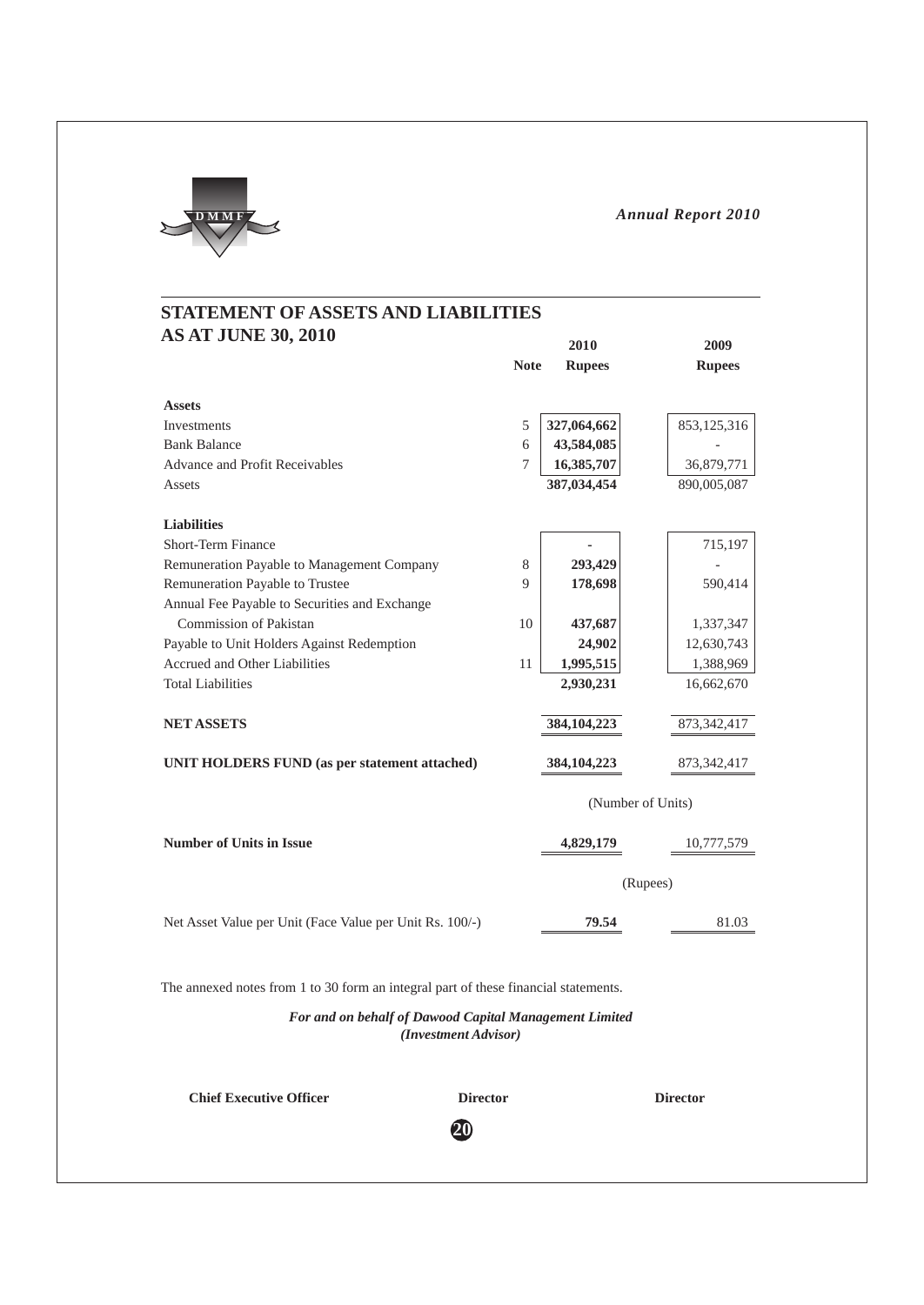

# **INCOME STATEMENT FOR THE YEAR ENDED JUNE 30, 2010**

|                                                               | <b>Note</b> | 2010<br><b>Rupees</b> | 2009<br><b>Rupees</b> |
|---------------------------------------------------------------|-------------|-----------------------|-----------------------|
| <i>Income</i>                                                 |             |                       |                       |
| Profit/Return on                                              |             |                       |                       |
| - Term Finance Certificates                                   |             | 59,815,089            | 187,880,147           |
| - Placements                                                  |             | 24,602,477            | 71,424,283            |
| - Commercial Papers                                           |             |                       | 1,205,493             |
| - Term Deposit Receipts                                       |             | 349,315               |                       |
| - Treasury Bills                                              |             | 789,295               |                       |
| - Government Securities                                       |             |                       | 2,684,840             |
| - Bank Balance                                                |             | 1,789,800             | 355,361               |
| Capital Gain/(Loss) on Sale of Securities                     |             | 13,287,785            | (84,073,207)          |
| Net Gain from Transactions in Ready Futures                   |             |                       | 3,514,430             |
| <b>Total Income</b>                                           |             | 100,633,761           | 182,991,347           |
| <b>Expenses</b>                                               |             |                       |                       |
| <b>Impairment Loss</b>                                        | 5.4         | 130,917,940           | 268,024,155           |
| <b>Investment Written Off</b>                                 |             |                       | 14,219,693            |
| Remuneration to Management Company                            | 8           | 5,835,514             | 5,271,599             |
| <b>Remuneration to Trustee</b>                                | 9           | 958,552               | 1,833,513             |
| Annual Fee to Securities and Exchange Commission of Pakistan  | 10          | 437,687               | 1,337,341             |
| <b>Securities Transactions Cost</b>                           | 12          | 186,007               | 2,376,852             |
| <b>Auditors' Remuneration</b>                                 | 13          | 295,000               | 290,000               |
| Legal and Professional Charges                                |             | 200,000               | 150,000               |
| <b>Financial Charges</b>                                      | 14          | 439,389               | 44,802,712            |
| Workers Welfare Fund                                          | 15          | 1,540,781             |                       |
| <b>Listing Fee</b>                                            |             | 40,000                | 35,000                |
| <b>Printing Charges</b>                                       |             | 52,150                | 88,800                |
|                                                               |             |                       |                       |
| <b>Total Expenses</b>                                         |             | 140,903,020           | 338,429,665           |
| <b>NET LOSS FROM OPERATING ACTIVITIES</b>                     |             | (40, 269, 259)        | (155, 438, 318)       |
| Element of Income/(Loss) and Capital Gains/(Losses) in Prices |             |                       |                       |
| of Units Sold Less Those in Units Redeemed - net              |             | 115,767,539           | (32,057,719)          |
| NET INCOME/(LOSS) FOR THE YEAR CARRRIED TO                    |             |                       |                       |
| <b>DISTRIBUTION STATEMENT</b>                                 |             | 75,498,280            | (187, 496, 037)       |
| <b>EARNINGS PER UNIT</b>                                      | 16          |                       |                       |

The annexed notes 1 to 30 form an integral part of these financial statements.

For and on behalf of Dawood Capital Management Limited (Investment Advisor)

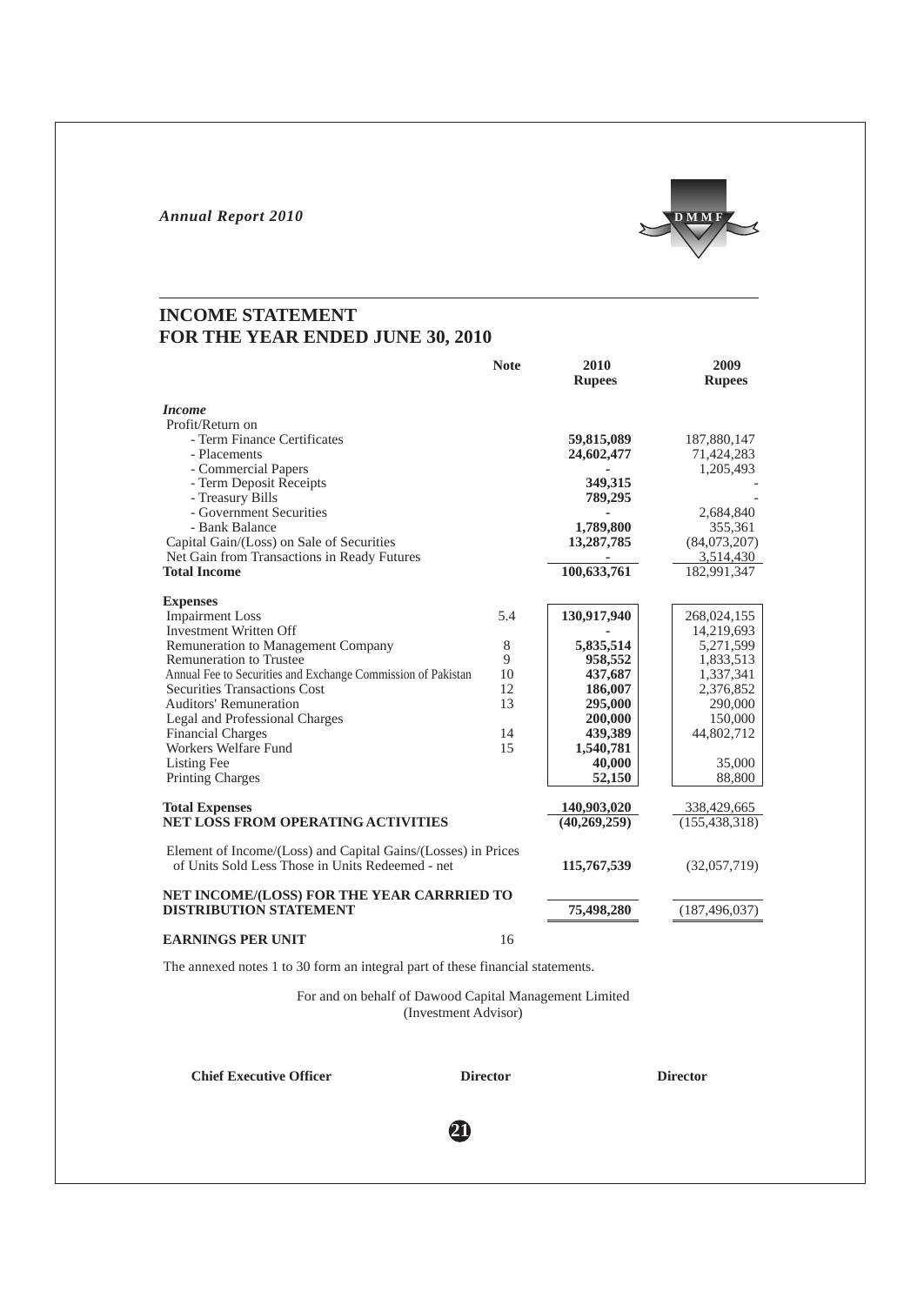

# **DISTRIBUTION STATEMENT FOR THE YEAR ENDED JUNE 30, 2010**

|                                                                                                                       | 2010            | 2009            |
|-----------------------------------------------------------------------------------------------------------------------|-----------------|-----------------|
|                                                                                                                       | <b>Rupees</b>   | <b>Rupees</b>   |
| Undistributed (Loss)/Income Brought Forward                                                                           |                 |                 |
| - Realised                                                                                                            | (162, 545, 453) | 350, 163, 235   |
| - Unrealised                                                                                                          |                 | 2,555,851       |
|                                                                                                                       | (162, 545, 453) | 352,719,086     |
| Net Income/(Loss) for the Year                                                                                        | 75,498,280      | (187, 496, 037) |
|                                                                                                                       | (87, 047, 173)  | 165,223,049     |
| Final Distribution At the Rate of Rs. Nil Per Unit<br>for the Year Ended June 30, 2009 (June 30, 2008: At the Rate of |                 |                 |
| $Rs$ 10.25 Per Unit)                                                                                                  |                 | (327,768,502)   |
| <b>Undistributed Loss Carried Forward</b>                                                                             | (87, 047, 173)  | (162, 545, 453) |
| <b>Represented By:</b>                                                                                                |                 |                 |
| - Realised                                                                                                            | (87, 047, 173)  | (162, 545, 453) |
| - Unrealised                                                                                                          |                 |                 |
|                                                                                                                       | (87, 047, 173)  | (162, 545, 453) |

The annexed notes from 1 to 30 form an integral part of these financial statements.

For and on behalf of Dawood Capital Management Limited (Investment Advisor)

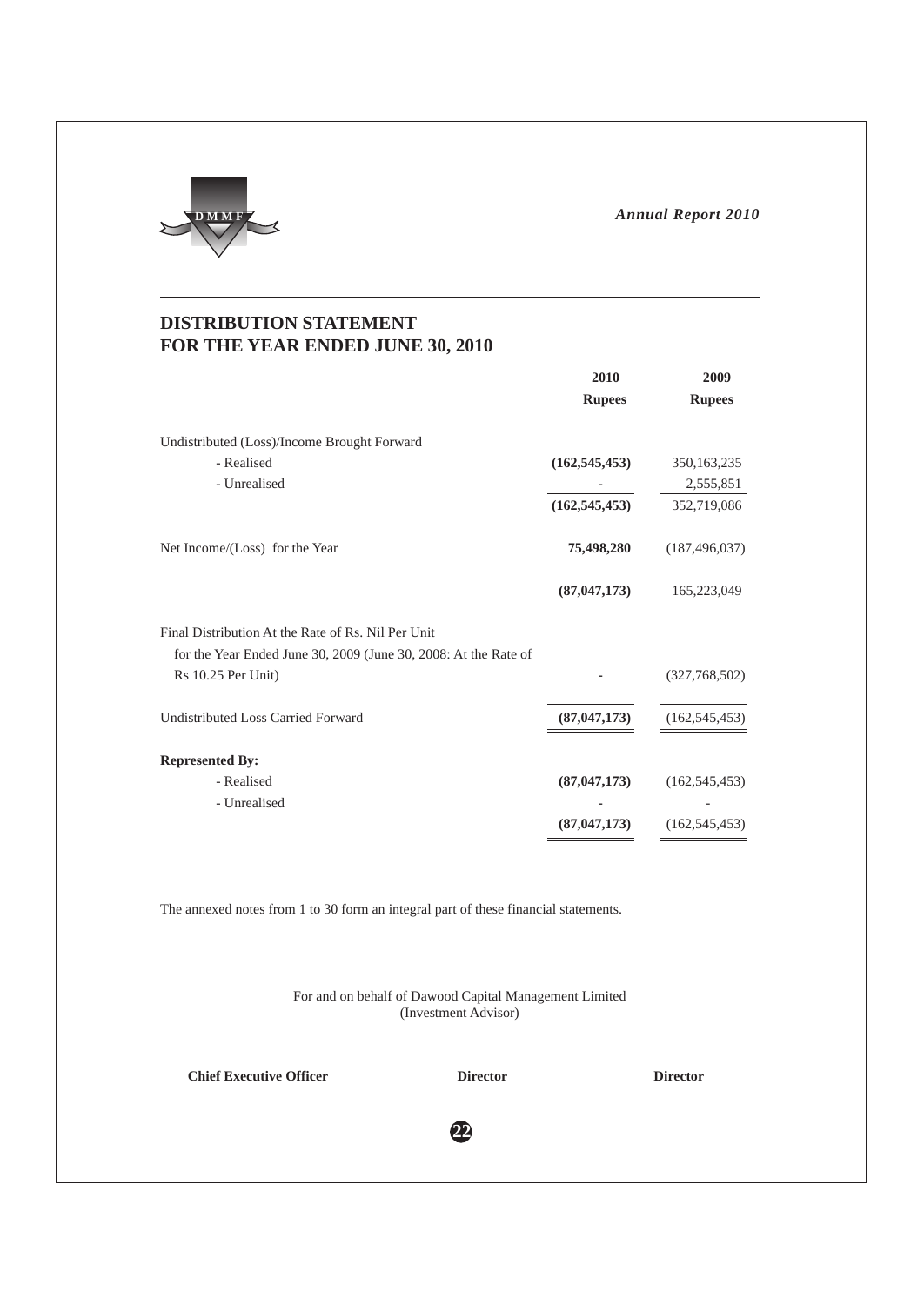

# **STATEMENT OF COMPREHENSIVE INCOME FOR THE YEAR ENDED JUNE 30, 2010**

|                                                               | 2010          | 2009            |
|---------------------------------------------------------------|---------------|-----------------|
|                                                               | <b>Rupees</b> | <b>Rupees</b>   |
| Net Income/(Loss) For the Year                                | 75,498,280    | (187, 496, 037) |
| <b>Other Comprehensive Income</b>                             |               |                 |
| Unrealized Appreciation/(Diminution) on Remeasurement         |               |                 |
| of Investments Classified as 'Available For Sale Investments' | 30,103,564    | (31, 402, 484)  |
| <b>Total Comprehensive Income/(Loss) For the Year</b>         | 105,601,844   | (218,898,521)   |

The annexed notes 1 to 30 form an integral part of these financial statements.

For and on behalf of Dawood Capital Management Limited (Investment Advisor)

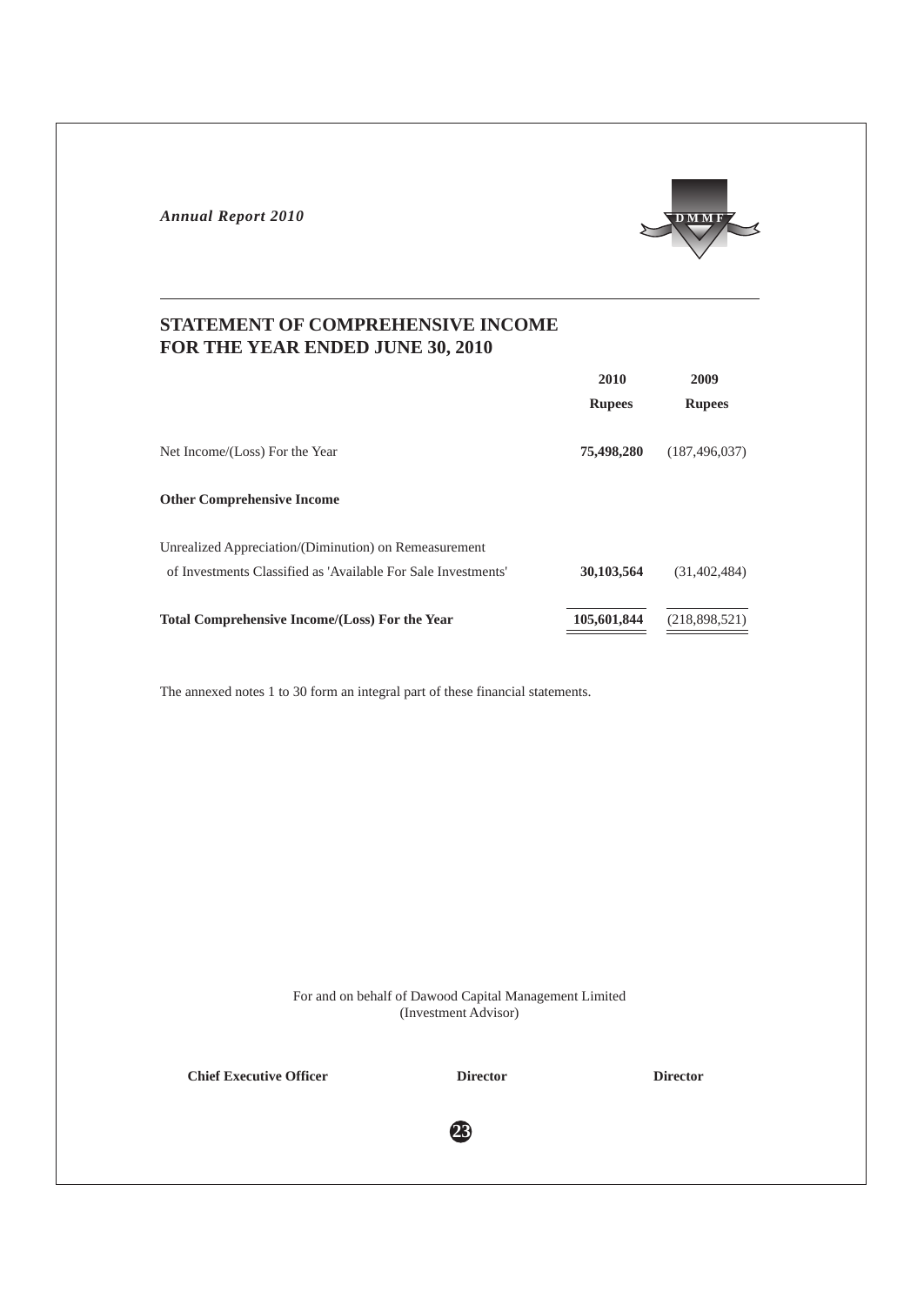

# **STATEMENT OF MOVEMENTS IN UNIT HOLDERS' FUND FOR THE YEAR ENDED JUNE 30, 2010**

|                                                            | 2010            | 2009            |
|------------------------------------------------------------|-----------------|-----------------|
|                                                            | <b>Rupees</b>   | <b>Rupees</b>   |
| Net Asset at Beginning of the Year                         | 873,342,417     | 3,539,993,016   |
| Amount Received on Issue of 454,226 Units                  |                 |                 |
| (June 30, 2009: 29,375,917)                                | 33,048,290      | 2,798,073,557   |
|                                                            |                 |                 |
| Amount Paid on Redemption of 6,402,626 Units               |                 |                 |
| (June 30, 2009: 53,839,532)                                | (512, 120, 789) | (5,277,883,354) |
|                                                            | (479, 072, 499) | (2,479,809,797) |
|                                                            | 394,269,918     | 1,060,183,219   |
|                                                            |                 |                 |
| Element of (Income)/Loss and Capital (Gains)/Losses        |                 |                 |
| in Prices of Units Sold Less Those in Units Redeemed - net | (115,767,539)   | 32,057,719      |
| Total Comprehensive Income/(Loss) For the Year             | 105,601,844     | (218,898,521)   |
| Net Assets at End of the Year                              | 384, 104, 223   | 873, 342, 417   |
| Net Assets Value per Unit                                  | 79.54           | 81.03           |

The annexed notes from 1 to 30 form an integral part of these financial statements.

For and on behalf of Dawood Capital Management Limited (Investment Advisor)

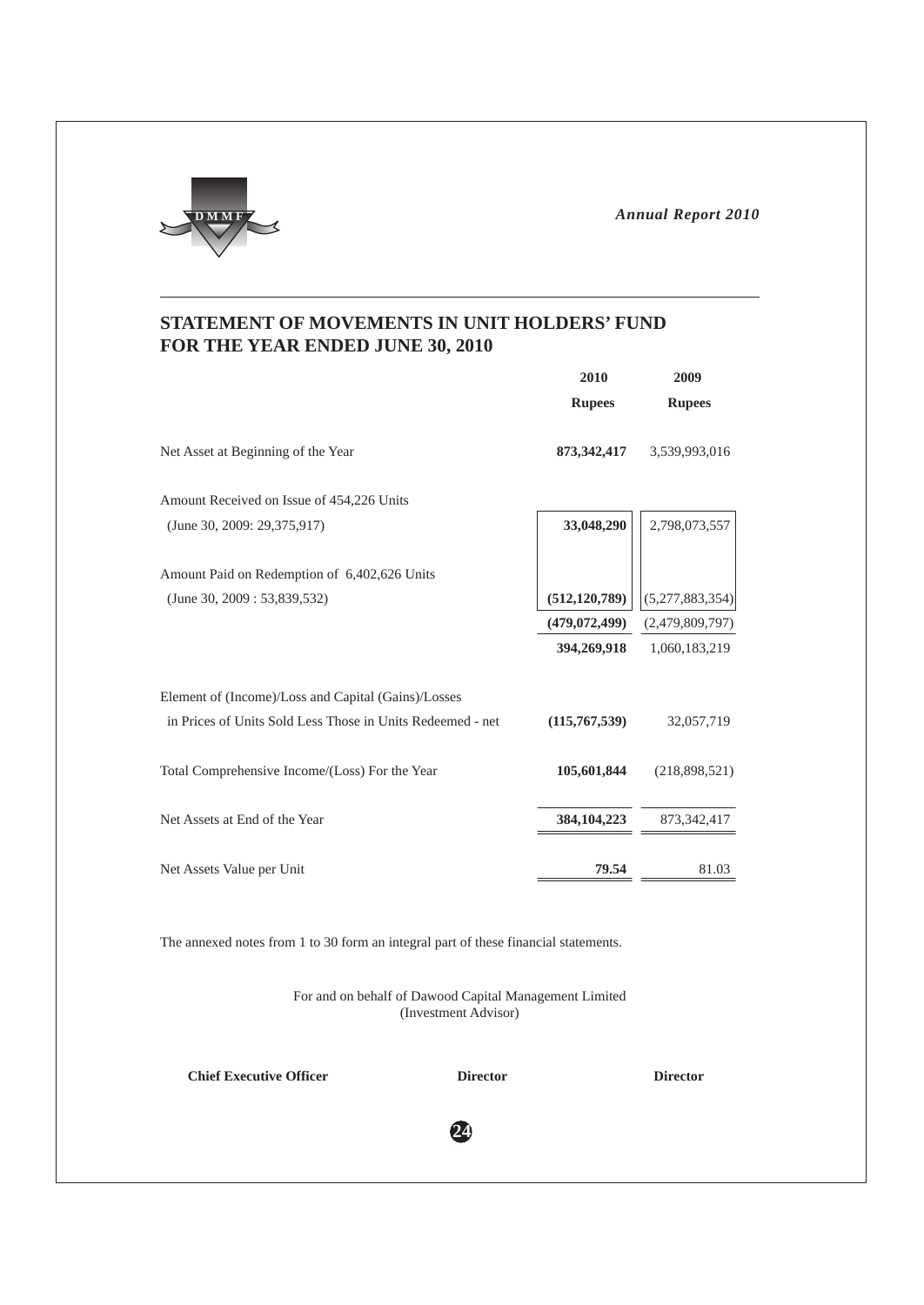

# **CASH FLOW STATEMENT FOR THE YEAR ENDED JUNE 30, 2010**

|    |                                                                   | 2010            | 2009            |
|----|-------------------------------------------------------------------|-----------------|-----------------|
|    |                                                                   | <b>Rupees</b>   | <b>Rupees</b>   |
|    | A. CASH FLOWS FROM OPERATING ACTIVITIES                           |                 |                 |
|    | Net Income/(Loss) for the Year                                    | 75,498,280      | (187, 496, 037) |
|    | Adjustments for:                                                  |                 |                 |
|    | Capital Gain/(Loss) on Sale of Securities                         | (13, 287, 785)  | 84,073,207      |
|    | Element of Income/(Loss) and Capital Gains/(Losses) in Prices     |                 |                 |
|    | of Units Sold Less Those in Units Redeemed - Net                  | (115,767,539)   | 32,057,719      |
|    | <b>Impairment Loss</b>                                            | 130,917,940     | 268,024,155     |
|    | Investment Written off                                            |                 | 14,219,693      |
|    | <b>Financial Charges</b>                                          | 439,389         | 44,802,712      |
|    |                                                                   | 77,800,285      | 255,681,449     |
|    | Decrease in Assets:                                               |                 |                 |
|    | Investments                                                       | 438,534,063     | 2,195,508,055   |
|    | Receivable against Sale of Investments                            |                 | 59,563,414      |
|    | Advance and Profit Receivable                                     | 20,494,064      | 53,884,350      |
|    |                                                                   | 459,028,127     | 2,308,955,819   |
|    | Increase/(Decrease) in Liabilities:                               |                 |                 |
|    | Obligation under Repurchase of Securities                         |                 | (100,000,000)   |
|    | Remuneration Payable to Management Company                        | 293,429         | (3, 148, 188)   |
|    | Remuneration Payable to Trustee                                   | (411,716)       | (522, 179)      |
|    | Annual Fee Payable to Securities and Exchange                     |                 |                 |
|    | <b>Commission of Pakistan</b>                                     | (899,660)       | (2,375,525)     |
|    | Payable to Unit Holders Against Redemption                        | (12,605,841)    | 12,630,743      |
|    | Accrued and Other Liabilities                                     | 606,546         | (1,409,012)     |
|    |                                                                   | (13,017,242)    | (94, 824, 161)  |
|    | Net Cash From Operating Activities                                | 523,811,170     | 2,469,813,107   |
| B. | CASH FLOWS FROM FINANCING ACTIVITIES                              |                 |                 |
|    | Financial Charges Paid                                            | (439, 389)      | (45,209,231)    |
|    | Net (Payments)/Receipts Against Units (Redeemed)/Sold - Net       | (479, 072, 499) | (2,479,809,797) |
|    | Net Cash Used in Financing Activities                             | (479, 511, 888) | (2,525,019,028) |
|    | Net Increase/(Decrease) in Cash and Cash Equivalents For the Year | 44,299,282      | (55,205,921)    |
|    | Cash and Cash Equivalents at Beginning of the Year                | (715, 197)      | 54,490,724      |
|    | Cash and Cash Equivalents at End of the Year                      | 43,584,085      | (715, 197)      |
|    |                                                                   |                 |                 |

The annexed notes from 1 to 30 form an integral part of these financial statements.

For and on behalf of Dawood Capital Management Limited (Investment Advisor)

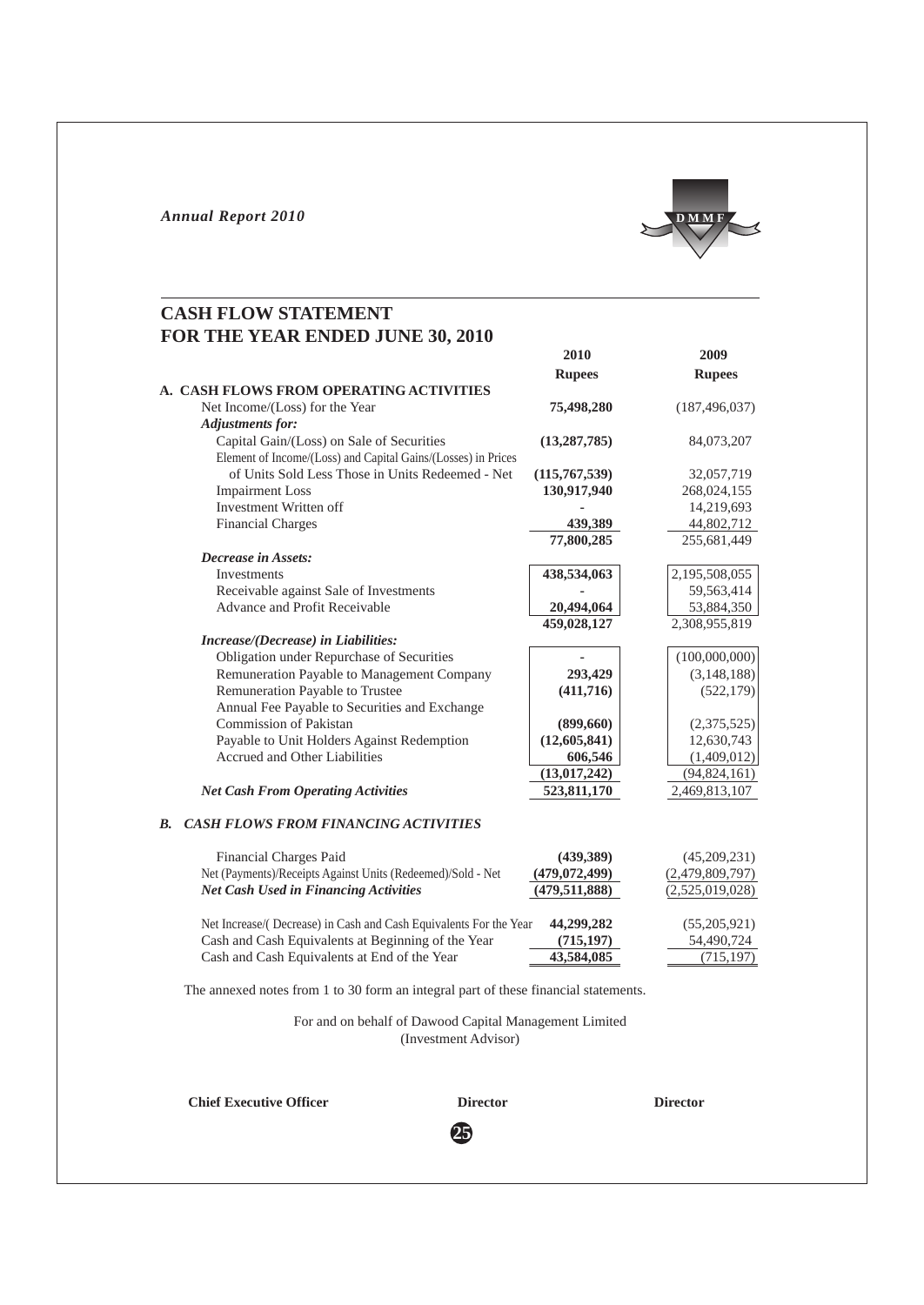

# **NOTES TO THE FINANCIAL STATEMENTS FOR THE YEAR ENDED JUNE 30, 2010**

#### **1. LEGAL STATUS AND NATURE OF BUSINESS**

- **1.1** Dawood Money Market Fund (the Fund) was established under a Trust Deed executed on April 08, 2003 between Dawood Capital Management Limited (DCML) as Management Company and Bank Al Habib Limited (BAH) as Trustee. The Securities and Exchange Commission of Pakistan (SECP) approved the appointment of Trustee and licensed the Management Company of the Fund to act as an Asset Management Company. The registered office of the Management Company is situated at 1500-A, Saima Trade Towers, I.I.Chundrigar Road, Karachi, Pakistan.
- **1.2** The Fund is an open-ended mutual fund and is listed on the Karachi Stock Exchange. Units are offered for public subscription on a continuous basis. The units are transferable and can be redeemed by surrendering them to the Fund.
- **1.3** The principal activity of The Fund is to make investment in spread transactions and debt-based securities including Government securities, Commercial Papers and other money market instruments and placement of funds.
- **1.4** Title to the assets of the The Fund are held in the name of Bank Al Habib Limited as a Trustee of the Fund.
- **1.5** Asset Manager Rating (AMR) of 'AM4+' (2009: 'AM4+') has been assigned to the Management Company and 2 star (2009: 3 star) rating has been assigned to the Fund by Pakistan Credit Rating Agency (PACRA).

#### **2. STATEMENT OF COMPLIANCE**

- **2.1** These financial statements have been prepared in accordance with requirements of approved accounting standards as applicable in Pakistan, the requirements of the Companies Ordinance, 1984 (the Ordinance), the Non Banking Finance Companies and Notified Entities Regulations, 2008 (the Regulations), The Non Banking Finance Companies (establishment and Regulation) Rules, 2003 (the Rules), the Trust deed and directives issued by the SECP. Approved Accounting Standards comprise of such International Financial Reporting Standards (IFRS) as are notified under the provisions of the Ordinance. Wherever, the requirements of the Rules, the Regulations, the Ordinance or directives issued by SECP differ with the requirements of these standards, the requirements of the Regulations, the Rules, the Ordinance and the said directives take precedence.
- **2.2** *Adoption of New International Financial Reporting Standards*

In the current year, the Fund has adopted all new Standards and Interpretations issued by the International Accounting Standards Board (the IASB) and the International Financial Reporting Interpretations Committee (IFRIC) of the IASB and as notified by the Securites and Exchange Commission of Pakistan that are relevant to its operations and effective for Fund's accounting period beginning on July 01, 2009. The adoption of these new Standards and Interpretations has resulted in changes to the Fund's accounting policies in the following areas:

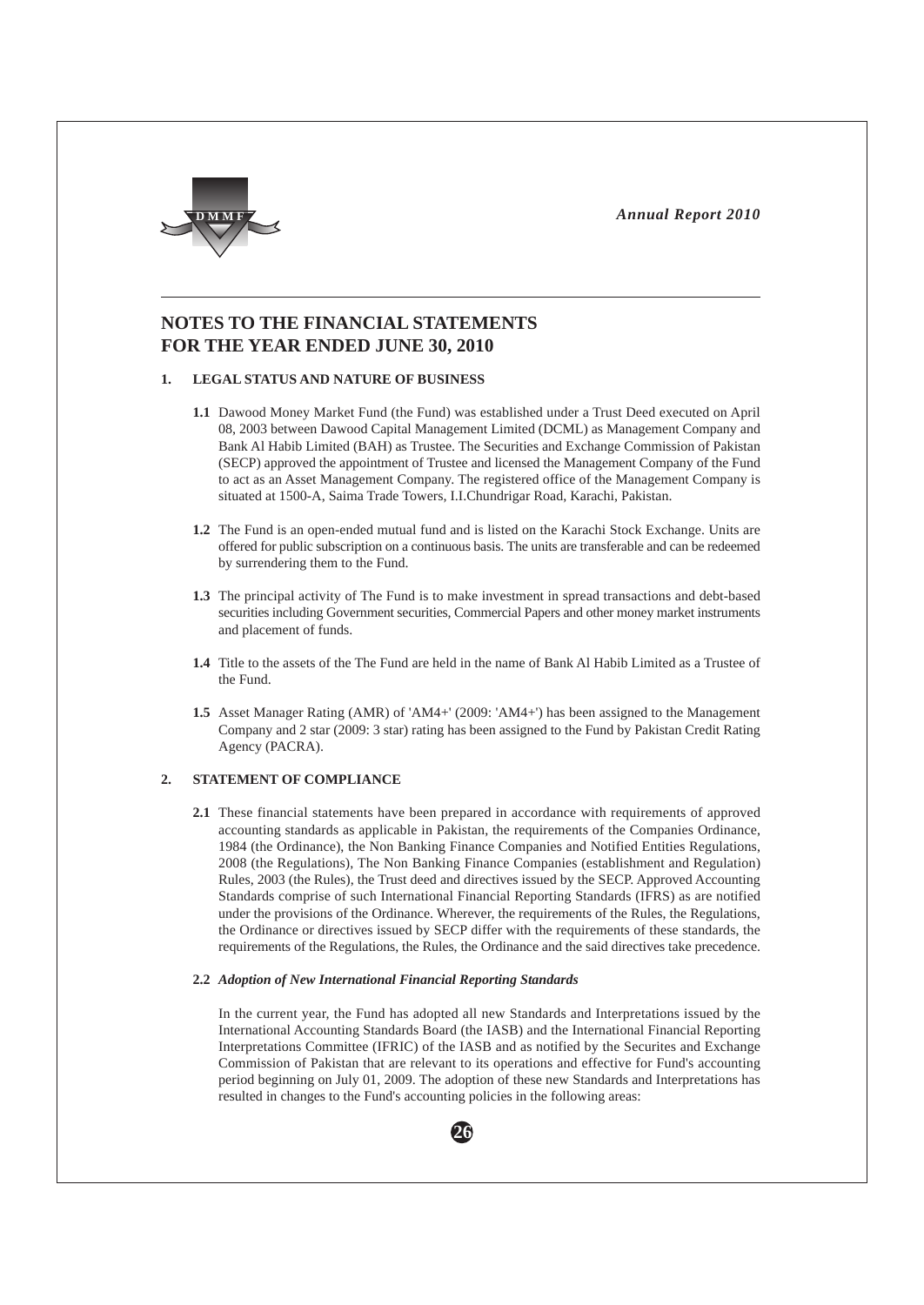

## *Standards and Interpretations Effective Date (Accounting Periods Beginning)*

IAS 1 - Presentation of Financial Statements (Revised) January 01, 2009

The revised standard prohibits the presentation of items of income and expenses (that is, 'non-owner changes in equity') in the statement of changes in equity, requiring 'non-owner changes in equity' to be presented separately from owner changes in equity in a statement of comprehensive income. Further, under revised standard, an entity may present the components of profit or loss either as part of a single statement of comprehensive income or in a separate income statement. The Company has opted to present two separate statements (the income statement and statement of comprehensive income) as permitted under revised IAS 1.

The change in presentation has not effected the value of the net assets of the Fund for either the current or any of the prior periods and hence a restated balance sheet has not been presented.

IFRS 8 - Operating Segments January 01, 2009

IFRS 8 replaces IAS 14, 'Segment reporting'. The new standard requires a 'management approach', under which segment information is presented on the same basis as that used for internal reporting purposes. The segment information is therefore reported in a manner that is more consistent with the internal reporting provided to the chief operating decision-maker. The Investment Committee of the Management Company has been identified as the chief operating decision-maker, which is responsible for allocating resources and assessing performance of the operating segment.

The Investment Committee is responsible for the Fund's entire portfolio and considers the Fund to have a single operating segment. The Investment Committee asset allocation decisions are based on a single, targeted investment strategy, and the Fund's performance is evaluated on an overall basis.

The Fund is domiciled in Pakistan. All of the Fund's income is from investments in entities incorporated in Pakistan.

Improving Disclosures about Financial Instruments (Amendments to IFRS 7 Financial Instruments: Disclosures) January 01, 2009

The amendments to IFRS 7 expand the disclosures required in respect of fair value measurements and liquidity risk. In particular, the amendment requires disclosure of fair value measurements by level of a fair value measurement hierarchy. The Company has elected not to provide comparative information for these expanded disclosures in the current year in accordance with the transitional reliefs offered in these amendments.

#### **2.3 Standards and Interpretations Adopted with No Effect on the Financial Statements**

The following new and revised Standards, Interpretations and amendments have also been adopted in these financial statements. Their adoption has no significant impact on the amounts reported in these financial statements but may affect the accounting for future transactions or arrangements.

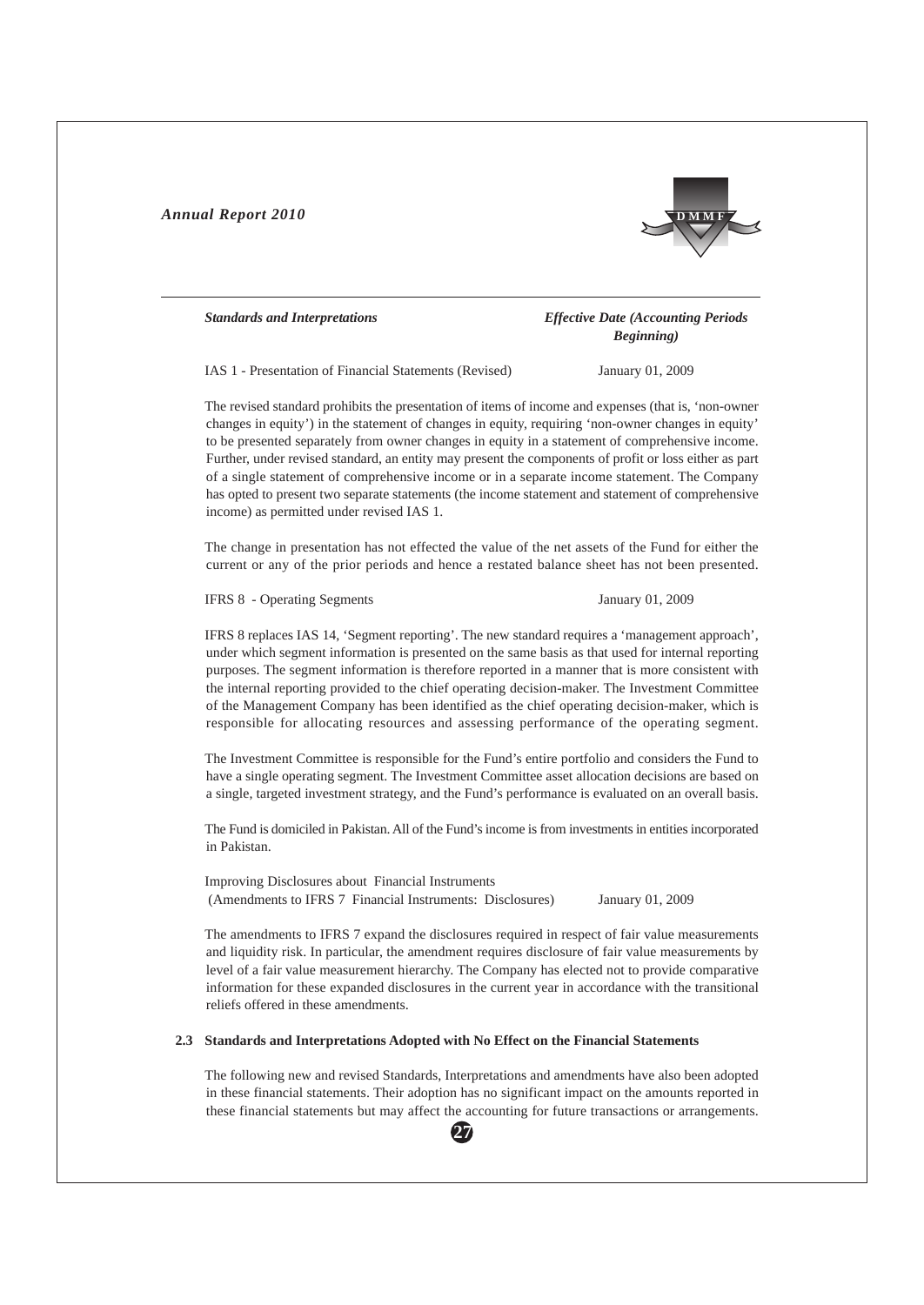

| <b>Standards and Interpretations</b>                                                                                                        | Effective Date (Accounting Periods<br>Beginning) |
|---------------------------------------------------------------------------------------------------------------------------------------------|--------------------------------------------------|
| Amendments to IAS 20 - Accounting for Government                                                                                            |                                                  |
| Grants and Disclosure of Government Assistance                                                                                              | January 01, 2009                                 |
| Amendments to IAS 40 - Investment Property                                                                                                  | January 01, 2009                                 |
| Amendments to IAS 23 - Borrowing Costs                                                                                                      | January 01, 2009                                 |
| IFRS 2 - Share-based Payment : Vesting Conditions and Cancellations                                                                         | January 01, 2009                                 |
| IFRS 3 - Business Combinations (Revised) and IAS 27 - Consolidated<br>and Separate Financial Statements (Amended) including consequential   |                                                  |
| amendments to IFRS 7, IAS 21, IAS 28, IAS 31 and IAS 39                                                                                     | July 01, 2009                                    |
| IFRS 5 - Non-current Assets Held for Sale and Discontinued Operations                                                                       | July 01, 2009                                    |
| <b>IFRS 8 - Operating Segments</b>                                                                                                          | January 01, 2009                                 |
| IAS 32- Financial Instruments: Presentation and IAS 1 Puttable<br>Financial Instruments and Obligations arising on Liquidation              | January 01, 2009                                 |
| IAS 38 - Intangible Assets                                                                                                                  | January 01, 2009                                 |
| IAS 39 - Financial Instruments: Recognition and<br>Measurement - Eligible Hedged Items                                                      | July 01, 2009                                    |
| IFRIC 9 - Remeasurement of Embedded derivatives and<br>IAS 39 Financial Instruments: Recognition and Measurement                            | July 01, 2009                                    |
| IFRIC 15 - Agreements for the Construction of Real Estate                                                                                   | January 01, 2009                                 |
| IFRIC 17 - Distribution of Non-cash Assets to Owners                                                                                        |                                                  |
| <b>IFRIC 18 - Transfers of Assets from Customers</b>                                                                                        | July 01, 2009                                    |
| 2.4 New Accounting Standards and IFRS Interpretations that are Not Yet Effective                                                            |                                                  |
| <b>IFRS 9 - Financial Instruments</b>                                                                                                       | January 01, 2013                                 |
| Amendments to IFRS 1 - First -time Adoption of International Financial<br>Reporting Standards- Additional Exemption for First-time Adopters | January 01, 2010                                 |
| Amendments to IFRS 2 - Share based Payment-Group Cash -settled<br>Share-based Payment Transactions                                          | January 01, 2010                                 |

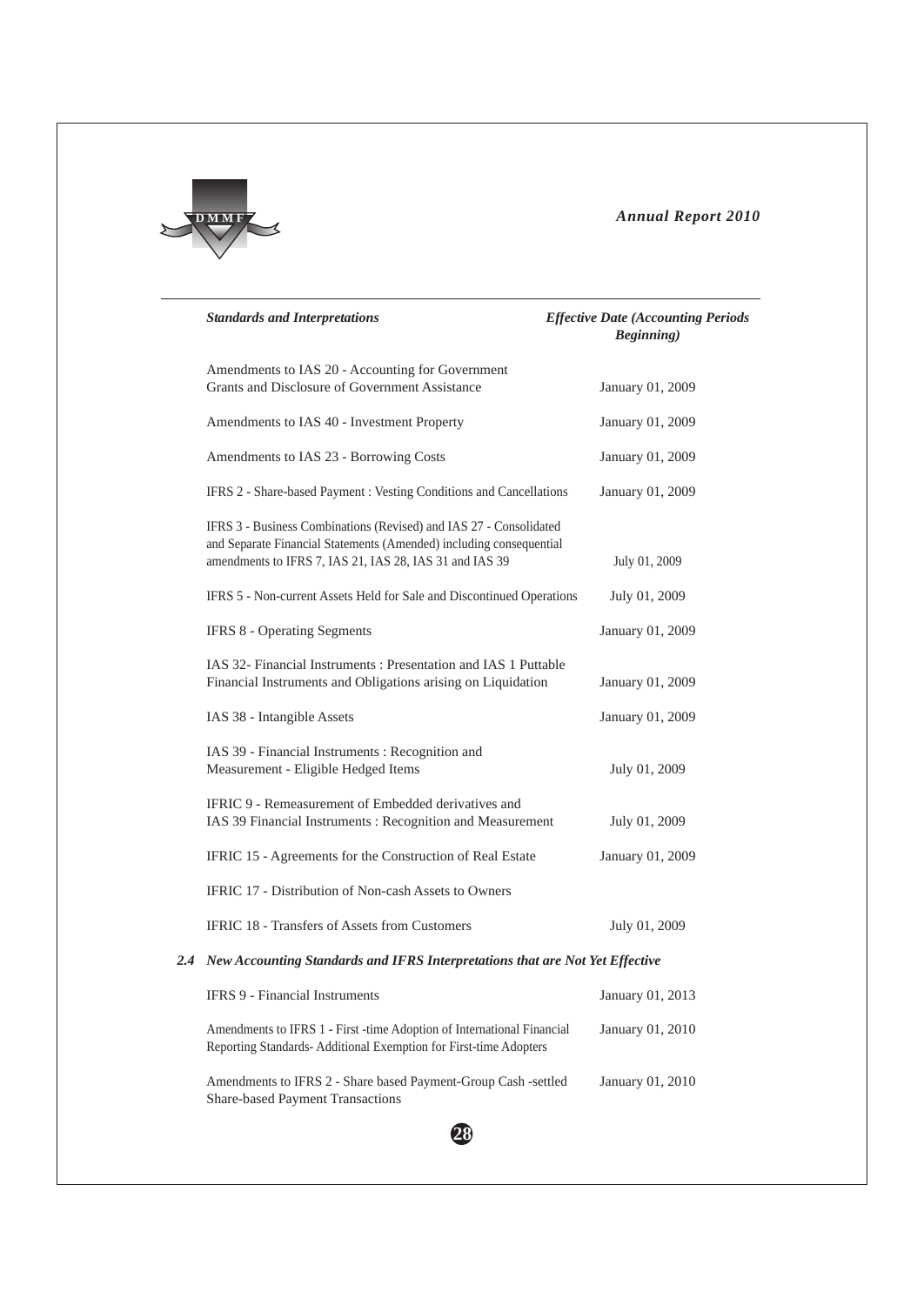

| <b>Standards and Interpretations</b>                                                                                         | Effective Date (Accounting Periods<br><i>Beginning</i> ) |
|------------------------------------------------------------------------------------------------------------------------------|----------------------------------------------------------|
| Amendments to IFRS 5 - Non-current Assets Held for Sale<br>and Discontinued Operations                                       | January 01, 2010                                         |
| Amendments to IAS 1 - Presentation of Financial Statements                                                                   | January 01, 2010                                         |
| Amendments to IAS 7 - Statement of Cash Flows                                                                                | January 01, 2010                                         |
| Amendments to IAS 17 - Leases                                                                                                | January 01, 2010                                         |
| Amendments to IAS 36 - Impairment of Assets                                                                                  | January 01, 2010                                         |
| Revised IAS 24 - Related Party Disclosures                                                                                   | January 01, 2011                                         |
| Amendments IFRS 3 – Business Combinations                                                                                    | July 01, 2010                                            |
| Amendment to IAS 32 - Financial Instruments:<br>Presentation – Classification of Rights Issues                               | January 01, 2010                                         |
| <b>IFRIC 19 Extinguishing Financial Liabilities with Equity Instruments</b>                                                  | July 01, 2010                                            |
| Amendments to IFRIC 14 IAS 19 - The Limit on a Defined<br>Benefit Assets, Minimum Funding Requirements and their Interaction | January 01, 2011                                         |

#### **3. BASIS OF MEASUREMENT**

#### *3.1 Accounting Convention*

These financial Statements have been prepared under the historical cost convention except for certain financial instruments which have been carried at fair value.

#### *3.2 Functional Currency*

These financial statements are presented in Pak Rupees, which is the functional and presentation currency of the Fund.

#### *3.3 Critical Accounting Estimates and Judgments*

The preparation of financial statements in conformity with approved accounting standards requires the use of certain critical accounting estimates. It also requires the management to exercise its judgment in the process of applying the The Fund's accounting policies. Estimates and judgments are continually evaluated and are based on historical experience, including expectation of future events that are believed to be reasonable under the circumstances.

In the process of applying the Fund's accounting policies, management has made the following estimates and judgements which are significant to the financial statements in respect of classification of investments (note 4.1) and impairment losses (note 4.2)

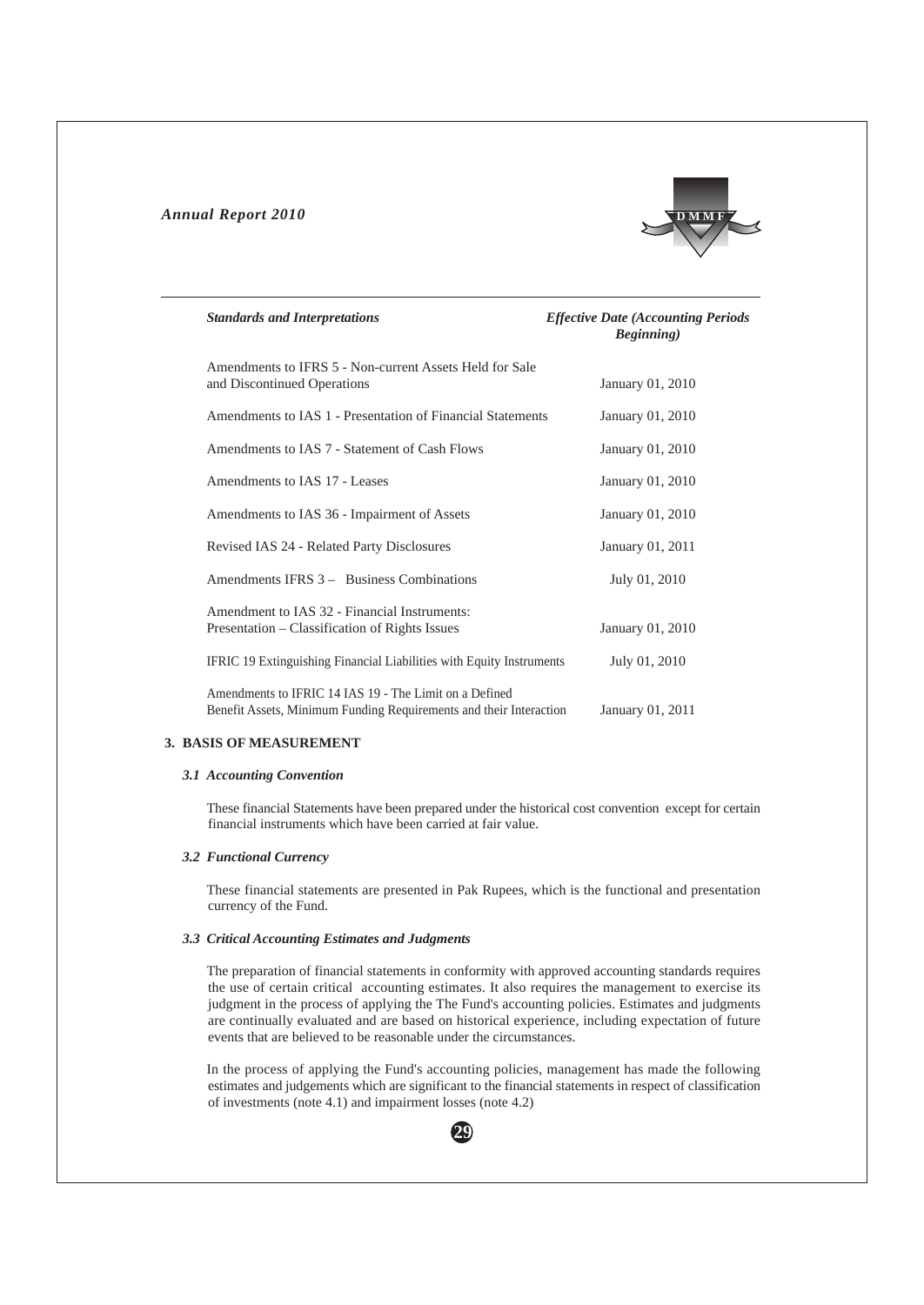**DMMF**

*Annual Report 2010*

#### **4.SIGNIFICANT ACCOUNTING POLICIES**

The principal accounting policies adopted in the preparation of these financial statements are set out below:

*4.1 Investment*

All purchases and sales of securities that require delivery within the time frame established by regulation or market convention are recognized at the trade date. Trade date is the date on which the Fund commits to purchase or sell the assets.

The Management Company determines the appropriate classification of the The Fund's investments in accordance with the requirements of International Accounting Standard (IAS) 39; ' Financial Instruments: Recognition and Measurement', at the time of purchases and re-evaluates this classification on a regular basis.

Investments of the Fund are categorized as follows: -

#### *4.1.1 Financial Assets at Fair Value through Profit or Loss*

"These financial assets are classified as held for trading or designated by the management at fair value through profit or loss at inception. Financial assets held for trading are those acquired principally for the purpose of selling in the near term. Financial assets designated at fair value through profit or loss at inception are those that are managed and their performance evaluated on a fair value basis in accordance with the Fund's documented investment strategy."

Financial assets at fair value through profit or loss are initially recognized at fair value. Transaction costs are expensed in the income statement. Subsequent to initial recognition, all financial assets at fair value through profit or loss are measured at fair value. The fair value of financial instruments traded in active market is based on quoted market prices. Gains and losses arising from changes in the fair value of 'financial assets at fair value through profit or loss' category are presented in the income statement in the period in which they arise.

#### *4.1.2 Held-to-Maturity*

Held to maturity investments are non-derivative financial assets with fixed or determinable payments and fixed maturity that the Company has the positive intent and ability to hold to maturity. Held to maturity investments are initially recognised at cost inclusive of transaction cost and are subsequently carried at amortised cost using effective interest rate method, less any impairment losses. This method uses an effective interest rate that exactly discounts estimated future cash receipts through the expected life of the investment to its net carrying amount. Gains and losses are recognised in the profit and loss account when the investments are de-recognised or impaired, as well as through the amortisation process.

#### *4.1.3 Available-for-Sale*

These are non-derivative financial assets that are designated as available-for-sale and may be sold in response to needs for liquidity or changes in interest rates or market prices or are not classified in any of the three other categories

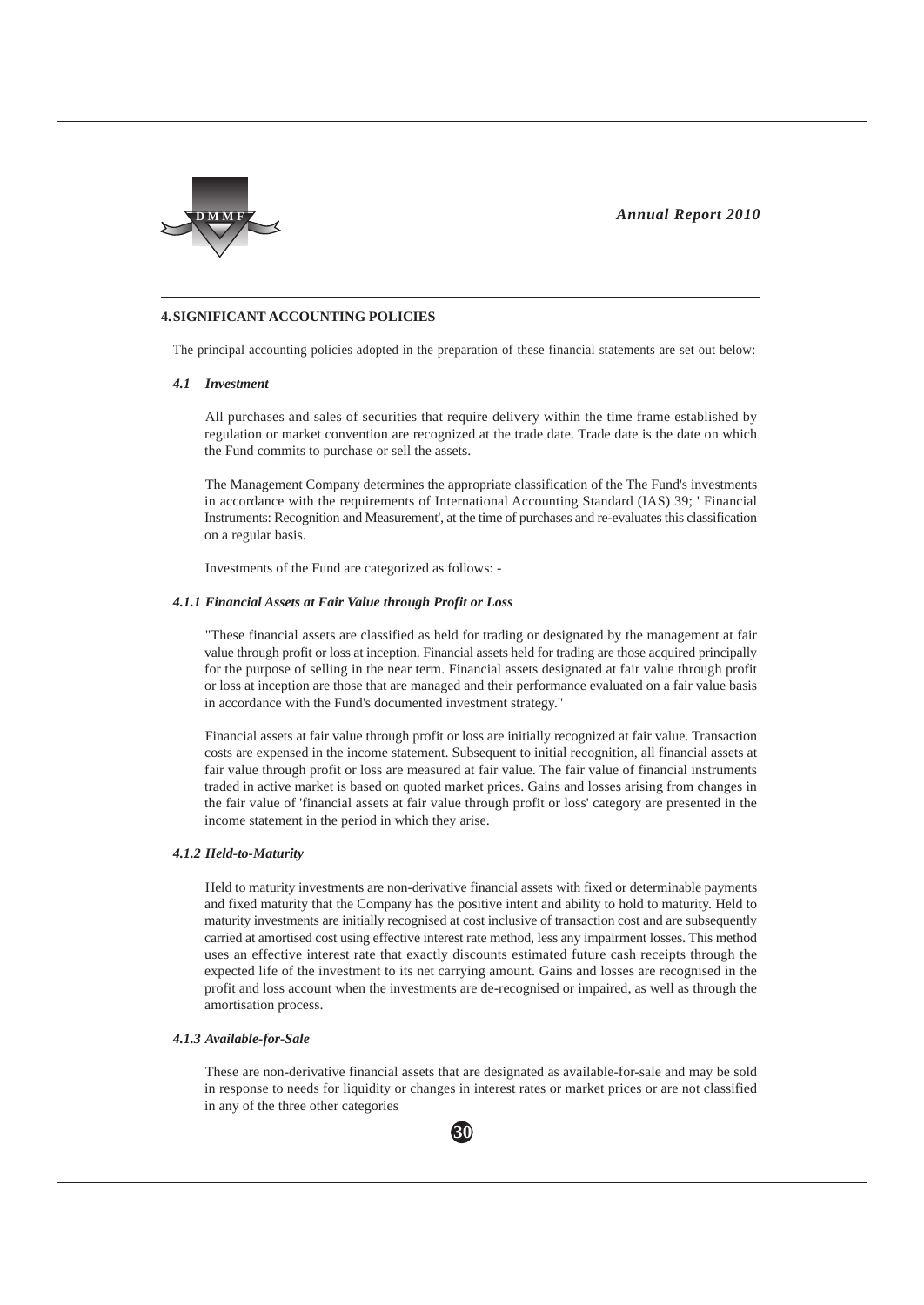

#### *a) Un-Quoted Securities*

Government securities are initially measured at investment price plus transaction cost and subsequently remeasured at the average rate quoted on a widely used electronic quotation system based on the tenor of the security.

"Debt securities are initially measured at investment price plus transaction cost and subsequently remeasured at fair value at the rate notified by the Mutual Funds Association of Pakistan (MUFAP)."

#### *b) Quoted Securities*

"Quoted securities are initially measured at fair value plus transaction cost and subsequently remeasured at fair value at the rate notified by MUFAP."

Net gains and losses arising on changes in fair values of these investments are taken to equity as part of Unit Holders' Funds. When securities are disposed off or impaired, the related fair value adjustments previously taken to Unit Holders' Fund are transferred to the Income Statement.

#### *4.1.4 Derecognition*

All investments are de-recognised when the rights to receive cash flows from the investments have expired or have been transferred and either (a) the Company has transferred substantially all risks and rewards of ownership or (b) the Company has neither transferred nor retained substantially all risks and rewards of the asset, but has transferred the control of the asset.

#### *4.2 Impairment*

The carrying amount of the Fund's assets are reviewed at each balance sheet date to determine whether there is any indication of impairment. If such an indication exists, the recoverable amount of such asset is estimated. An impairment loss is recognised whenever the carrying amount of an asset exceeds its recoverable amount. Impairment losses are recognised in the income statement and is reversed through the profit and loss account as well.

Provision of non-performing debt securities is made on the basis of time based criteria as prescribed under circular No. 1 of 2009 issued by the Securities and Exchange Commission of Pakistan.

The management may also make provision against debt securities over and above the minimum provision requirement prescribed in the aforesaid circular, in accordance with provisioning policy approved by the Board of Directors.

#### *4.3 Provisions*

Provisions are recognized when the Fund has a present, legal or constructive obligation as a result of past events, it is probable that an outflow of resources embodying economic benefits will be required to settle the obligation and a reliable estimate of the obligation can be made. Provisions are regularly reviewed and adjusted to reflect the current best estimate.

The amount recognised as a provision is the best estimate of the consideration required to settle the present obligation at the balance sheet date, taking into account the risks and uncertainties surrounding the obligation.

#### *4.4 Securities Under Repurchase Agreements*

Transaction of sale under repurchase (repo) of marketable and government securities are entered into at contracted rates for specified period of time. Securities sold with a simultaneous commitment to repurchase at a specific future date (repo) continue to be recognized in the statement of assets and liabilities and are measured in accordance with accounting policies for investment in securities. The counterparty liabilities for amount received under these transactions are recorded as liabilities. The difference between sale and repurchase price treated as borrowing charges and accrued over the period of the repo agreement.

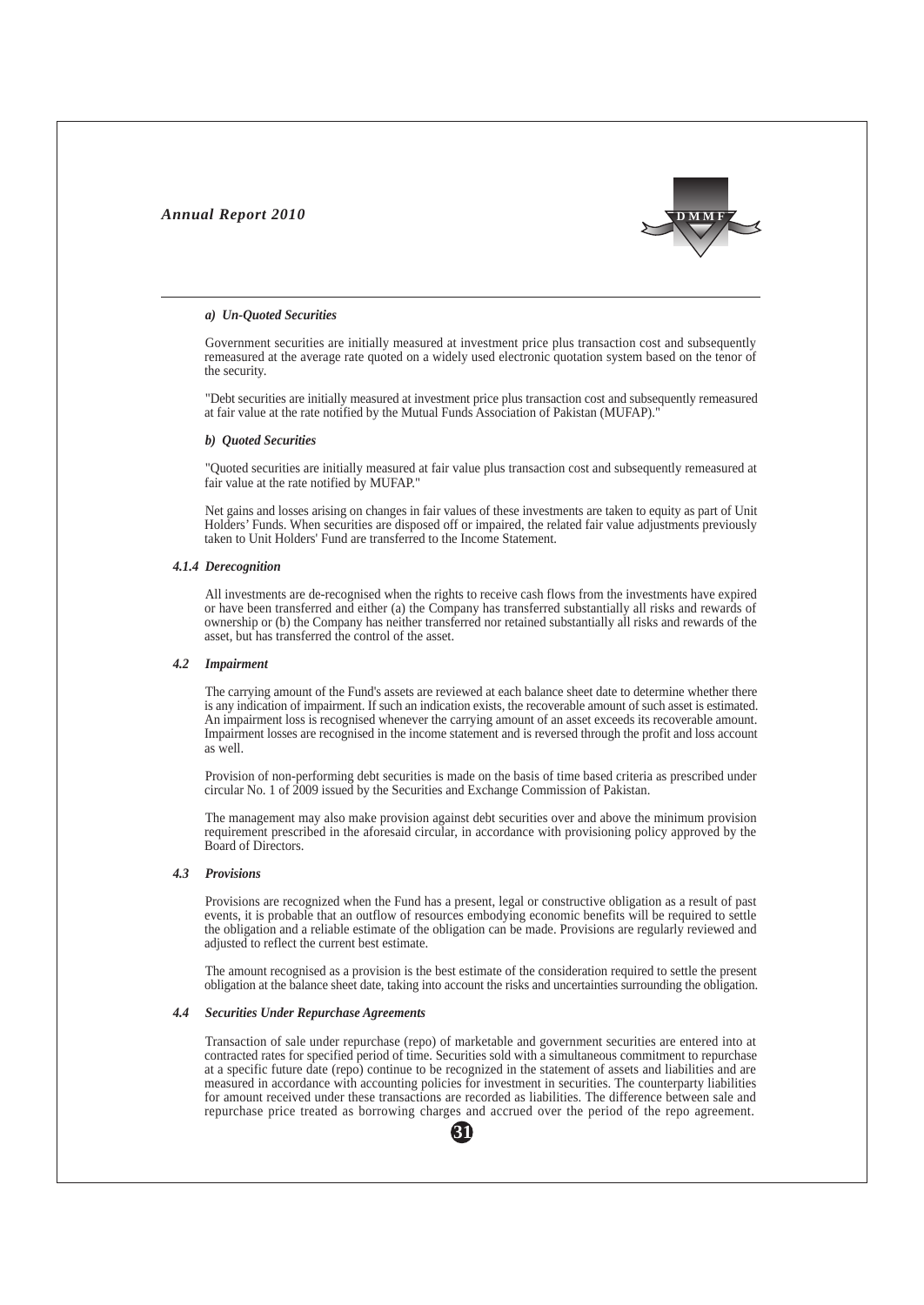

#### *4.5 Cash and Cash Equivalents*

Cash and cash equivalents are carried in the balance sheet at cost. For the purpose of cash flow statement, cash and cash equivalents consist of balances with banks net of short-term running finance under mark-up arrangements, if any.

#### *4.6 Accrued and Other Liabilities*

Accrued and Other liabilities are carried at cost which is the fair value of consideration to be paid in the future for the services received whether billed or not to the Fund.

#### *4.7 Taxation*

The charge for the current taxation is based on taxable income at the current rates of taxation after taking into account tax credits and tax rebates available, if any.

The Fund has not recognised any amount of deffered tax in these financial statements as the Fund intends to continue availing tax exemption in future years by distributing at least 90% of the accounting income for the year as reduced by capital gain, whether realised or unrealised to its unit holders every year.

#### *4.8 Issue and Redemption of Units*

Units issued are recorded at the offer price, determined by the Management Company for the applications received by the distributors during business hours on that date. The offer price represents the net asset value per unit as of the close of the business day plus the allowance for sales load, provision for transaction costs and any provision for duties and charges, if applicable. Currently, the Fund is not charging any sales load, transactions costs or any provision for duties and charges.

Units redeemed are recorded at the redemption price, applicable to units for which the distributors receive redemption request during business hours of that day. The redemption price represents the net asset value per unit as of the close of the business day less any back-end load, provision for transaction costs and any provision for duties and charges, if applicable. Currently, the Fund is not charging any back-end load, transactions costs or any provision for duties and charges.

#### *4.9 Element of Income and Capital Gains in Prices of Units Sold less Units Redeemed*

To prevent the dilution of per unit income and distribution of income already paid out on redemption, as dividend, an equalization account called "element of income and capital gains in prices of units sold less those in units redeemed" is created.

The "element of income and capital gains in prices of units sold less those in units redeemed " account is credited with the amount representing net income and capital gains accounted for in the last announced net asset value and included in the sale proceeds of units. Upon redemption of units, the "element of income and capital gains in prices of units sold less those in units redeemed" account is debited with the amount representing net income and capital gains accounted for in the last announced net asset value and included in the redemption price.

The "element of income and capital gains in prices of units sold less those in units redeemed" during an accounting period is transferred to the income statement.

#### *4.10 Net Assets Value per Unit*

The net assets value per unit disclosed in the net Statement of Assets and Liabilities is calculated by dividing the net assets of the Fund by the number of units in circulation at the year end.

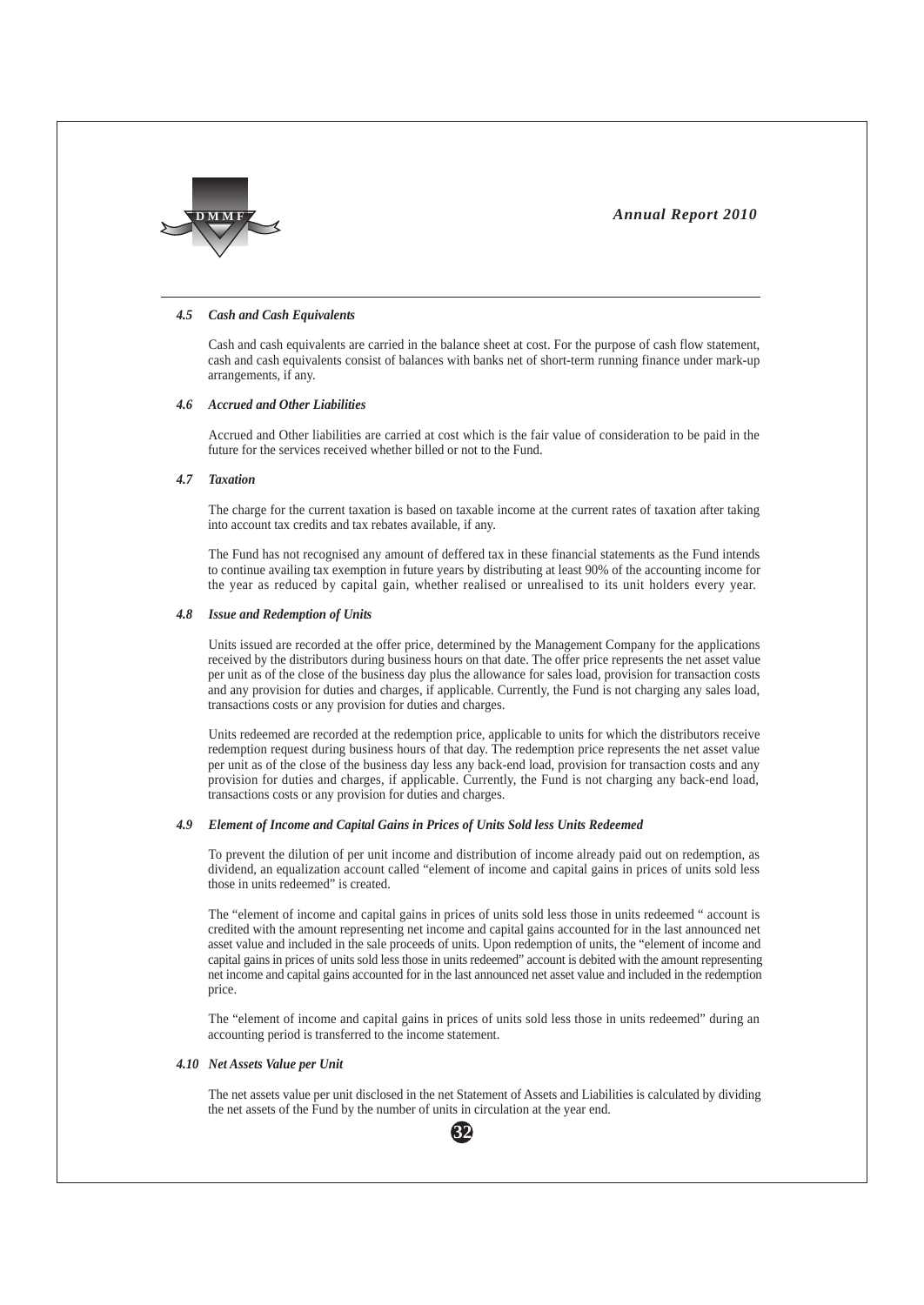

#### *4.11 Dividend Distributions and Appropriations*

Dividend distributions and appropriations, if any, are recognized in the period in which the distributions and appropriations are approved.

#### *4.12 Revenue Recognition*

Income on debt securities, placements and bank deposits is recognized on a time proportionate basis.

Gains/(losses) arising on sale of investments are included in the income statement on the date at which transaction takes place.

# *4.13 Financial Assets and Liabilities*

Financial Assets carried on the statement of assets and liabilities include investments, bank balances, advances and other receivables. Financial Liabilities include remuneration payable to Management Company, remuneration payable to Trustee, payable to unit holders against redemption of units and accrued and other liabilities.

All the Financial assets and liabilities are recognised when the Fund becomes a party to the contractual provisions of the instrument and de-recognised when the Fund loses control of the contractual rights that comprise the financial asset and in case of financial liability when the obligation specified in the contract is discharged, cancelled or expired. The particular recognition method adopted for measurement of financial assets and financial liabilities is disclosed in the individual policy statement associated with each item.

#### *4.14 Offsetting Financial Instruments*

Financial assets and liabilities are offset and the net amount is reported in the statement of Assets and Liabilities when there is a legally enforceable right to set off the recognized amounts and there is an intention to settle on a net basis, or realize the asset and settle the liabilities simultaneously.

|    |                                      |             | 2010          | 2009          |
|----|--------------------------------------|-------------|---------------|---------------|
|    |                                      | <b>Note</b> | <b>Rupees</b> | <b>Rupees</b> |
| 5. | <b>INVESTMENTS</b>                   |             |               |               |
|    | Available for Sale                   |             |               |               |
|    | <b>Investment in Debt Securities</b> | 5.1         |               |               |
|    | <b>Quoted Debt Securities</b>        |             | 177,413,821   | 420,332,883   |
|    | Un-Quoted Debt Securities            |             | 99,650,841    | 208,474,015   |
|    |                                      |             | 277,064,662   | 628,806,898   |
|    | Placements                           |             |               |               |
|    | Certificates of Investment           | 5.2         |               | 124,318,418   |
|    | Certificates of Musharika            | 5.3         | 50,000,000    | 100,000,000   |
|    |                                      |             | 50,000,000    | 224,318,418   |
|    |                                      |             | 327,064,662   | 853,125,316   |
|    |                                      | 33          |               |               |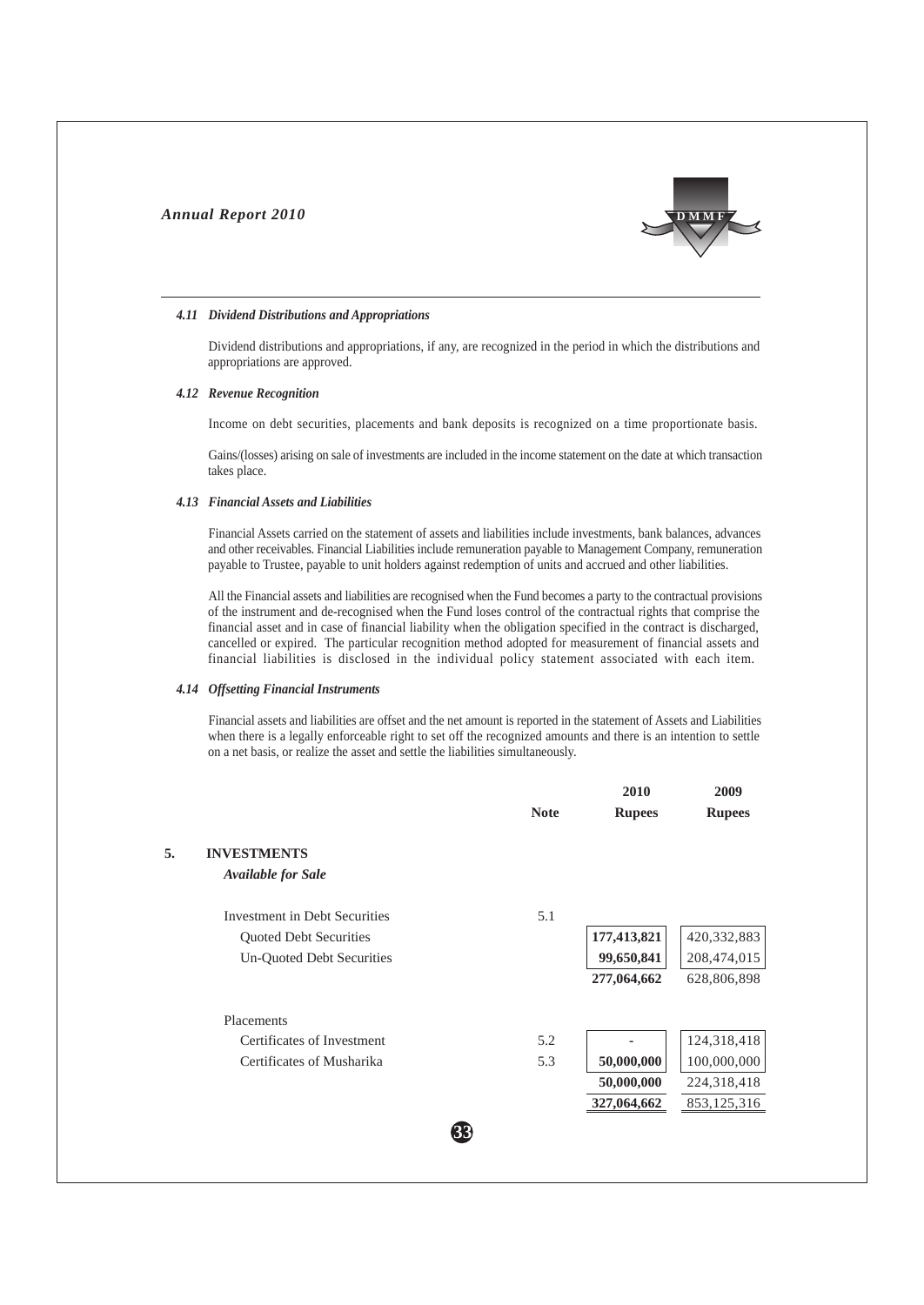

**DMMF** *Annual Report 2010*

|     |                                                                       | <b>Opening as</b><br>at July 01,<br>2009 | Purchased | (Matured)/<br>(Sold) | <b>Closing as</b><br>at June<br>30, 2010 | Cost<br>as at June<br>30, 2010 | <b>Market Value/</b><br>Carrying as<br>at June 30, 2010 | <b>Unrealised</b><br>loss at<br>June 30, 2010 | <b>Return on</b><br>investment | Percentage<br>of Total<br><b>Investment</b> |
|-----|-----------------------------------------------------------------------|------------------------------------------|-----------|----------------------|------------------------------------------|--------------------------------|---------------------------------------------------------|-----------------------------------------------|--------------------------------|---------------------------------------------|
|     |                                                                       |                                          |           |                      |                                          |                                |                                                         |                                               |                                |                                             |
| 5.1 | <b>Investment in Debt Securities</b><br>Face Value of Rs. 5000/- Each |                                          |           |                      |                                          |                                |                                                         |                                               |                                |                                             |
|     | Quoted Debt Securities                                                |                                          |           |                      |                                          |                                |                                                         |                                               |                                |                                             |
|     | <b>Financial Services</b>                                             |                                          |           |                      |                                          |                                |                                                         |                                               |                                |                                             |
|     | Invest Capital Investment Bank Limited                                | 6,000                                    |           |                      | 6,000                                    | 30,000,000                     | 29,911,620                                              | (88,380)                                      | $K6+1.9$                       | 9.15                                        |
|     | <b>Escort Investment Bank Limited</b>                                 | 10,000                                   |           |                      | 10,000                                   | 33,306,600                     | 33,024,893                                              | (281,707)                                     | $K6+2.5$                       | 10.10                                       |
|     | Trust Investment Bank Limited                                         | 10,000                                   |           |                      | 10,000                                   | 43,732,500                     | 39,469,019<br>102,405,532                               | (4,263,481)                                   | $K6+1.85$                      | 12.07                                       |
|     | <b>Commercial Banks</b>                                               |                                          |           |                      |                                          |                                |                                                         |                                               |                                |                                             |
|     | Askari Commercial Bank Limited I                                      | 10                                       |           | (10)                 | $\sim$                                   |                                | $\overline{\phantom{a}}$                                |                                               |                                |                                             |
|     | NIB Bank Limited                                                      | 14,000                                   |           | (10,001)             | 3,999                                    | 19,979,004                     | 19,183,080<br>19,183,080                                | (795, 924)                                    | $K6+1.15$                      | 5.87                                        |
|     | <b>Construction and Material</b>                                      |                                          |           |                      |                                          |                                |                                                         |                                               |                                |                                             |
|     | Dewan Cement Limited (Refer note 5.4)                                 | 30,000                                   |           |                      | 30,000                                   | 150,000,000                    | ٠                                                       | (150,000,000)                                 | $K6+2$                         |                                             |
|     | <b>Fixed Line Telecommunication</b>                                   |                                          |           |                      |                                          |                                |                                                         |                                               |                                |                                             |
|     | Worldcall Telecom Limited                                             | 4,000                                    |           | (4,000)              |                                          |                                |                                                         |                                               |                                |                                             |
|     | Worldcall Telecom Limited                                             | 20,000                                   |           | (20,000)             |                                          |                                |                                                         |                                               |                                |                                             |
|     | <b>Chemicals</b>                                                      |                                          |           |                      |                                          |                                |                                                         |                                               |                                |                                             |
|     | Engro Fertilizers Limited (Refer note 5.1.2)                          | 11,400                                   |           |                      | 11,400                                   | 56,943,000                     | 55,825,209                                              | (1, 117, 791)                                 | $K6+1.55$                      | 17.07                                       |
|     | <b>Real Estate Investment and Services</b>                            |                                          |           |                      |                                          |                                |                                                         |                                               |                                |                                             |
|     | Pace Pakistan Limited                                                 | 15,000                                   |           | (15,000)             |                                          |                                |                                                         |                                               |                                |                                             |
|     | <b>Total Quoted Debt Securities</b>                                   |                                          |           |                      |                                          | 333,961,104                    | 177,413,821                                             | (156, 547, 283)                               |                                |                                             |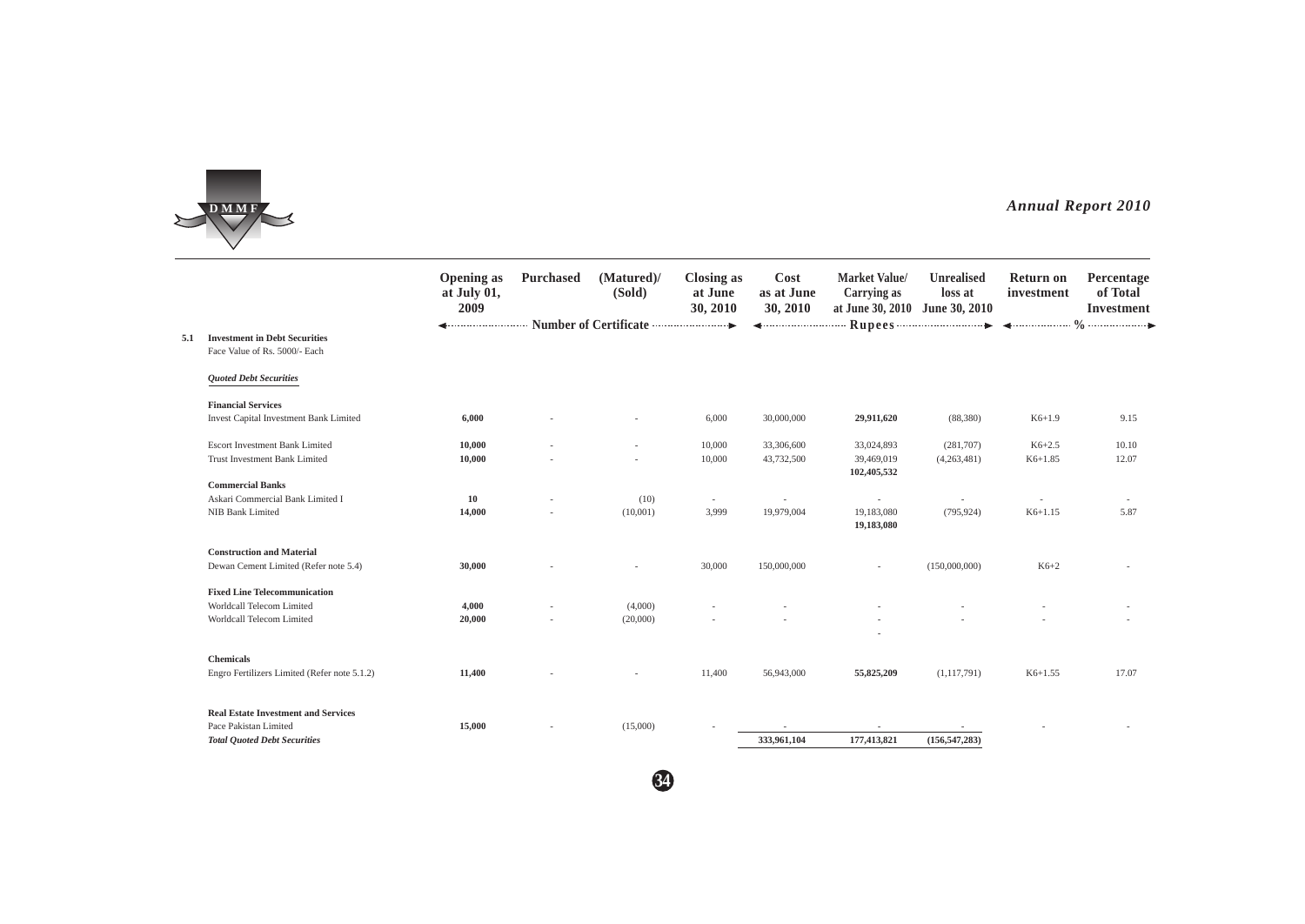

|                                                                                             | <b>Opening as</b><br>at July 01,<br>2009 | <b>Purchased</b>         | (Matured)/<br>(Sold)     | Closing as<br>at June<br>30, 2010 | Cost<br>as at June<br>30, 2010           | <b>Market Value</b><br>as at<br>June 30, 2010                                                                                                                                                                                                                                                                                                                                                                                                                                                    | <b>Unrealised</b><br>loss at<br>June 30, 2010 | <b>Return on</b><br>investment | Percentage<br>of Total<br><b>Investment</b> |
|---------------------------------------------------------------------------------------------|------------------------------------------|--------------------------|--------------------------|-----------------------------------|------------------------------------------|--------------------------------------------------------------------------------------------------------------------------------------------------------------------------------------------------------------------------------------------------------------------------------------------------------------------------------------------------------------------------------------------------------------------------------------------------------------------------------------------------|-----------------------------------------------|--------------------------------|---------------------------------------------|
|                                                                                             |                                          |                          |                          |                                   |                                          | $\leftarrow$ $\leftarrow$ $\leftarrow$ $\leftarrow$ $\leftarrow$ $\leftarrow$ $\leftarrow$ $\leftarrow$ $\leftarrow$ $\leftarrow$ $\leftarrow$ $\leftarrow$ $\leftarrow$ $\leftarrow$ $\leftarrow$ $\leftarrow$ $\leftarrow$ $\leftarrow$ $\leftarrow$ $\leftarrow$ $\leftarrow$ $\leftarrow$ $\leftarrow$ $\leftarrow$ $\leftarrow$ $\leftarrow$ $\leftarrow$ $\leftarrow$ $\leftarrow$ $\leftarrow$ $\leftarrow$ $\leftarrow$ $\leftarrow$ $\leftarrow$ $\leftarrow$ $\leftarrow$ $\leftarrow$ |                                               |                                |                                             |
| <b>Unquoted Debt Securities</b>                                                             |                                          |                          |                          |                                   |                                          |                                                                                                                                                                                                                                                                                                                                                                                                                                                                                                  |                                               |                                |                                             |
| Term Finance Certificates (TFCs)<br><b>Financial Services</b><br>Grays Leasing Company      | 6,300                                    |                          | ٠                        | 6,300                             | 11,375,000                               | 8,531,250                                                                                                                                                                                                                                                                                                                                                                                                                                                                                        | (2,843,750)                                   | $K6+2.5$                       | 2.61                                        |
| <b>Construction and Material</b><br>Gharibwal Cement Limited (Refer note 5.4)               | 3,000                                    |                          | (3,000)                  |                                   | $\overline{\phantom{a}}$                 | ٠                                                                                                                                                                                                                                                                                                                                                                                                                                                                                                |                                               |                                |                                             |
| Cable & Electric Goods<br>New Allied Electronics Industries Limited<br>(Refer note 5.4)     | 16,183                                   |                          | (4,660)                  | 11,523                            | 28,283,312                               | $\overline{\phantom{a}}$                                                                                                                                                                                                                                                                                                                                                                                                                                                                         | (28, 283, 312)                                | $K3+2.75$                      |                                             |
| Miscellaneous<br>Avari Hotels Limited<br>Optimus Limited<br>Trakker Pakistan Limited *      | 4.560<br>10,000<br>200                   |                          | (4,560)<br>(800)         | 9,200<br>200                      | 45,963,200<br>7,500,000                  | 44.191.778<br>7,437,128<br>51,628,906                                                                                                                                                                                                                                                                                                                                                                                                                                                            | (1,771,422)<br>(62, 872)                      | $K6+2.1$<br>$K6+3.5$           | 13.51<br>2.27                               |
|                                                                                             |                                          |                          |                          |                                   | 93,121,512                               | 60,160,156                                                                                                                                                                                                                                                                                                                                                                                                                                                                                       | (32,961,356)                                  |                                |                                             |
| <b>Sukuks</b>                                                                               |                                          |                          |                          |                                   |                                          |                                                                                                                                                                                                                                                                                                                                                                                                                                                                                                  |                                               |                                |                                             |
| <b>Modarabas</b><br><b>Invest Capital Investment Bank Limited</b>                           | 4.000                                    | $\overline{\phantom{a}}$ | $\overline{\phantom{a}}$ | 4,000                             | 17,083,331                               | 16,542,148                                                                                                                                                                                                                                                                                                                                                                                                                                                                                       | (541, 183)                                    | $K6+1.9$                       | 5.06                                        |
| B.R.R. Guardian Modaraba                                                                    | 1,000                                    |                          | (1,000)                  |                                   |                                          |                                                                                                                                                                                                                                                                                                                                                                                                                                                                                                  |                                               |                                |                                             |
| <b>Construction and Material</b><br>Kohat Cement Company Limited (Refer note 5.1.1 and 5.4) | 20,000                                   |                          | (13,665)                 | 6,335                             | 30,598,050                               | 22,948,537                                                                                                                                                                                                                                                                                                                                                                                                                                                                                       | (7,649,513)                                   | $K6+1.8$                       | 7.02                                        |
| <b>Total Unquoted Debt Securities</b><br><b>Total Debt Securities</b>                       |                                          |                          |                          |                                   | 47.681.381<br>140,802,893<br>474,763,997 | 39,490,685<br>99,650,841                                                                                                                                                                                                                                                                                                                                                                                                                                                                         | (8,190,696)<br>(41.152.052)                   |                                | 84.71                                       |
| <b>Impairment Loss</b>                                                                      |                                          |                          |                          |                                   |                                          | 277,064,662                                                                                                                                                                                                                                                                                                                                                                                                                                                                                      | (197, 699, 335)<br>185,932,825                |                                |                                             |
|                                                                                             |                                          |                          |                          |                                   | 474,763,997                              | 277,064,662                                                                                                                                                                                                                                                                                                                                                                                                                                                                                      | (11,766,510)                                  |                                |                                             |

\* Face value of Rs. 100,000/-

5.1.1 Kohat Cement Company Limited (KCCL) defaulted in repayments of their installments on their respective maturity dates and accordingly as per provisioning policy, the sukuk was valued at 10% of its cost amounting to Rs

**35**

Subsequently, on July 07, 2010, management received a formal letter # SCD/NBFC - II/DD/DCML/54/2010 from SECP advising the Fund to revalue the said Sukuk at MUFAP rate. Since the MUFAP rate was Rs. 75 per unit on June 28,

**5.1.2** It includes following TFCs pledged against unavailed running finance facility of Rs. 38 million (2009: Rs.38) million from a financial institution:

| Name of Security         | Number of Certificates | Market Value Rupees |
|--------------------------|------------------------|---------------------|
| Engro Fertlizers Limited | 11.400                 | 55,825,209          |
|                          |                        | 55,825,209          |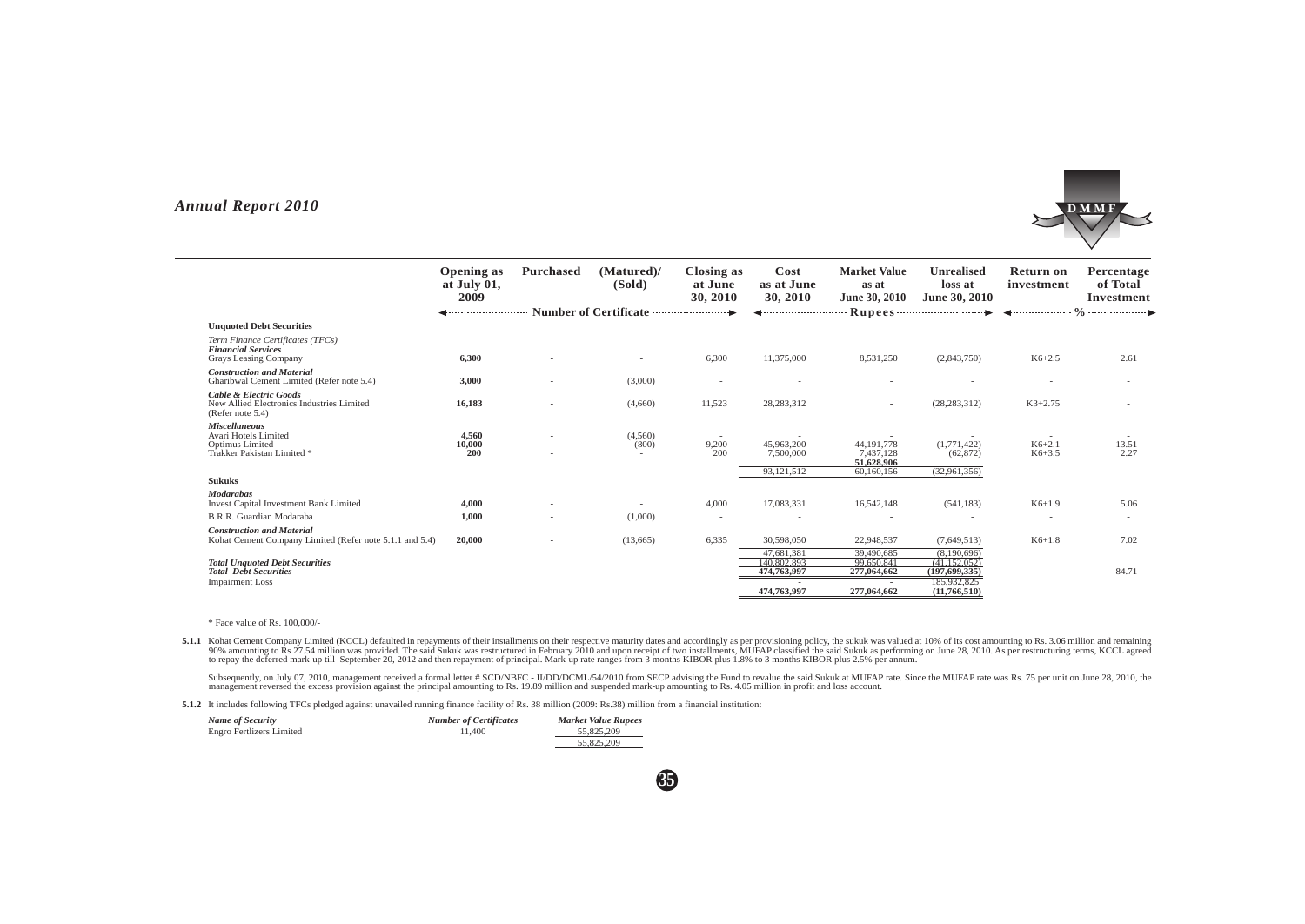

|     |                                               | Opening as<br>at July 01,<br>2009 | <b>Purchased</b>         | (Matured)      | <b>Closing</b><br>as at June<br>30, 2010 | Impairment<br>Loss       | Carrying<br>Value<br>as at June<br>30, 2010 | Date of<br><b>Maturity</b> | Return on<br>Investment | Percentage<br>of Net<br><b>Assets</b> |
|-----|-----------------------------------------------|-----------------------------------|--------------------------|----------------|------------------------------------------|--------------------------|---------------------------------------------|----------------------------|-------------------------|---------------------------------------|
|     |                                               |                                   |                          |                |                                          |                          |                                             |                            |                         |                                       |
| 5.2 | <b>Certificate of Investments</b>             |                                   |                          |                |                                          |                          |                                             |                            |                         |                                       |
|     | Saudi Pak Leasing Company Limited             |                                   |                          |                |                                          |                          |                                             |                            |                         |                                       |
|     | (Refer note $5.2.1$ and $5.4$ )               | 126,298,403                       | . .                      | (19,765,070)   | 106,533,333                              | (106, 533, 333)          | $\sim$                                      | April 15, 2014             | 9.00                    | 0.00                                  |
|     | Trust Investment Bank (Refer note 5.4)        | 50,170,015                        | . .                      | (21, 128, 656) | 29,041,359                               | (29,041,359)             | $\sim$                                      | March 11, 2009             | K1                      | 0.00                                  |
|     | <b>Invest Capital Investment Bank Limited</b> | 4,100,000                         | $\overline{\phantom{a}}$ | (4,100,000)    |                                          | $\overline{\phantom{a}}$ | $\,$                                        |                            |                         |                                       |
|     |                                               | 180,568,418                       |                          | (44,993,726)   | 135,574,692                              | (135.574.692)            |                                             |                            |                         | 0.00                                  |

5.2.1 Saudi Pak Leasing Company Limited (SPLCL) defaulted in repayment of their installments on their respective maturity dates. The management company has negotiated with them and rescheduled the repayments terms as follo

SPLCL has offered to repay around Rs. 2.15 million per month with profit rate at 9% per annum. They also offerred that the balance principal be paid after April 15, 2012. It will mature on April 15, 2014.

However, provision against these Certificate of Investments have been made as required under NBFC regulations, 2008 and Cicular 1 of 2009.

#### **5.3 Certificates of Musharika**

|                                           | 100,000,000 | (50,000,000) | 50,000,000 | 50,000,000 |                |       |              |
|-------------------------------------------|-------------|--------------|------------|------------|----------------|-------|--------------|
| Invest Capital Investment Bank Limited-II | 50,000,000  |              | 50,000,000 | 50,000,000 | $3-$ Sep $-10$ | 14.42 | 520<br>LJ.Z. |
| Invest Capital Investment Bank Limited-I  | 50.000.000  | (50,000,000) |            |            |                |       |              |

K = Karachi Inter Bank Offer Rate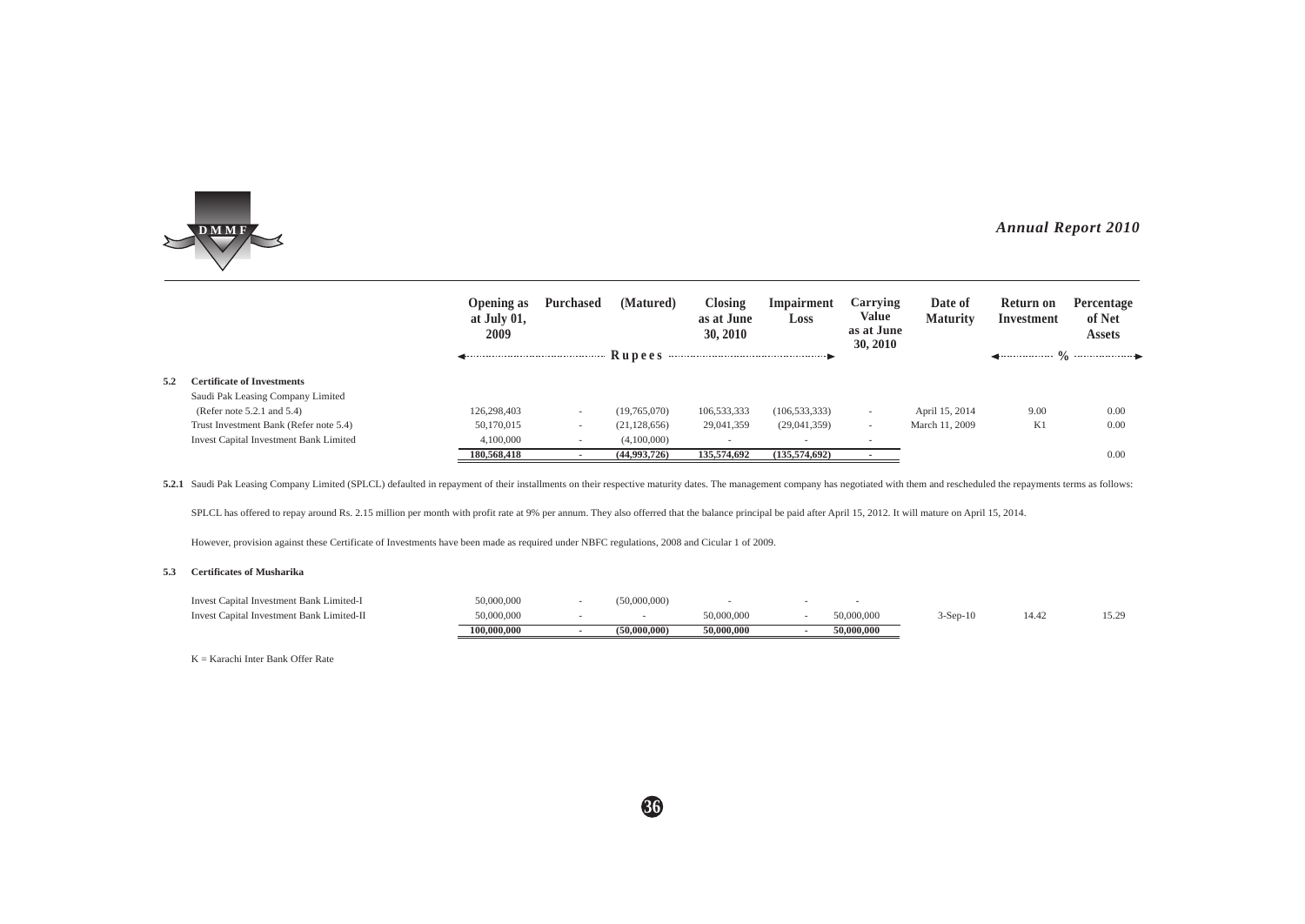

*Details of Non compliance Investments Under SECP Circular No.16 dated July 07, 2010 are as follows:*

| <b>Name of Non-Compliant Investment</b>   | <b>Type</b> | Value before<br>Provision | <b>Provision</b><br>Mode | Value after<br>Provision | % of Net<br><b>Assets</b> | % of Gross<br><b>Assets</b> |
|-------------------------------------------|-------------|---------------------------|--------------------------|--------------------------|---------------------------|-----------------------------|
| Engro Fertilizer Limited                  | <b>TFC</b>  | 55,825,209                |                          | 55,825,209               | 14.53%                    | 14.42%                      |
| Trust Invesment Bank Ltd.                 | <b>TFC</b>  | 39,469,019                | ۰                        | 39,469,019               | 10.28%                    | 10.20%                      |
| Optimus Limited                           | <b>TFC</b>  | 44, 191, 778              |                          | 44, 191, 778             | 11.51%                    | 11.42%                      |
| Invest Capital Investment Bank Limited    | <b>COM</b>  | 50,000,000                | ۰                        | 50,000,000               | 13.02%                    | 12.92%                      |
| Dewan Cement Limited                      | <b>TFC</b>  | 150,000,000               | 150,000,000              |                          | $0.00\%$                  | 0.00%                       |
| New Allied Electronics Industries Limited | <b>TFC</b>  | 28, 283, 312              | 28, 283, 312             |                          | 0.00%                     | 0.00%                       |
| Kohat Cement Company Limited              | Sukuk       | 30,598,050                | 7,649,513                | 22,948,537               | 5.97%                     | 5.93%                       |
| Gray Leasing Company                      | <b>TFC</b>  | 8,531,250                 |                          | 8,531,250                | 2.22%                     | 2.20%                       |
| Invest Capital Investment Bank Limited    | <b>TFC</b>  | 29,911,620                | ۰                        | 29,911,620               | 7.79%                     | 7.73%                       |
| Invest Capital Investment Bank Limited    | Sukuk       | 16,542,148                | ٠                        | 16,542,148               | 4.31%                     | 4.27%                       |
| Saudi Pak Leasing Company Limited         | <b>COI</b>  | 106,533,333               | 106,533,333              | $\sim$                   | $0.00\%$                  | 0.00%                       |
| Trust Investment Bank Limited             | <b>COI</b>  | 29,041,359                | 29,041,359               | $\sim$                   | 0.00%                     | 0.00%                       |
| <b>Total</b>                              |             | 588,927,078               | 321,507,517              | 267,419,561              | 69.62%                    | 69.09%                      |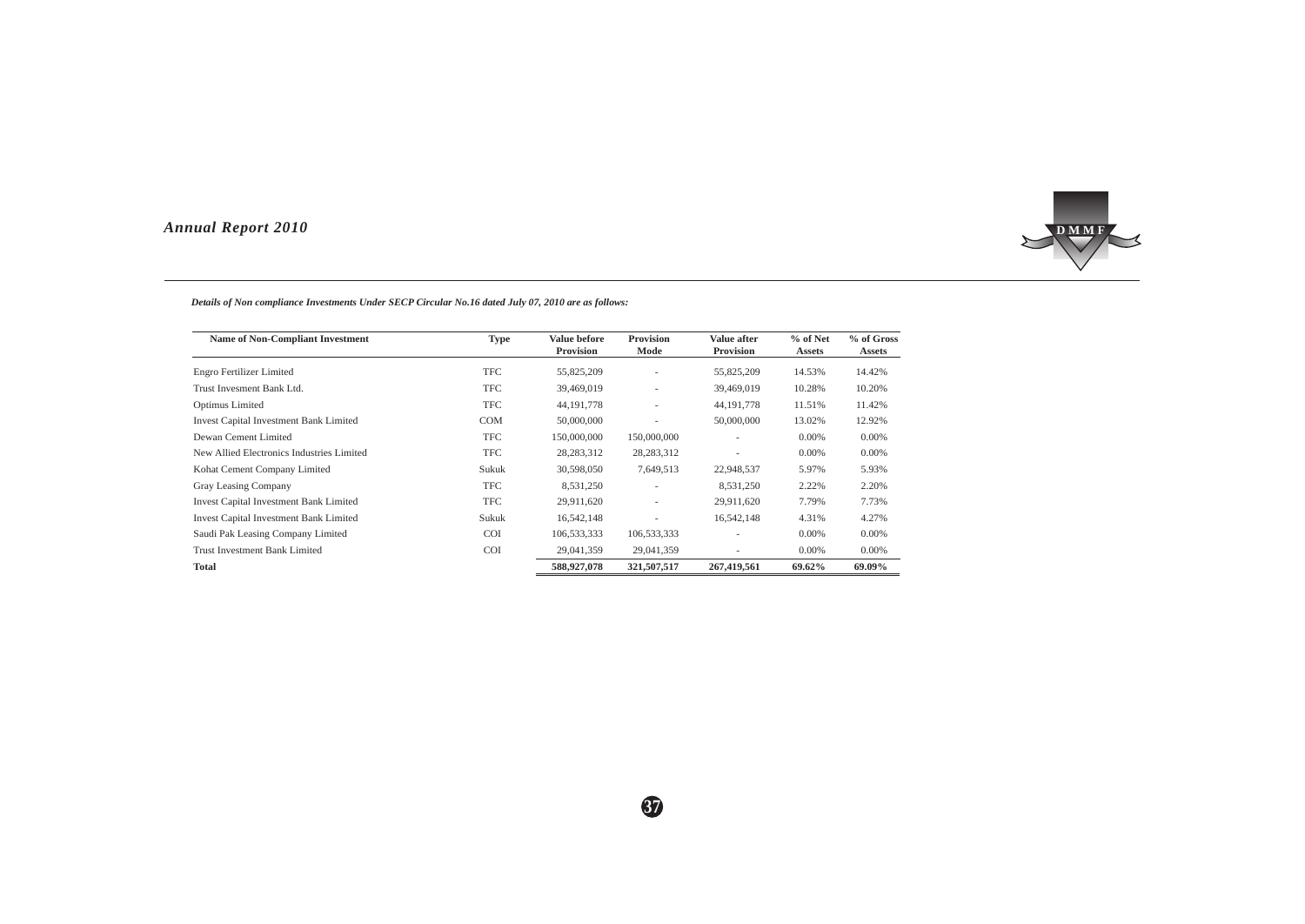

5.4 Break up and movement of impairment loss on investments classified as non-performing are as follows:

|                                                                                |              |                  |                 | <-------------------- Impairment -------------------> |                  |
|--------------------------------------------------------------------------------|--------------|------------------|-----------------|-------------------------------------------------------|------------------|
|                                                                                | Cost         | At July 01, 2009 | During the Year | Reversals through                                     | At June 30, 2010 |
| <b>Term Finance Certificates</b>                                               |              |                  |                 | <b>Sale</b>                                           |                  |
|                                                                                |              |                  |                 | of Securities                                         |                  |
| Dewan Cement Limited                                                           | 150,000,000  | 150,000,000      |                 |                                                       | 150,000,000      |
| Kohat Cement Company Limited                                                   | 30,598,050   | 24,150,000       | 42,901,268      | (59, 401, 755)                                        | 7,649,513        |
| Gharibwal Cement Company Limited                                               |              |                  | 7,495,500       | (7,495,500)                                           |                  |
| New Allied Electronics Industries Limited                                      | 28, 283, 312 | 37,624,155       | 1,196,480       | (10, 537, 323)                                        | 28,283,312       |
|                                                                                | 208,881,362  | 211,774,155      | 51, 593, 248    | (77, 434, 578)                                        | 185,932,825      |
|                                                                                |              |                  |                 |                                                       |                  |
| <b>Placements</b>                                                              |              |                  |                 |                                                       |                  |
| Saudi Pak Leasing Company Limited                                              | 106,533,333  | 37,500,000       | 69,033,333      |                                                       | 106,533,333      |
| Trust Investment Bank Limited                                                  | 29,041,359   | 18,750,000       | 10,291,359      |                                                       | 29,041,359       |
|                                                                                | 135,574,692  | 56,250,000       | 79,324,692      |                                                       | 135,574,692      |
| <b>Total</b>                                                                   | 344,456,054  | 268,024,155      | 130,917,940     | (77, 434, 578)                                        | 321,507,517      |
|                                                                                |              |                  |                 |                                                       |                  |
|                                                                                |              |                  |                 | 2010                                                  | 2009             |
|                                                                                |              |                  | <b>Note</b>     | <b>Rupees</b>                                         | <b>Rupees</b>    |
| <b>BANK BALANCE</b><br>6.                                                      |              |                  |                 |                                                       |                  |
| Deposit Account                                                                |              |                  | 6.1             | 43,584,085                                            |                  |
| The profit rate on this account is 10% per annum (2009 : 4% per annum).<br>6.1 |              |                  |                 |                                                       |                  |
| <b>ADVANCE AND PROFIT RECEIVABLE</b><br>7.<br>- Considered Good                |              |                  |                 |                                                       |                  |

| Profit/Return Accrued on:   |            |            |
|-----------------------------|------------|------------|
| - Term Finance Certificates | 13,707,941 | 31.124.114 |
| - Placements                | 2,370,412  | 5,616,287  |
| - Bank Balance              | 307,354    |            |
| Advance Income Tax          |            | 139.370    |
|                             | 16,385,707 | 36,879,771 |

#### **8. REMUNERATION PAYABLE TO MANAGEMENT COMPANY**

The Regulations allow remuneration to the management company for services rendered to the Fund up to a maximum of 3% per annum of the average annual net Assets of the Fund for the first five years and 2% per annum of the average annual net Assets thereafter. The Management Company is currently charging 1% per annum of the average daily net Assets value of the Fund.

| Average Annual Net Assets                      | 583,551,400 | 1,409,221,334 |
|------------------------------------------------|-------------|---------------|
| Remuneration (1% of Average Annual Net Assets) | 5,835,514   | 14,092,213    |
| Remuneration Waived During the Period          |             | (8,820,614)   |
| Charge for the Year                            | 5,835,514   | 5.271.599     |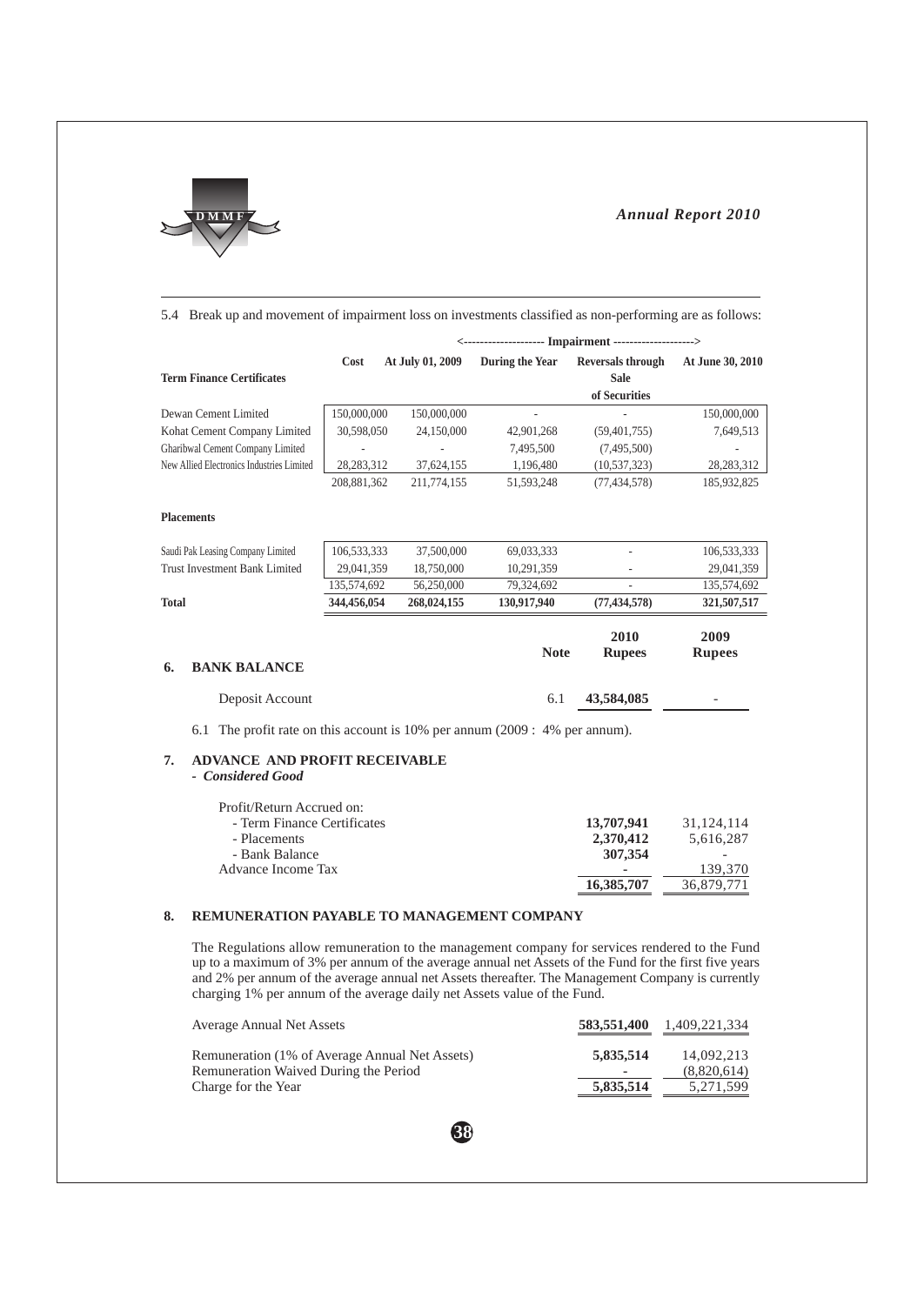

# **9. REMUNERATION PAYABLE TO TRUSTEE**

The Trustee is entitled to a monthly remuneration for the services rendered to the Fund under the provision of the Trust Deed at the rate of 0.25% on the first Rupees 250,000,000 of the average daily net assets and thereafter 0.1% on amount exceeding Rs. 250,000,000 of average daily net assets of the Fund, subject to a minimum of Rs. 625,000 per annum.

# **10. PAYABLE TO SECURITIES AND EXCHANGE COMMISSION OF PAKISTAN**

Under the provisions of Regulation 62 the Non-Banking Finance Companies and Notified Entities Regulations, 2008 Fund is required to pay annual fee to SECP, an amount equal to 0.075% of the average daily net assets of the fund.

|     |                                      |             | 2010          | 2009          |
|-----|--------------------------------------|-------------|---------------|---------------|
|     |                                      | <b>Note</b> | <b>Rupees</b> | <b>Rupees</b> |
| 11. | <b>ACCRUED AND OTHER LIABILITIES</b> |             |               |               |
|     | <b>Accrued Expenses</b>              |             | 385,000       | 1,384,227     |
|     | Mark-Up on Running Finance           |             | 69,734        | 4,742         |
|     | Worker's Welfare Fund                | 15          | 1,540,781     |               |
|     |                                      |             | 1,995,515     | 1,388,969     |
| 12. | <b>SECURITIES TRANSACTION COST</b>   |             |               |               |
|     | <b>Brokerage</b>                     |             | 186,007       | 2,202,364     |
|     | Capital Value Tax                    |             |               | 174,488       |
|     |                                      |             | 186,007       | 2,376,852     |
| 13. | <b>AUDITOR'S REMUNERATION</b>        |             |               |               |
|     | Annual Audit Fee                     |             | 180,000       | 180,000       |
|     | Half Yearly Review Fee               |             | 80,000        | 80,000        |
|     | Code of Corporate Governance         |             | 15,000        | 15,000        |
|     | Out of Pocket Expenses               |             | 20,000        | 15,000        |
|     |                                      |             | 295,000       | 290,000       |
| 14. | <b>FINANCIAL CHARGES</b>             |             |               |               |
|     | Mark-Up on Running Finance           |             | 421,605       | 3,219,359     |
|     | Mark-Up on Repo Transactions         |             |               | 41,563,259    |
|     | <b>Bank Charges</b>                  |             | 17,784        | 20,094        |
|     |                                      |             | 439,389       | 44,802,712    |
|     | 39                                   |             |               |               |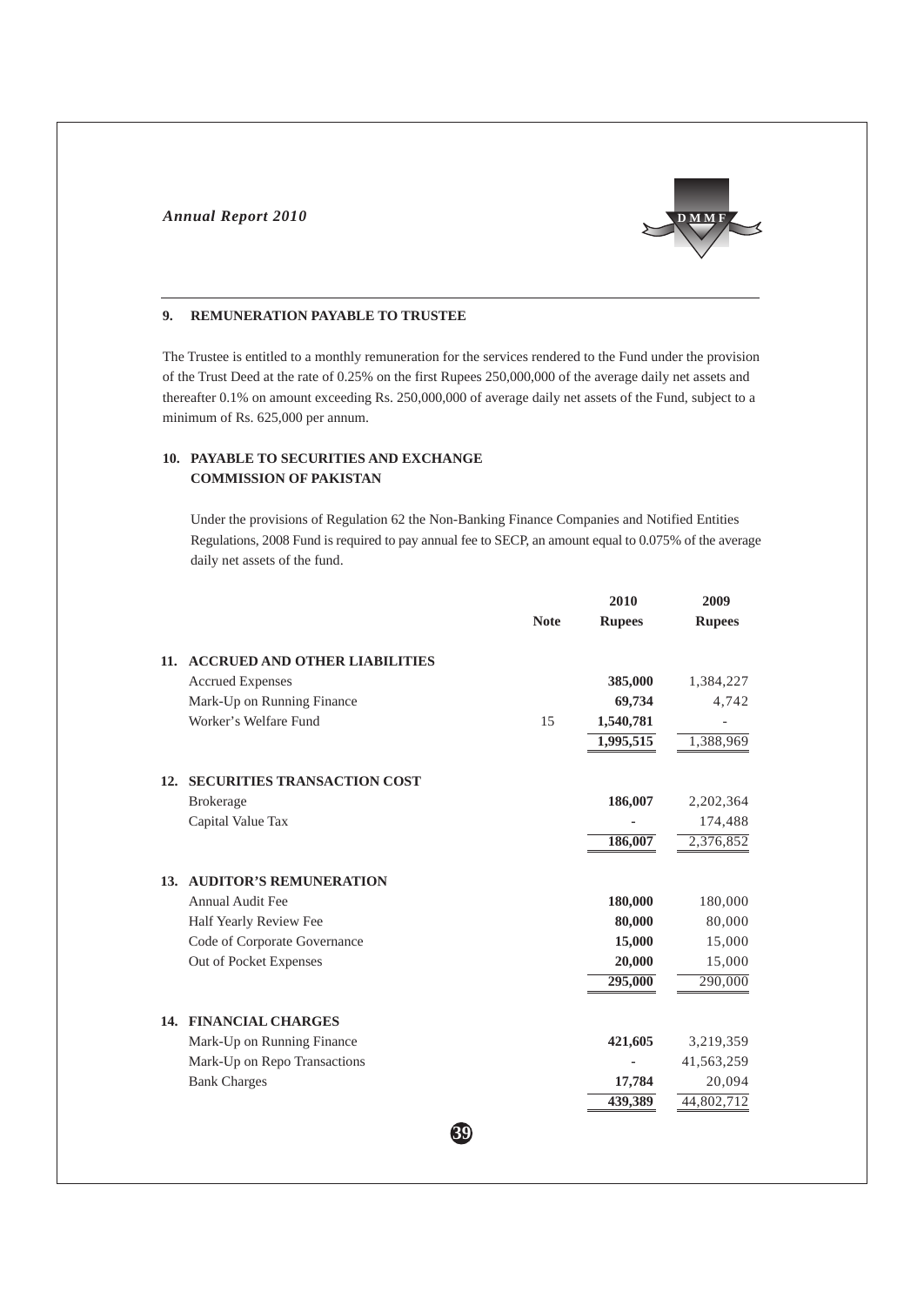

#### **15. WORKERS WELFARE FUND**

The MUFAP, on behalf of its member AMCs, obtained a legal opinion to assess the implications of the letter issued by the Ministry of Labour and Manpower. The legal opinion, among other things, states that mutual funds are not required to provide for contribution to WWF and earlier provisioning, if any, can be reversed and the terms of the letter suggest that provisioning was neither required nor necessary. Further, opinion suggest that the petition filed with the High Court of Sindh be withdrawn. However, on prudence basis, the management has made the provision of WWF in these financial statements.

#### **16. EARNINGS PER UNIT**

Earnings per unit (EPU) has not been disclosed as, in the opinion of management, the determination of weighted average units for calculating EPU is not practicable.

#### **17. TAXATION**

The Fund is exempt from tax under clause 99 of Part 1 of Second Schedule to the Income Tax Ordinance, 2001 (the Ordinance), subject to the condition that not less than 90% of its accounting income for the year, as reduced by the capital gains whether realised or unrealised, is distributed amongst its unit holders.

The Fund is also exempt from the provisions of Section 113 (minimum tax) under Clause 11 of Part IV of the Second Schedule to the Income Tax Ordinance, 2001.

#### **18. LIST OF BROKERS IN ORDER OF PERCENTAGE OF COMMISSION PAID**

|                                                                       | Percentage of commission paid |
|-----------------------------------------------------------------------|-------------------------------|
| For the Year Ended June 30, 2010                                      | $\frac{0}{0}$                 |
| <b>First Capital Securities Corporation Limited</b><br>$\mathbf{i}$ . | 42.38                         |
| JS Global Capital Limited<br>$\overline{11}$ ).                       | 31.06                         |
| iii). KASB Securities Limited                                         | 25.55                         |
| iv). Invest Capital Investment Bank Limited                           | 1.01                          |
| For the Year Ended June 30, 2009                                      |                               |
| Dawood Equities Limited<br>$\ddot{1}$ .                               | 84.87                         |
| Global Securities Limited<br>$\ddot{\mathrm{11}}$ .                   | 9.19                          |
| iii). First Dawood Investment Bank Limited                            | 5.55                          |
| Alfalah Securities (Private) Limited<br>$iv)$ .                       | 0.17                          |
| <b>First Capital Securities Corporation Limited</b><br>V).            | 0.13                          |
| vi). Shahzad Chamdia Securities (Private) Limited                     | 0.09                          |

#### **19. TRANSACTIONS WITH CONNECTED PERSONS**

"Connected persons comprise of management company, associated undertakings, directors, trustee and key management personnel of the management company."

Transactions with connected persons are in the normal course of business, at contracted rates and terms determined in accordance with market norms.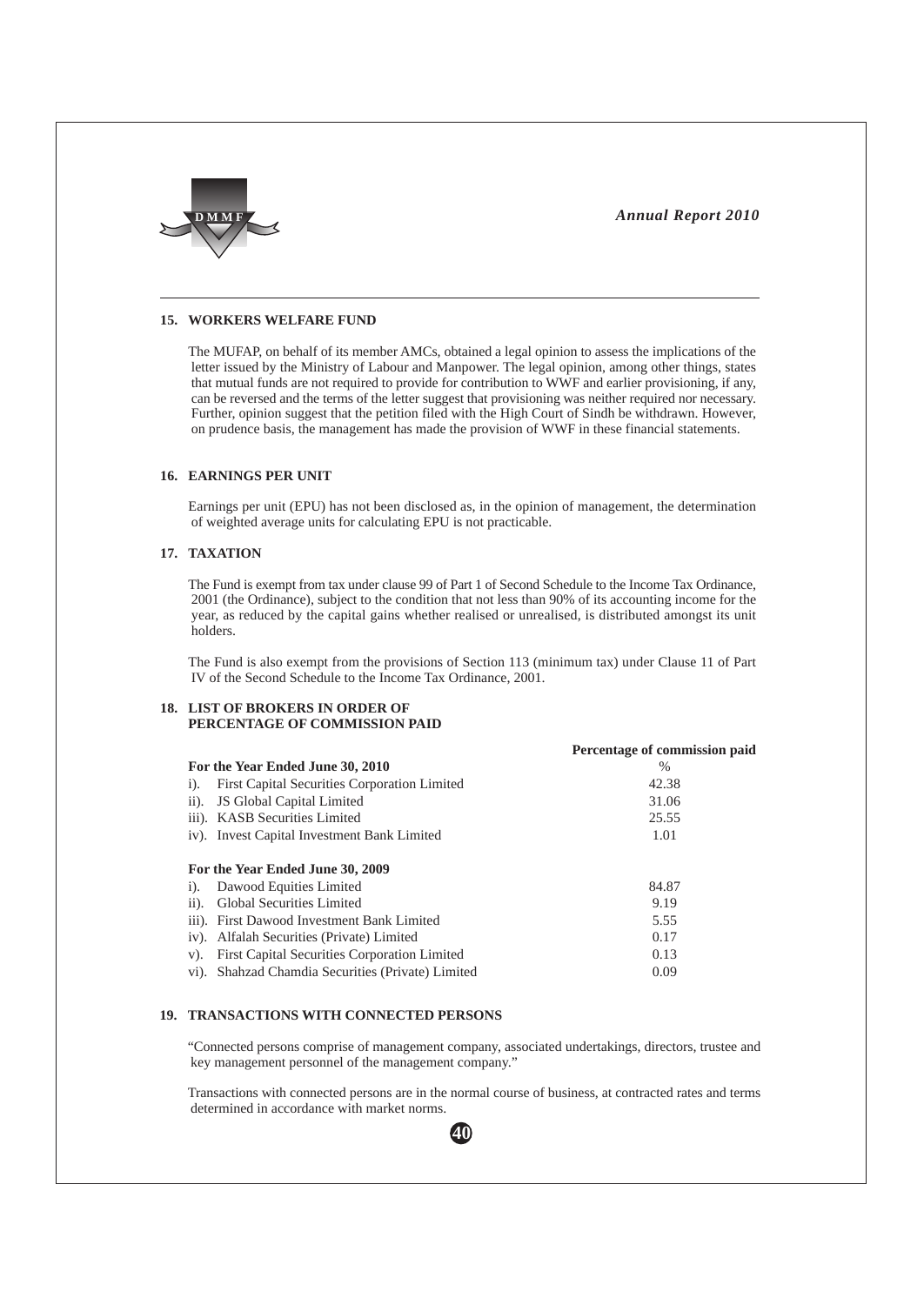# *Annual Report 2010* **DMMF**



|                                                        | <b>2010</b><br><b>Rupees</b> | 2009<br><b>Rupees</b> |
|--------------------------------------------------------|------------------------------|-----------------------|
| Dawood Capital Management Limited - Management Company |                              |                       |
| Remuneration For the Year                              | 5,835,514                    | 5,271,599             |
| Number of Units Issued                                 |                              | 234,974               |
| Value of Units Issued                                  |                              | 23,068,316            |
| Number of Units Redeemed                               |                              | 421,498               |
| Value of Units Redeemed                                |                              | 42,991,497            |
| Directors and officers of the Fund                     |                              |                       |
| Number of Units Issued                                 | 80,828                       | 4,715                 |
| Value of Units Issued                                  | 5,880,790                    | 487,000               |
| Number Bonus Units Issued                              |                              | 871                   |
| Value of Bonus Units Issued                            |                              | 87,084                |
| Number of Units Redeemed                               |                              | 8,582                 |
| Value of Units Redeemed                                |                              | 866,911               |
| <b>Bank AL-Habib Limited-Trustee</b>                   |                              |                       |
| Remuneration For the Year                              | 958,552                      | 1,833,513             |
| Mark-Up on Short-Term Finance                          | 421,605                      | 3,219,359             |
| Profit on Bank Balance                                 | 1,789,800                    | 355,361               |
| Term Deposit Receipt                                   | 25,000,000                   |                       |
| Term Deposit Receipt Matured                           | 25,000,000                   |                       |
| Profit of Term Deposit Receipt                         | 349,315                      |                       |
| <b>First Dawood Investment Bank Limited</b>            |                              |                       |
| Number of Units Issued                                 |                              | 1,307,805             |
| Value of Units Issued                                  |                              | 134,000,000           |
| Number of Units Redeemed                               | 884,030                      | 1,063,652             |
| Value of Units Redeemed                                | 62,166,513                   | 109,619,368           |
| Number Bonus Units Issued                              |                              | 36,880                |
| Value of Bonus Units Issued                            |                              | 3,704,738             |
| Placements                                             |                              | 25,000,000            |
| <b>Return on Placements</b>                            |                              | 1,840,722             |
|                                                        |                              |                       |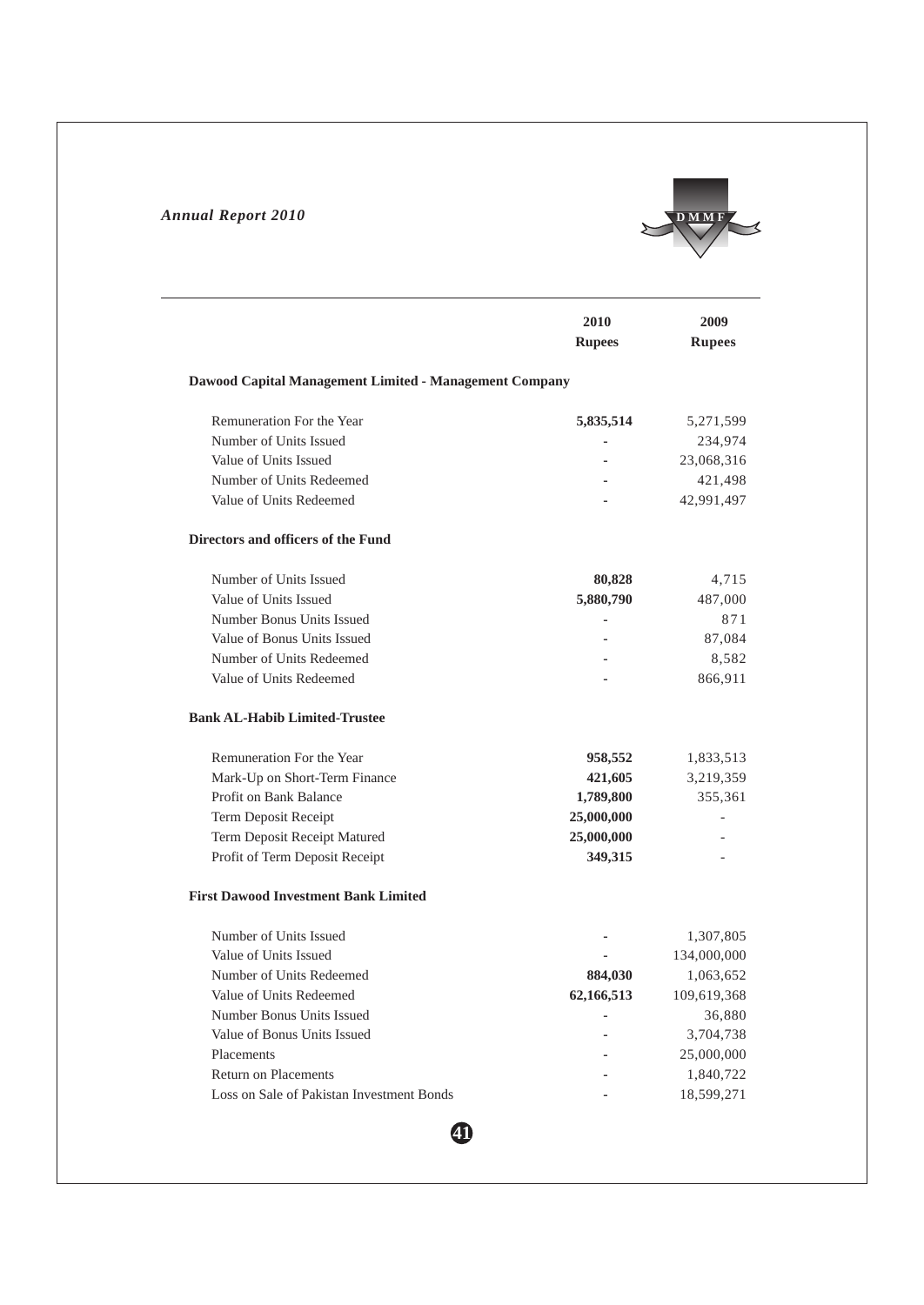

|                              | 2010<br><b>Rupees</b> | 2009<br><b>Rupees</b> |
|------------------------------|-----------------------|-----------------------|
| <b>BRR Guardian Modaraba</b> |                       |                       |
| Number of Units Issued       |                       | 1,028,910             |
| Value of Units Issued        |                       | 105,000,000           |
| Number of Units Redeemed     | 722,637               | 344,981               |
| Value of Units Redeemed      | 52,609,442            | 35,182,385            |
| Placements                   |                       | 100,000,000           |
| <b>Return on Placements</b>  |                       | 1,263,151             |
| <b>Employees of DCML</b>     |                       |                       |
| Number of Units Issued       |                       | 20                    |
| Value of Units Issued        |                       | 2,000                 |
| <b>Bonus Units Issued</b>    |                       | 1,088                 |
| Value of Bonus Units Issued  |                       | 109,304               |
| Number of Units Redeemed     |                       | 4,884                 |
| Value of Units Redeemed      |                       | 441,567               |

#### **20. FAIR VALUE OF FINANCIAL ASSETS AND LIABILITIES**

Fair value is the amount at which an asset could be exchanged, or a liability settled, between knowledgeable and willing parties in an arm's length transaction.

Financial assets, which are tradable in an open market, are valued at the market prices prevailing on the balance sheet date. The estimated fair value of all other financial assets and liabilities is considered not significantly different from book value, as majority of these items are short-term in nature.

#### **Fair Value Hierarchy**

The following table provides an analysis of financial instruments that are measured subsequent to initial recognition at fair value, grouped into Levels 1 to 3 based on the degree to which the fair value is observable.

• Level 1 fair value measurements are those derived from quoted prices (unadjusted) in active markets for identical assets or liabilities.

• Level 2 fair value measurements are those derived from inputs other than quoted prices included within Level 1 that are observable for the asset or liability, either directly (i.e. as prices) or indirectly (i.e. derived from prices).

• Level 3 fair value measurements are those derived from valuation techniques that include inputs for the asset or liability that are not based on observable market data (unobservable inputs).

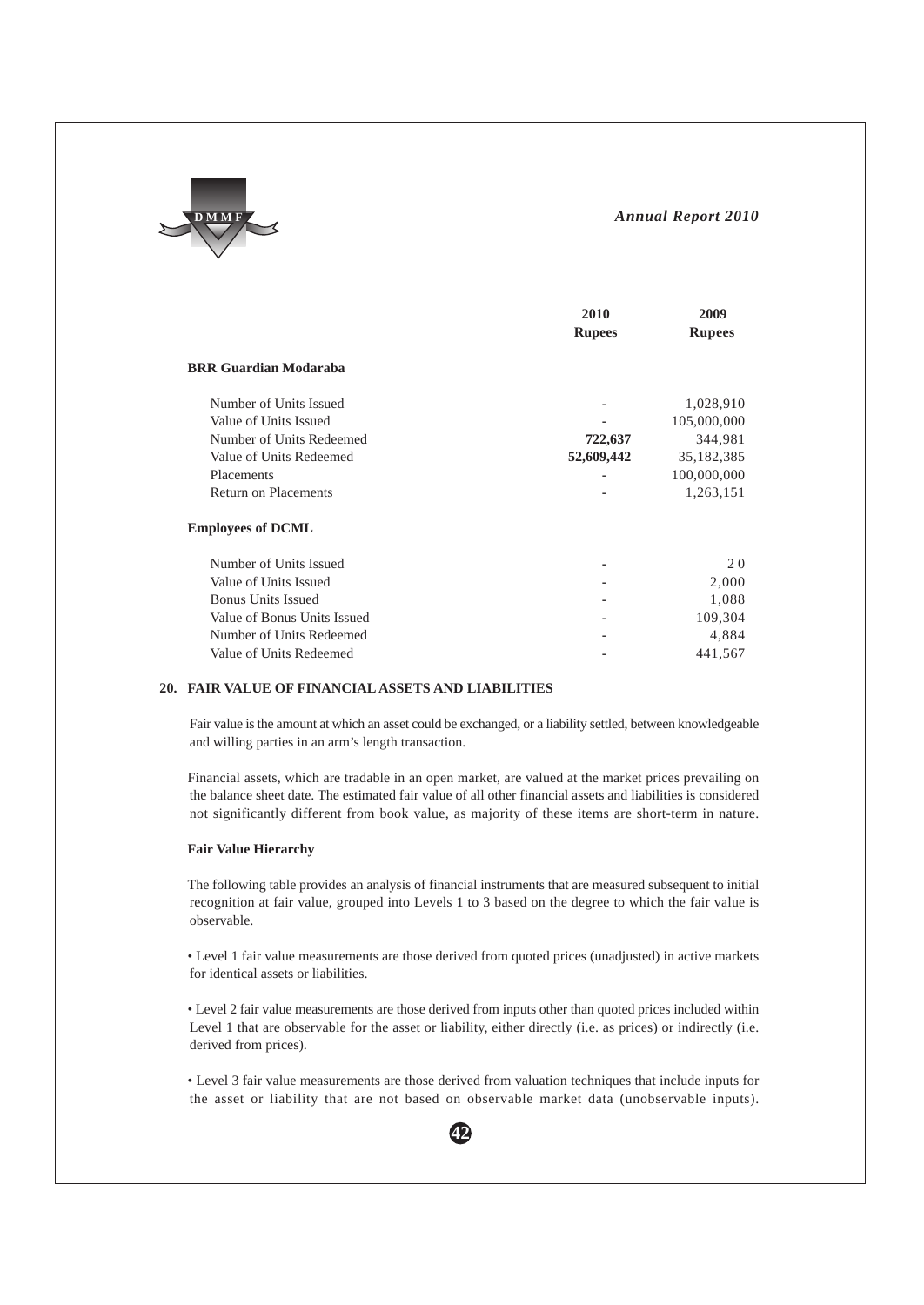

|                                                           | Level 1                                 | Level 2         | Level 3                  |
|-----------------------------------------------------------|-----------------------------------------|-----------------|--------------------------|
|                                                           | ----------                              | ---Rupees-----  | ------                   |
| <b>Available-for-Sale Financial Assets</b>                |                                         |                 |                          |
| Quoted Debt Securities<br><b>Unquoted Debt Securities</b> | 177,413,821<br>$\overline{\phantom{0}}$ | -<br>99,650,841 | $\overline{\phantom{a}}$ |

There were no transfers between Level 1 and 2 in the period.

#### **21. FINANCIAL RISK MANAGEMENT POLICIES**

The Fund's activities expose it to the variety of financial risks: market risk (including price risk and interest rate risk), credit risk and liquidity risk.

"The Fund's overall risk management program seeks to maximize the returns derived for the level of risk to which Fund is exposed and seeks to minimize potential adverse effects on the Fund's financial performance."

The Fund's use different methods to measure and manage the various types of risks to which it is exposed, these are summarised below;

#### *21.1. Price Risk*

Price risk the risk that the value of a financial instrument may fluctuate as a result of changes in market prices. This risk arises from the investments held by Fund for which prices are uncertain in future. The Management Company manages its price risk through diversification and by continued monitoring of its investment portfolio by following the internal guidelines and NBFC regulations laid down by the SECP.

#### *21.2 Yield/ Interest/Mark-Up Rate Risk*

Yield risk is the risk of decline in earnings due to adverse movements of the yield curve. Interest/markup rate risk is the risk that the value of the financial instruments will fluctuate due to changes in the market interest/mark-up rates.

Sensitivity to the interest/markup rate risk arises from mismatches or gaps in the amounts of interest/mark-up based assets and liabilities that mature or reprice in a given period.

The Fund is mainly exposed to interest/mark-up rate risk on its investments and on balance held with bank. The Investment Committee of the Fund reviews the portfolio of the Fund on a regular basis to ensure that the risk is managed within acceptable limits.

The interest/mark-up rate profile of the Fund is as follows: -

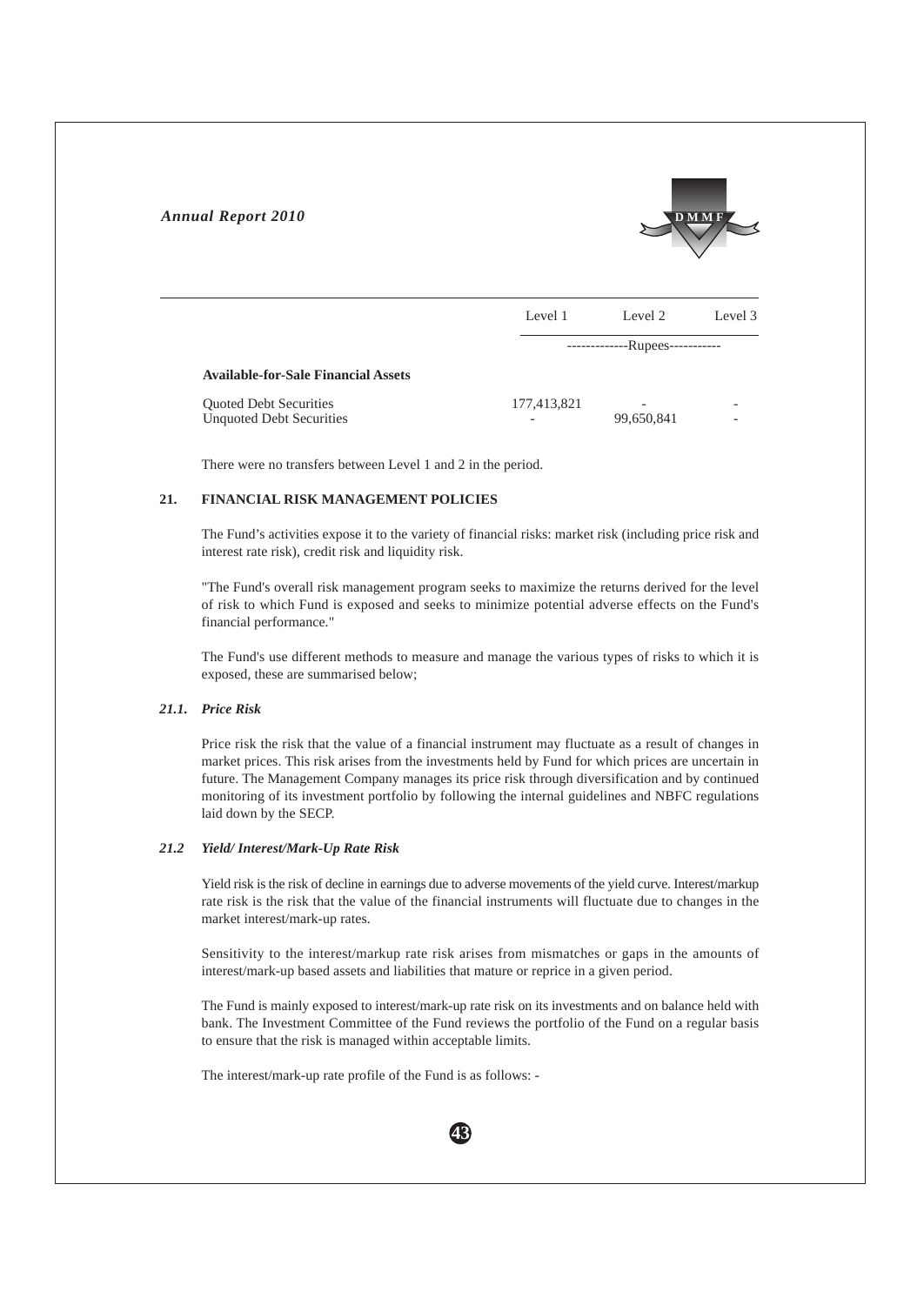

|                                      | <b>Floating</b>      | <b>Fixed</b>         | <b>Non Interest</b> | <b>Total</b>  |
|--------------------------------------|----------------------|----------------------|---------------------|---------------|
|                                      | <b>Interest Rate</b> | <b>Interest Rate</b> | <b>Bearing</b>      |               |
|                                      |                      |                      | <b>Rupees</b>       |               |
|                                      |                      |                      |                     |               |
| As at June 30, 2010                  |                      |                      |                     |               |
| Term Finance Certificates            | 277,064,662          |                      |                     | 277,064,662   |
| Placements in                        |                      |                      |                     |               |
| - Certificate of Investment          |                      |                      |                     |               |
| - Musharika Certificates             | 50,000,000           |                      |                     | 50,000,000    |
| Profit/Return accrued on Investments |                      |                      | 16,385,707          | 16,385,707    |
| Cash at Bank                         |                      | 43,584,085           |                     | 43,584,085    |
|                                      | 327,064,662          | 43,584,085           | 16,385,707          | 387,034,454   |
| As at June 30, 2009                  |                      |                      |                     |               |
| Term Finance Certificates            | 628,806,898          |                      |                     | 628,806,898   |
| Placements in                        |                      |                      |                     |               |
| - Certificate of Investment          |                      | 124,318,418          |                     | 124,318,418   |
| - Musharika Certificates             | 100,000,000          |                      |                     | 100,000,000   |
| Profit/Return Accrued on Investments |                      |                      | 36,740,401          | 36,740,401    |
|                                      | 728,806,898          | 124,318,418          | 36,740,401          | 889, 865, 717 |
|                                      |                      |                      |                     |               |

#### *21.2.1 Interest/Mark-Up Rate Sensitivity*

If the interest/mark-up rate would have been higher/lower by 50 basis points and all the other variable remains constant, the Fund's profit would have been lower/higher by Rs. 4,047,376 for the year ended June 30, 2010 (June 30, 2009: lower/higher by Rs. 7,751,937). This is attributable to the Funds exposure to interest/mark-up rates on its floating rate securities.

Management is of the view that the above sensitivity analysis are not representative of the year as a whole, since the level of exposure changes frequently as part of the interest/mark-up rate risk management process used to meet the Fund's objectives.

#### *21.3. Credit Risk*

Credit risk is the risk that one party to a financial instrument will fail to discharge an obligation and cause the other party to incur a financial loss.

The Management Company follows the investment restrictions/exposure limits to minimize credit risk. Transactions are entered into with approved brokers and with diverse credit-worthy counter parties, thereby mitigating significant credit risk and its concentration, if any.

The management has accounted for the credit risk as follows:

- Where the investment committee makes an investment decision, the credit rating and credit worthiness of the issuer is taken into account along with the financial background so as to minimise the risk of default.
- Investment transactions are carried out with brokers, whose credit worthiness is taken into account so as to minimise the risk of default.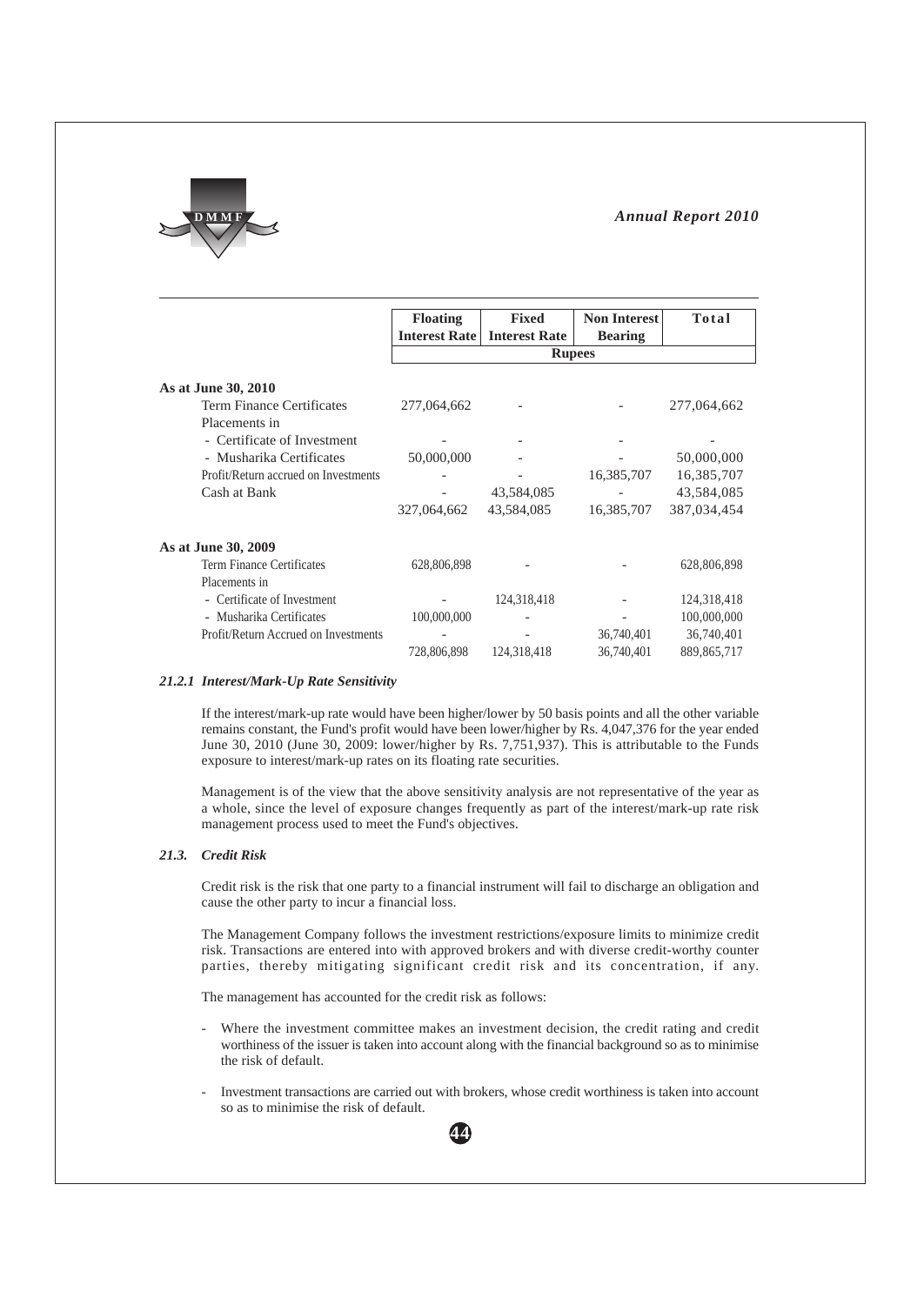

- The risk of counterparty exposure due to failed trades causing a loss to the Fund is mitigated by a periodic review of trade reports, credit ratings and financial statements on a regular basis. In addition, the investment Committee approves the trading of securities of entities with credit ratings approved by external rating agencies.
- Cash is held with reputable bank with high quality external credit rating.

#### *21.3.1 Concentration of Credit Risk*

Concentration of credit risk exists when changes in economic or industry factors affect the group of counterparties whose aggregate credit exposure is significant in relation to the Fund s total credit exposure. The Funds portfolio of financial assets is broadly diversified and transactions are entered into with diverse credit worthy counterparties thereby mitigating any significant concentration of credit risk. Details of Fund's concentration of credit risk of the financial instruments by industrial distribution are given in the respective note 5.1 to the financial statements.

#### *21.4 Liquidity Risk*

Liquidity risk is the risk that the Fund will encounter difficulty in raising funds to meet its obligations and commitments associated with financial instruments. Liquidity risk arises because of the possibility that the Fund could be required to pay its liabilities earlier than expected. The Fund is exposed to cash redemptions of its units on a regular basis. Units are redeemable at the holder s option based on the Fund s net asset value per unit at the time of redemption calculated in accordance with the Fund s constitutive document and guidelines laid down by Securities and Exchange Commission of Pakistan (SECP).

The Fund has the ability to borrow, with prior approval of trustee, for meeting redemption requests. No such borrowings were made during the year. The maximum amount available to the Fund from borrowings is limited to the extent of 15% of net assets at the time of borrowing with repayment with in 90 days of such borrowings. Liquidity is also augmented by making disposal of investments, where necessary.

#### *21.4.1 Liquidity Risk Sensitivity*

Fund's contractual maturity for its non-derivative financial liabilities amounting to Rs 2.93 million (June 30, 2009: Rs 16.66 million) is non interest bearing and are payable within three months.

### **22. CAPITAL RISK MANAGEMENT**

The Fund's capital is represented by redeemable units. They are entitled to dividend and payment of a proportionate share based on the Fund's net asset value per share on the redemption date. The relevant movements are shown on the statement of movement in unit holders' fund. The Fund has no restrictions or specific capital requirements on the subscription and redemption of units. The Fund's objective when managing capital are to safeguard its ability to continue as a going concern in order to provide returns for unit holders and to maintain an optimal fund structure to reduce the cost of the Fund.

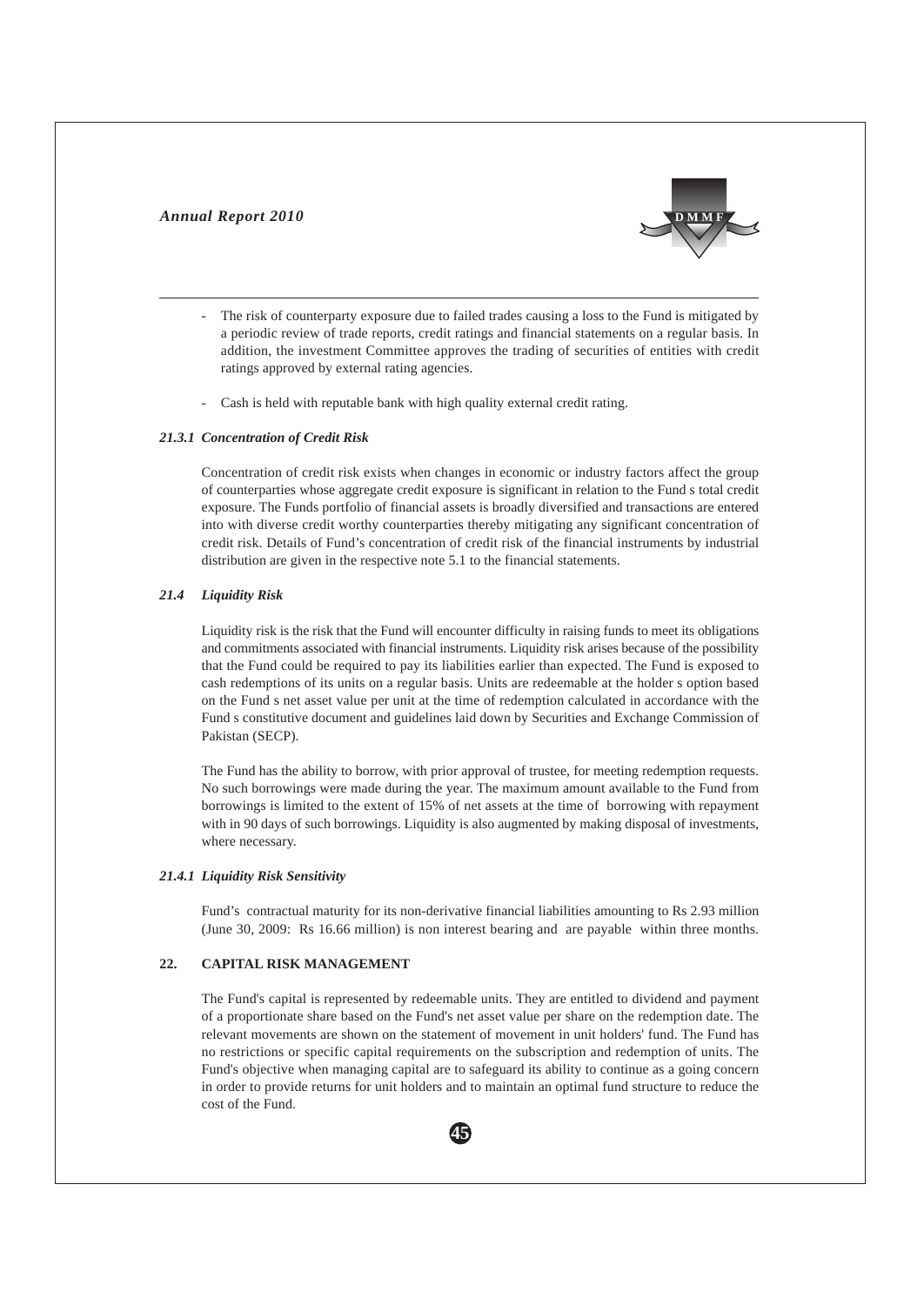

#### **23. PERFORMANCE TABLE**

|                                           | 2010             | 2009                     | 2008          | 2007          |
|-------------------------------------------|------------------|--------------------------|---------------|---------------|
| Total Net Asset Value (Rupees)            | 384, 104, 223    | 873, 342, 417            | 3,539,993,016 | 3,325,547,246 |
| Net Assets Value per unit                 | 79.54            | 81.03                    | 110.70        | 111.46        |
| Redemption Price as at June 30            | 79.54            | 81.03                    | 110.79        | 111.46        |
| Repurchase Price as at June 30            | 79.54            | 81.03                    | 110.79        | 111.46        |
| Highest Issue Price of Units              | 85.01            | 104.04                   | 110.79        | 111.25        |
| Lowest Issue Price of Units               | 70.92            | 72.10                    | 100.85        | 100.64        |
| Highest Redemption Price of Units         | 84.17            | 104.04                   | 110.79        | 111.46        |
| Lowest Redemption Price of Units          | 70.22            | 71.96                    | 100.56        | 100.25        |
| Net (Loss)/Income for the Year            | 75,498,280       | (187, 496, 037)          | 329, 232, 339 | 323,979,233   |
| Income Distribution (Rupees)              | 68,091,413       |                          | 327,768,502   | 325,504,624   |
| Return on Fund (%)                        | 19.66            | (5.30)                   | 9.90          | 18.57         |
| Capital Growth on Return on Fund (%)      | 1.93             | (5.30)                   | 0.04          | (0.08)        |
| Income distribution on Return on Fund (%) | 17.73            | $\overline{\phantom{0}}$ | 9.86          | 18.66         |
| <b>Distribution Date</b>                  | July 06 and      | $\frac{1}{2}$            | July 15, 2008 | July 14, 2007 |
|                                           | October 04, 2010 |                          |               |               |
| Dividend Distribution Per Unit (Rupees)   | 14.10            | $\overline{\phantom{0}}$ | 10.25         | 10.9          |
| Earning Per Unit (Rupees)                 |                  | (17.40)                  | 10.30         | 10.86         |
| Average Annual Return (%)                 | Note 16          |                          |               |               |
| One Year                                  | (7.84)           | (19.33)                  | 10.06         | 11.2          |
| Two Year                                  | (8.05)           | (4.75)                   | 10.12         | 10.9          |
| Three Year                                | (5.47)           | 0.61                     | 10.00         | 9.9           |
| Average Portfolio Duration (days)         | 853              | 877                      | 952           | 552           |

- The income distribution have been shown against the year to which they relate although these were declared and distributed subsequently to the year end.

- Past performance is not necessarily indicative of future performance, and that unit price and investment return may go down, as well as up.

- The breakdown of the Fund's investment portfolio between industry sectors have been disclosed in note 5.1 to these financial statements.

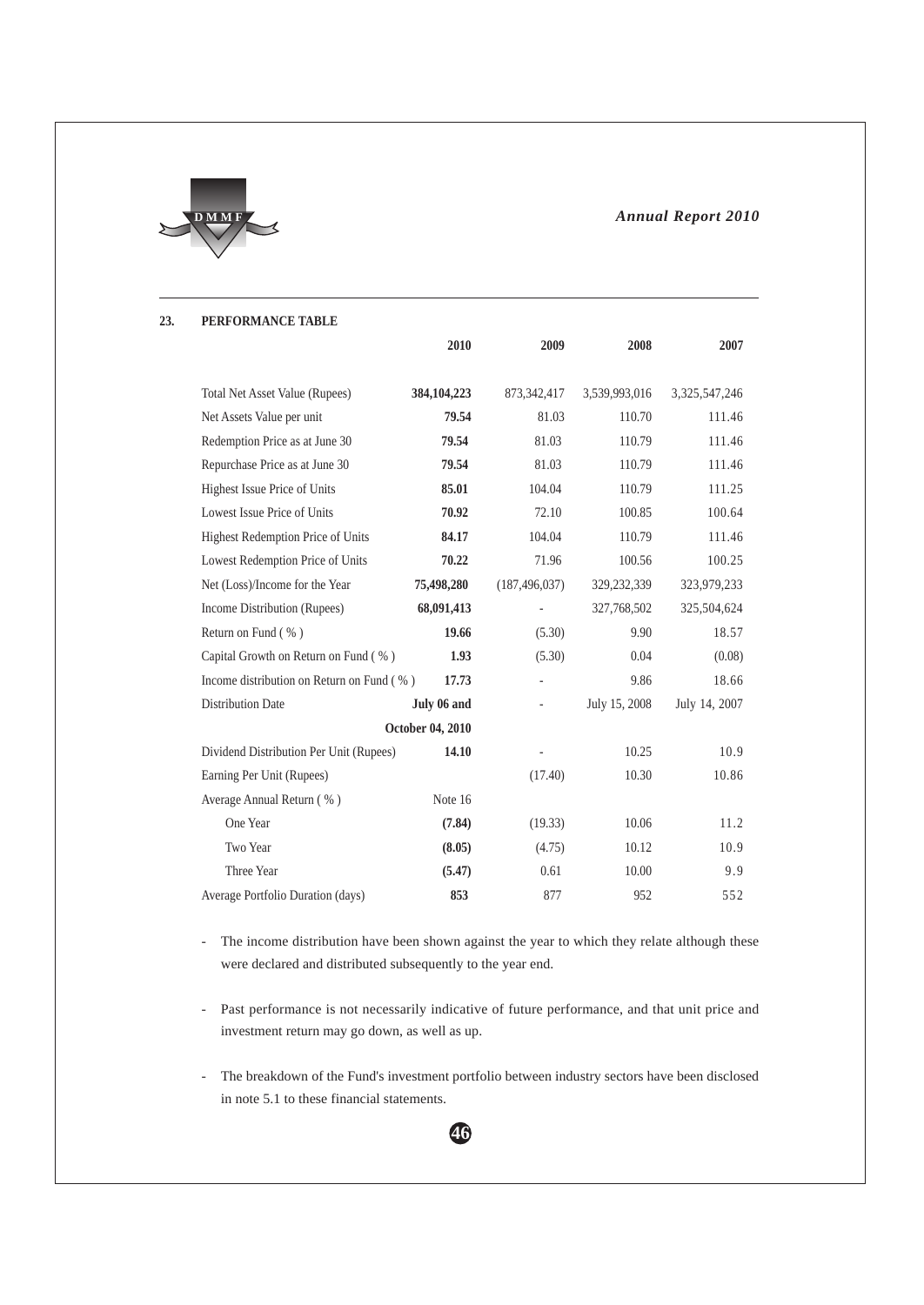

#### **24. PARTICULARS OF FUND MANAGER**

| <b>Name of Fund Manager</b> | <b>Qualification</b> | <b>Name of Other Funds Managed</b>              |
|-----------------------------|----------------------|-------------------------------------------------|
| Muhammad Ahmed *            | B.Com                | Dawood Islamic Fund<br>First Dawood Mutual Fund |
| Khalid Mehmood **           | <b>MBA</b>           | Dawood Islamic Fund<br>Dawood Money Market Fund |

\* Appointed on February 10, 2010 \*\* Left on January 31, 2010

### **25. DETAIL OF MEMBERS OF INVESTMENT COMMITTEE OF THE MANAGEMENT COMPANY**

| <b>Name of Member</b>      | <b>Qualification</b> | <b>Experience</b> |
|----------------------------|----------------------|-------------------|
| Mr. Muhammad Ahmed         | B.Com.               | 18 Years          |
| Mr. Saleem Munshi          | <b>MBA</b> Finance   | 29 Years          |
| Mr. Muhammad Amir Siddiqui | C.A. finalist        | 7 Years           |
| Mr. Mustansir Shabbar*     | MCS and MPA          | 7 Years           |
| Mr. Khalid Mehmood *       | <b>MBA</b> Finance   | 9 Years           |

\* Appointed on February 25, 2010 \*\* Left on January 31, 2010

#### **26. ATTENDANCE OF MEETING OF BOARD OF DIRECTORS (BoD) OF THE MANAGEMENT COMPANY**

During the year the five meetings were held on July 06, September 15, October 23 in 2009, February 25 in 2010 and; on April 27, 2010. Following is the attendance table: -

| <b>Name of Director</b>        | <b>Held</b> | <b>Attended</b> | Leave<br><b>Granted</b> |
|--------------------------------|-------------|-----------------|-------------------------|
| Mr. Feroze Sayeed-ud-Daene     |             |                 |                         |
| Miss Tara Uzra Dawood          |             |                 |                         |
| AVM (Retd) Zulfigar Ahmed Shah |             |                 |                         |
| Mr. Nazimuddin Feroz           |             |                 |                         |
| Mr. Iftikar Hussain            |             |                 |                         |
| Syed Shabahat Hussain*         |             |                 |                         |

\* Appointed on January 01, 2010